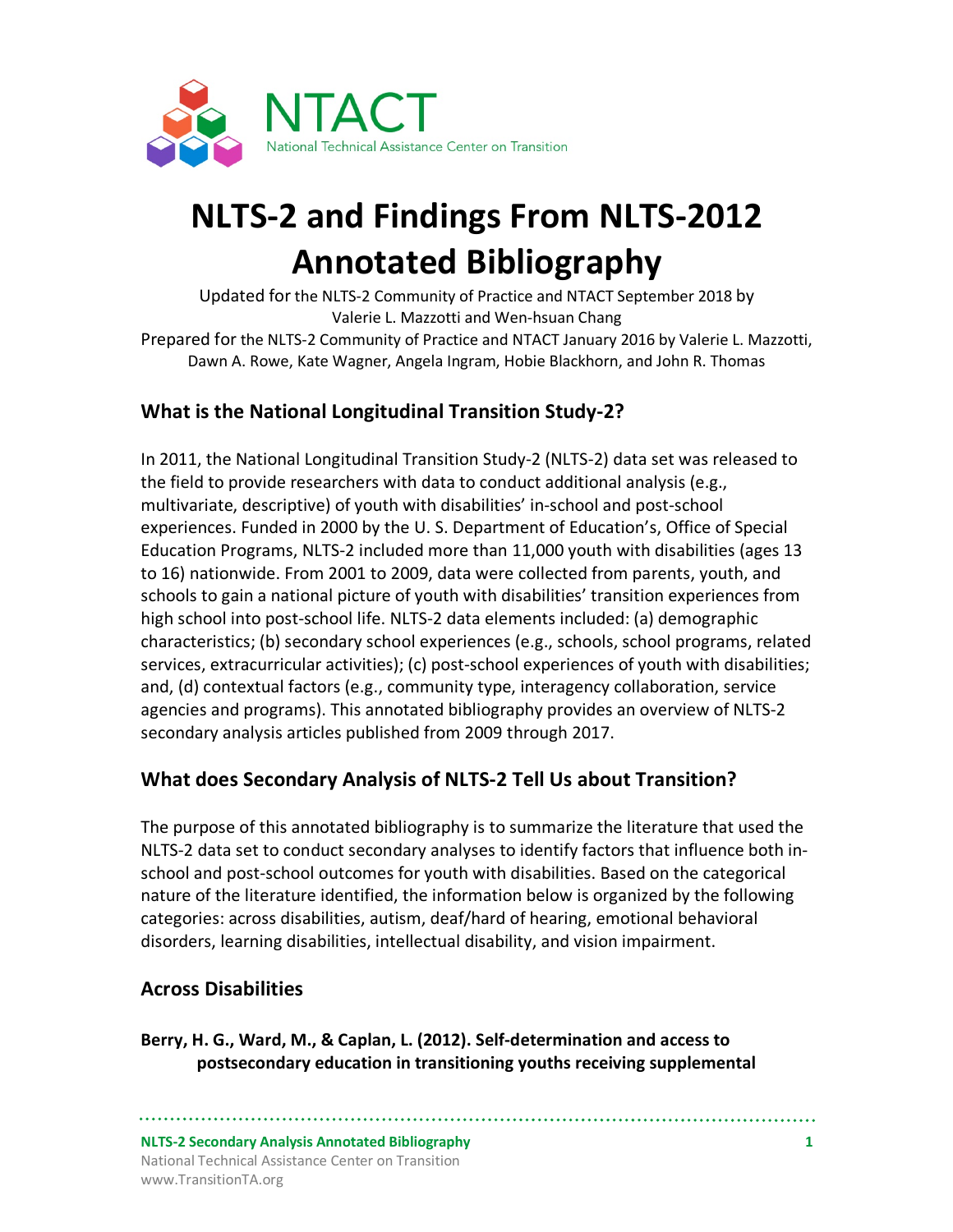#### **security income benefits.** *Career Development and Transition for Exceptional Individuals, 35,* **68-75. doi:10.1177/0885728811422230 [a priori Correlational; logistic regression]**

- Examined self-determination components (i.e., autonomy, empowerment, and self-realization) and demographic (e.g., gender, race) variables as predictors of access to postsecondary education for youth with disabilities receiving Social Security Income (SSI) benefits.
- Results indicated youth with disabilities receiving SSI benefits are less likely to enroll in postsecondary education; however, results also indicated youth with disabilities, who received SSI benefits, with higher levels of self-determination (i.e., empowerment, autonomy) were more likely to participate in 2-year and 4 year colleges.
- Recommendations for future research included examining elements that positively influence postsecondary access, such as self-determination, in addition to factors that encourage retention and degree attainment among SSI participants. Further, recommendations included following SSI participants beyond postsecondary education to identify factors that promote independence.
- Implications for practice suggested that teaching evidence-based selfdetermination skills might promote positive postsecondary outcomes for youth with disabilities receiving SSI benefits.

#### **Bouck, E. C., Maeda, Y., & Flanagan, S. (2012). Assistive technology and students with high incidence disabilities: Understanding the relationship through the NLTS-2.**  *Remedial and Special Education, 33,* **298-308***.* **doi:10.1177/0741932511401037 [Correlational; logistic regression]**

- Examined the use of assistive technology as a predictor of post-school outcomes for students with high incidence disabilities (i.e., attention deficit/hyperactivity disorder, emotional and behavioral disorders, learning disabilities, mild intellectual disabilities) in secondary education and postsecondary education.
- Results indicated receiving assistive technology in school was not a significant predictor of post-school success (e.g., paid job, participation in postsecondary education).
- Recommendations for future research included (a) investigating differences in self-reported assistive technology use among students with varying disabilities, and (b) comparing low-tech, moderate tech, and hi-tech assistive technology use.
- Implications for practice included providing better access to assistive technology devices and services to students with high incidence disabilities in K–12 schools, higher education, and other organizations (e.g., vocational rehabilitation).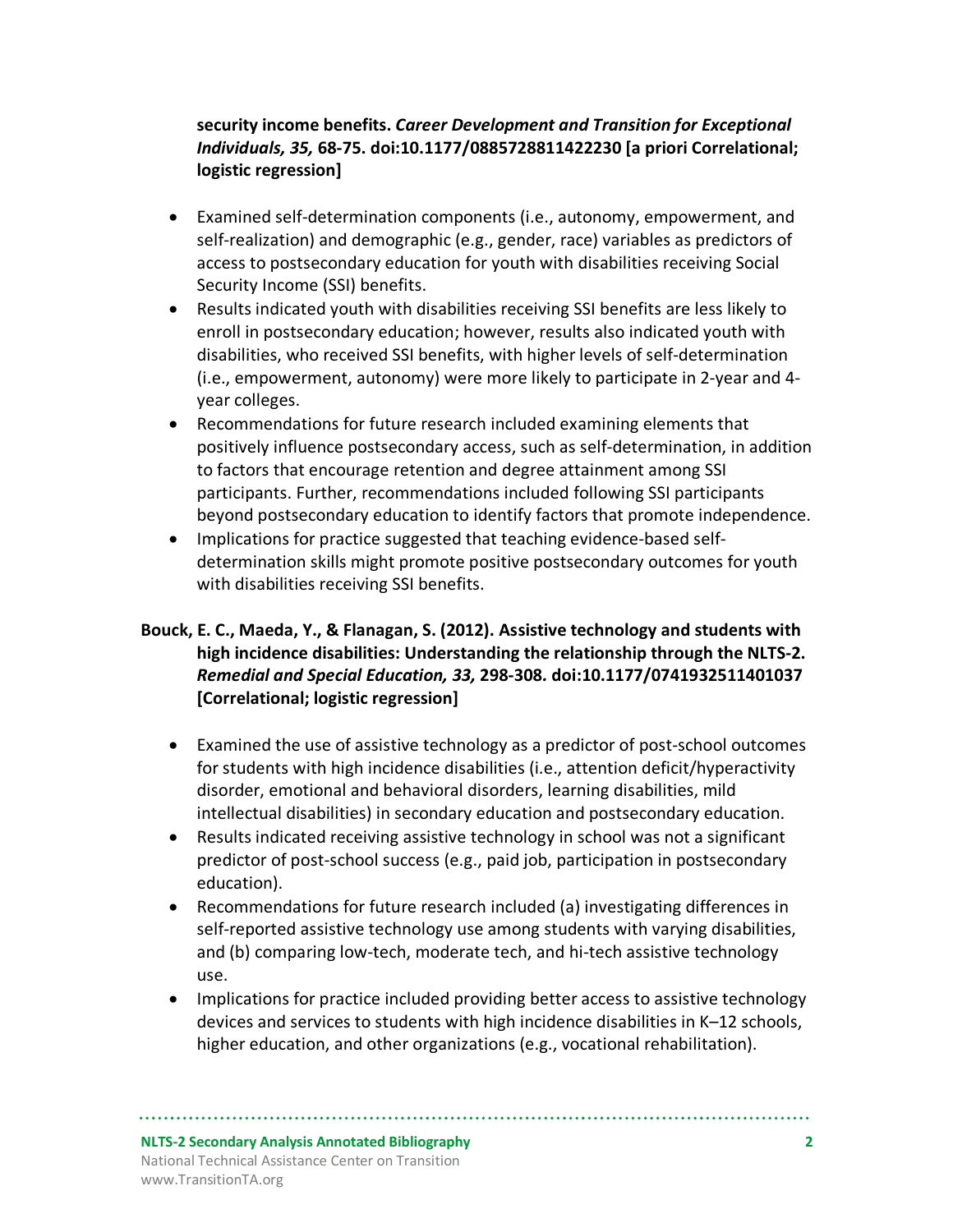#### **Carter, E. W., Austin, D., & Trainor, A. A. (2011). Factors associated with the early work experiences of adolescents with severe disabilities.** *Intellectual and Developmental Disabilities***,** *49***, 233-247. [Correlational; logistic regression]**

- Examined the extent to which various student, family, school, and communitylevel factors were associated with paid work experiences during high school of adolescents with severe disabilities.
- Results indicated a small proportion of adolescents with severe disabilities were accessing paid work experiences during secondary school. For these students (a) family factors of household responsibilities and parental expectations, (b) school factors related to IEP goal type, and (c) mobility and availability of transportation were associated with early work experiences.
- Recommendations for future research suggested further examination of how secondary work experiences affect early career trajectory for all students.
- Implications for practice suggest that policies, service-delivery models, and programmatic issues may enhance early career trajectories of all students.

#### **Carter, E. W., Austin, D., & Trainor, A. A. (2012). Predictors of postschool employment outcomes for young adults with severe disabilities.** *Journal of Disability Policy Studies***,** *23***, 50-63. doi:10.1177/1044207311414680 [Correlational; logistic regression]**

- Examined student, family, and school factors (e.g., paid job while in school, selfcare skills, social skills) as predictors of employment during the two years following high school.
- Results indicated having held a paid, community-based job while still in high school was strongly correlated with post school employment success. In addition, results indicated being male, having independent self-care skills, higher social skills, more household responsibilities, and higher parent expectations increased odds of employment after school.
- Recommendations for future research included identifying salient factors (e.g., quality of adult services, local economic conditions) to include in ongoing and future follow-up studies with youth with disabilities.
- Implications for practice suggested teachers support youth with severe disabilities in attaining community-based work experience while still in high school.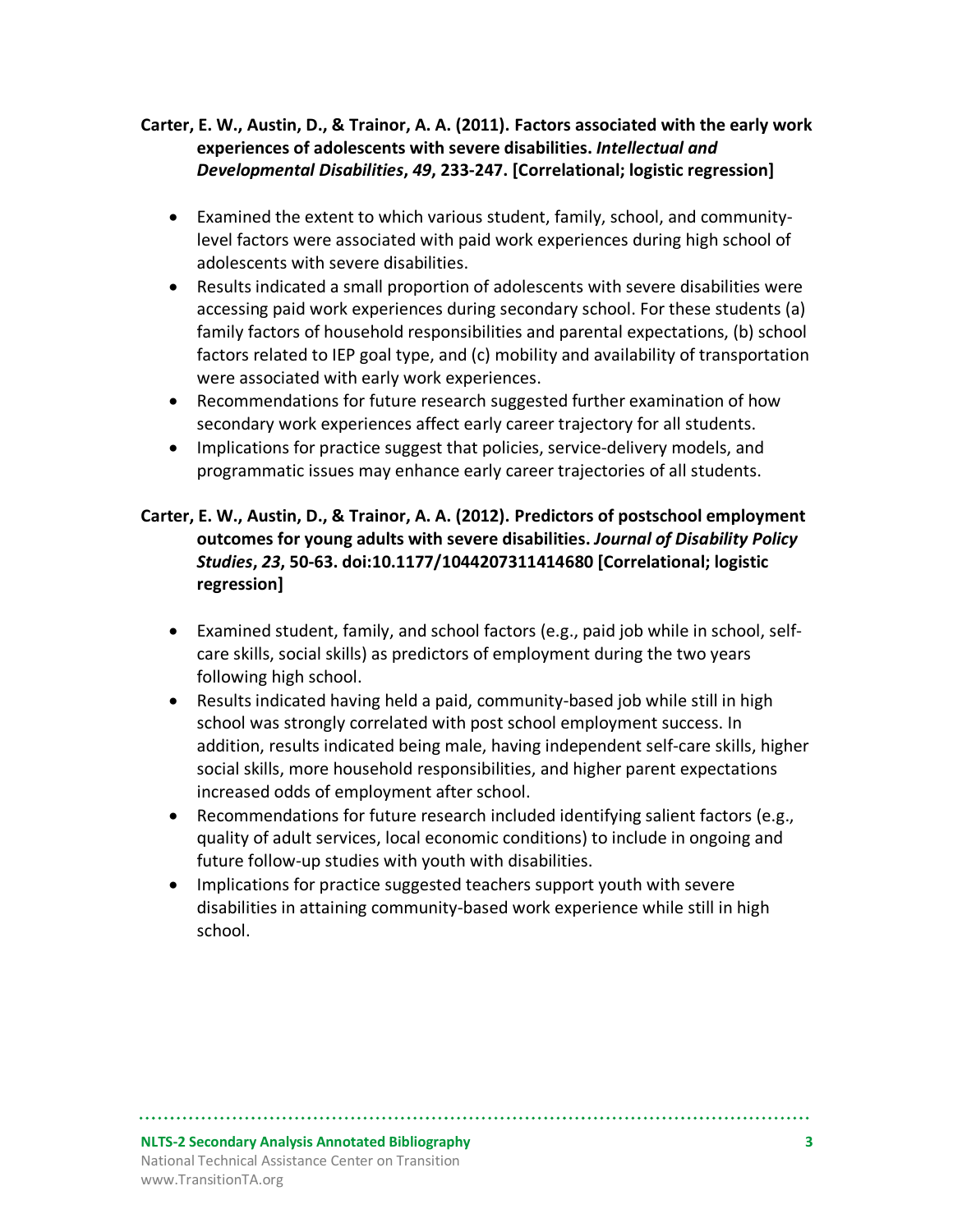#### **Doren, B., Gau, J. M., & Lindstrom, L. E. (2012). The relationship between parent expectations and postschool outcomes of adolescents with disabilities.**  *Exceptional Children***,** *79***, 7-23. [***a priori* **Correlational; logistic regression]**

- Examined parents' school and post-school outcome expectations as predictors of in-school (i.e., high school graduation) and post-school (i.e., paid job, attending postsecondary education) outcomes.
- Results indicated that parent expectations significantly predicted both in-school and post-school education and employment outcomes for youth with disabilities.
- Recommendations for future research include examining potential moderators and mediators (e.g., individual or school level factors) of parent expectations.
- Implications for practice include school or agency personnel providing information and consultation to parents regarding supports, accommodations, and services available to support post-school goal attainment. In addition, authors recommended schools work with families to support involvement in activities that promote autonomy development.

#### **Fleming, A. R., & Fairweather, J. S. (2012). The role of postsecondary education in the path from high school to work for youth with disabilities.** *Rehabilitation Counseling Bulletin, 55***, 71-81. doi:10.1177/0034355211423303 [***a priori* **Correlational; logistic regression]**

- Examined the relative importance of disability related factors (i.e., federal disability category, severity of disability, students and parent satisfaction with special education services, and number of services received in high school) and traditional factors (i.e., gender, socioeconomic background, race, parental education, and grades reported by classroom teachers) as predictors of attendance at postsecondary vocational training or a four-year college for students with disabilities.
- Results indicated that vocational training attendance was influenced by disability-related factors rather than traditional factors, while four-year college attendance was influenced by traditional factors rather than disability related ones.
- Recommendations for future research include identifying factors affecting retention and completion.
- Implications for practice indicated rehabilitation counselors should consider traditional factors in planning services and supports for young adults attending four-year colleges.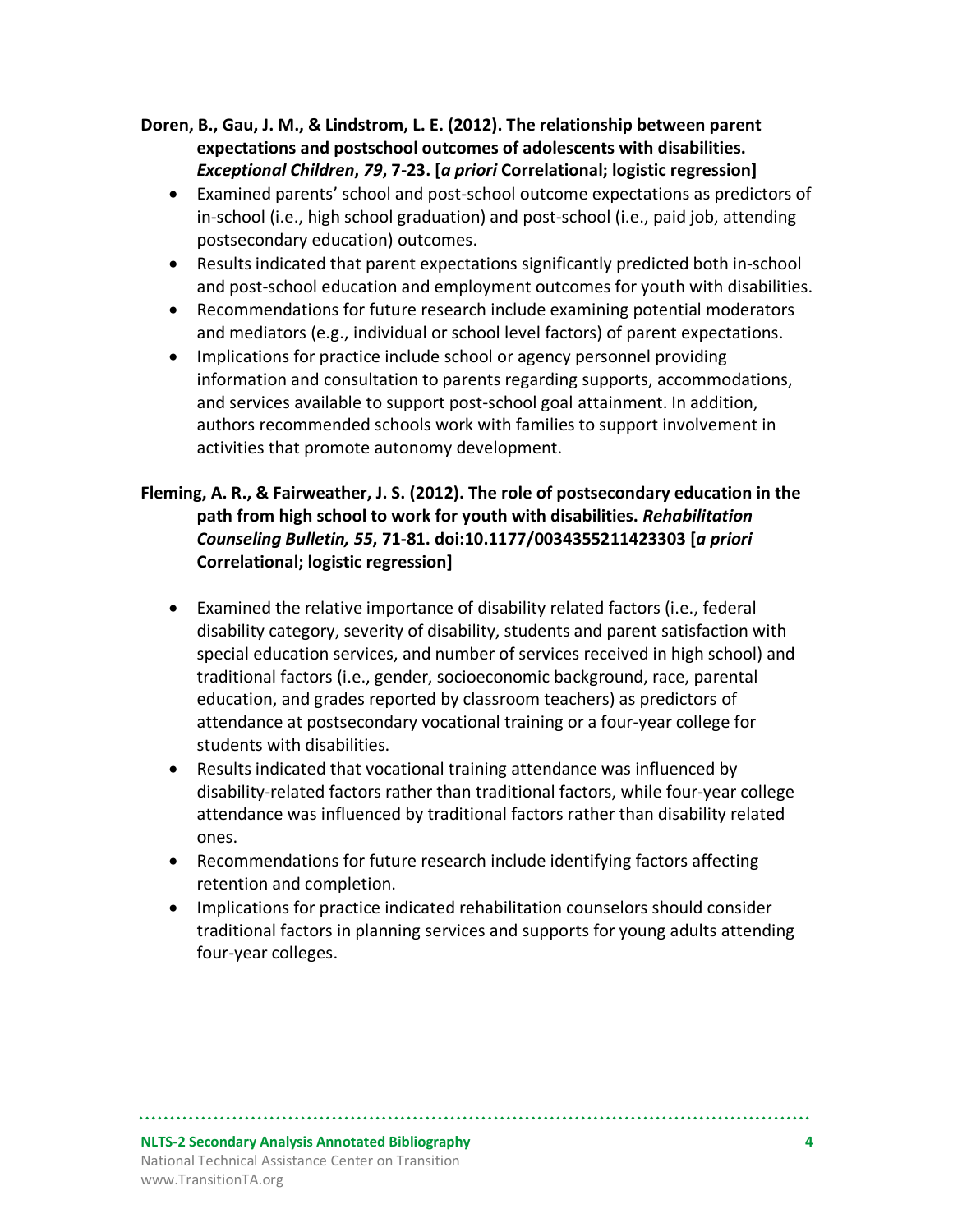**Jasper, A., & Bouck, E. C. (2013). Disproportionality among African American students at the secondary level: Examining the MID and EBD disability categories.** *Education and Training in Autism and Developmental Disabilities, 48,* **31-40. [Correlational; logistic regression]**

- Examined ethnicity as a predictor of students being identified as mild intellectual disability (MID).
- Results indicated that African American students were 3.15 times likely to be identified as MID compared to Caucasian group.
- Recommendations for future research included the need to examine disproportionality at the secondary level considering students with MID and other high incidence disabilities categories, such as emotional/behavior disorders.
- Implications for practice included training school professionals to be culturally competent, including re-evaluating the assessment and identification process to ensure all student needs are met.

#### **Karpur, A., Brewer, D., & Golden, T. (2013) Critical program elements in transition to adulthood: Comparative analysis of New York State and the NLTS2.** *Career Development and Transition for Exceptional Individuals.* **37, 119-130. doi:10.1177/2165143413476880 [Correlational; multivariate logistic regression with propensity score analysis]**

- Examined transition program elements (e.g., career development activities, work-related IEP goals, paid work) by comparing the postsecondary outcomes of youth with disabilities, served in New York transition programs, to youth with disabilities included in NLTS2.
- Results indicated New York students had (a) significantly higher exposure to career development activities, (b) significantly higher likelihood of having postsecondary education and employment goals in their IEP, (c) a higher likely to participate in in-school work, and (d) were more likely to receive services from community-based providers compared with the youth in NLTS2.
- Recommendations for future research suggested exploring the impact of a mixture of transition to adulthood programming strategies within the school's contextual environment using more rigorous design of random assignment of schools to intervention groups.
- Implications for practice suggested encouraging school and interagency partnership/collaboration to promote positive post-school outcomes for youth with disabilities.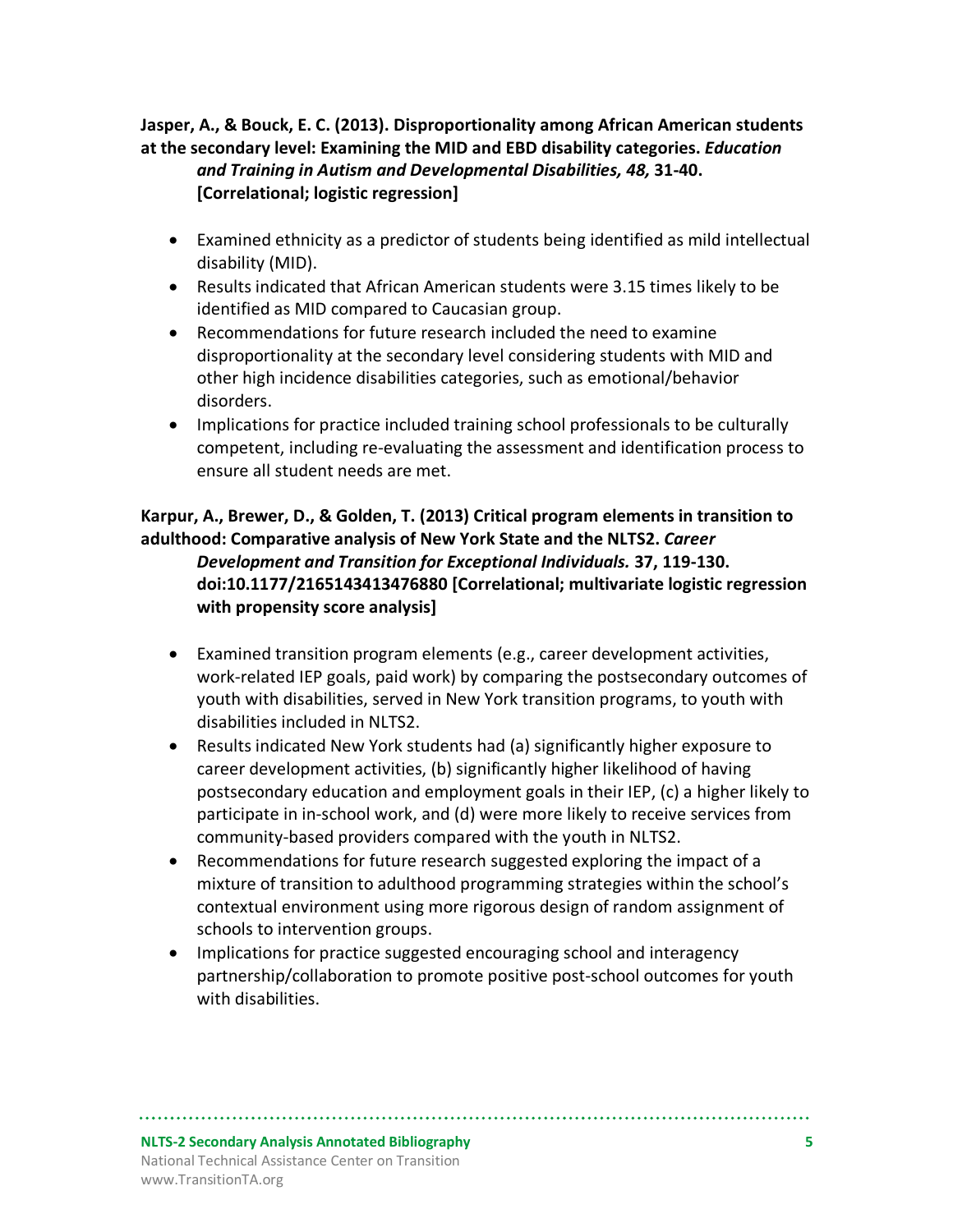- **Lee, I. H., Rojewski, J. W., Gregg, N., & Jeong, S. (2015). Postsecondary education persistence of adolescents with specific learning disabilities or emotional/behavioral disorders.** *The journal of Special Education, 49***, 77-88. doi:10.1177/0022466914524826**
	- Examined the influence of selected risk and resilience factors (i.e., individual factors, family factors, school and peer factors, community factors) as predictors of the short-term postsecondary educational outcomes of adolescents with specific learning disabilities or emotional/behavioral disorders.
	- Results indicated all selected risk and resilience factors significantly predicted educational persistence. Specifically, three factors (i.e., high school GPA, socioeconomic status, number of friends having plans to attend a 4-year college) were significant predictors of educational persistence for adolescents with disabilities.
	- Recommendations for future research suggested understanding how policyrelated strategies or interventions may reduce the effect of socioeconomic status on educational persistence for adolescents with disabilities. Furthermore, future research should examine how school-parent partnerships and peer mentoring programs increase students' academic achievement and postsecondary outcomes.
	- Implications for practice indicated schools should strengthen relationships with parents to encourage their involvement at home to motivate students to succeed academically, especially for families from low socioeconomic backgrounds. In addition, teachers should develop peer mentoring programs to support students' needs.

#### **Lombardi, A., Gau, J., Doren, B., & Lindstrom, L. (2013). The influence of instructional setting of common core subjects on postsecondary participation.** *Journal of Disability Policy Studies, 24,* **170-180. doi:10.1177/1044207312468766 [***a priori* **Correlational; logistic regression]**

- Examined instructional setting in language arts and math as predictors of participation in postsecondary education at two- and four-year institutions for youth with disabilities.
- Results indicated students who received math and language arts instruction in a general education classroom were more likely to participate in a two-year postsecondary education programs than students in more segregated settings.
- Recommendations for future research suggested classroom accommodation and parent expectation and involvement in transition planning be considered in future designs identifying predictors of postsecondary participation and completion.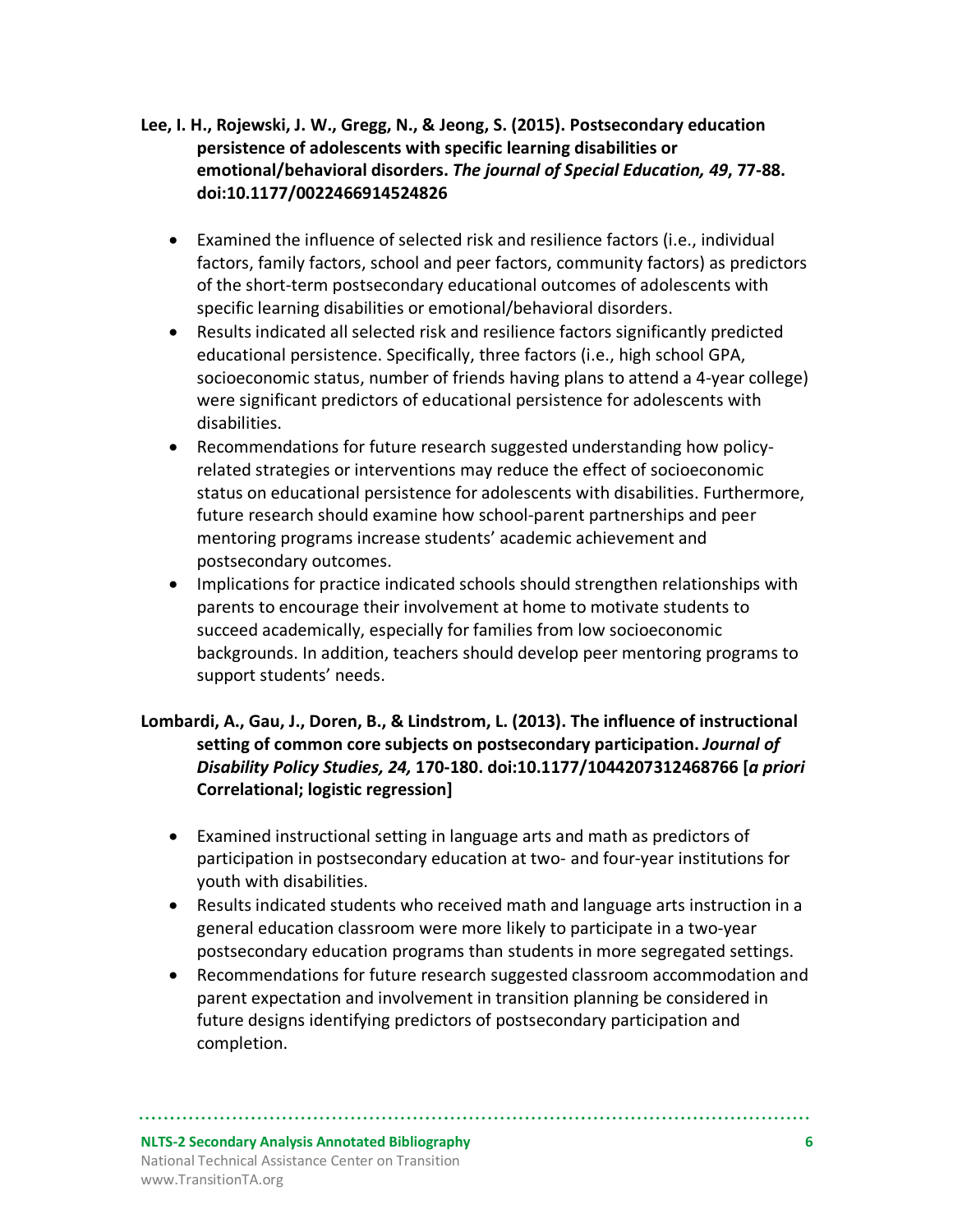- Implications for practice indicated general education course placements be considered for students who aspire to attend postsecondary institutions. Also, placement options for minority and low-income students should be carefully considered.
- **Mazzotti, V. L., Rowe, D. A., Sinclair, J., Poppen, M., Woods, W. E., & Shearer, M. L. (2016). Predictors of post-school success: A systematic review of NLTS2 secondary analyses.** *Career Development and Transition for Exceptional Individuals, 39***, 196-215. doi:10.1177/2165143415588047**
	- This systematic literature review identified additional evidence to support the existing in-school predictors of post-school success and identified four new inschool predictors of post-school success for youth with disabilities based on the National Longitudinal Transition Study-2 secondary analyses articles published from 2009-2015 that met the quality indicators for correlational research.
	- Results indicated no change in level of evidence for any of the existing predictors; however, exit exam/high school diploma status and parent involvement were identified as predictors of postsecondary education outcomes. In addition, results identified four new predictor categories (i.e., parent expectations, youth autonomy/decision making, goal setting, travel skills).
	- Authors suggested using propensity score analysis when identifying correlational factors for post-school outcomes and using other data sets (e.g., researcher collected, other statewide data sets) to explore in-school predictors of postschool success.
	- Implications for practice included implementing the evidence-based predictors to guide transition program development, improvement, and evaluation.

#### **Milsom, A., & Glanville, J. L. (2009). Factors mediating the relationship between social skills and academic grades in a sample of students diagnosed with learning disabilities and emotional disturbance.** *Remedial and Special Education, 31,*  **241-251. doi:10.1177/0741932508327460 [Correlational; structural equation modeling]**

- Examined social skills (e.g., social assertiveness, self-control, cooperation) as predictors of overall grades for students with learning disabilities and emotional disturbance.
- Results indicated social assertiveness did not have an effect on overall grades, while self-control and cooperation had a significant effect on overall grades. Higher levels of self-control predicted less trouble with teachers and students, higher grades, and greater school enjoyment. Higher levels of cooperation predicted less trouble with teachers, higher grades, and higher school enjoyment.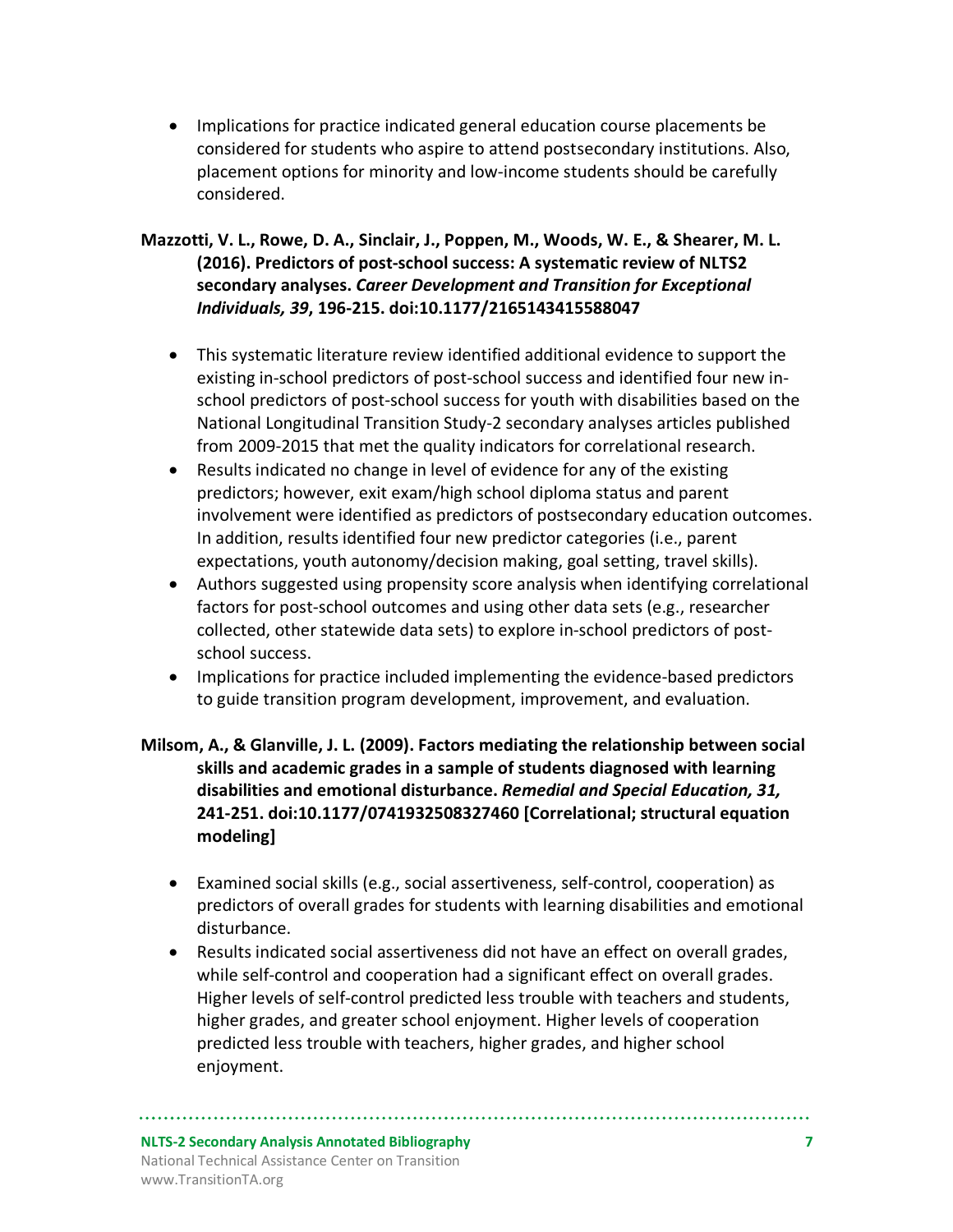- Recommendations for research suggested examining various factors that affect student achievement including academic ability, motivation, career aspirations, study skills, and school climate.
- Implications for practice included targeting students with disabilities in elementary and middle school for early, multiyear social skill interventions that are evidence-based and tailored to support skill acquisition and/or performance dictated by student need.

#### **Murray, C., Doren, B., Gau, J. M., Zvoch, K., & Seeley, J. R. (2015). Constructing and validating a multiple-indicator construct of economic hardship in a national sample of adolescents with disabilities.** *Exceptional Children, 8***, 507-522. doi:10.1177/0014402914563701**

- Developed a multi-indicator construct of economic hardship among adolescents with disabilities participating in the National Longitudinal Transition Study-2.
- Results indicated five theoretically relevant indicators (i.e., family income, headof-household education, head-of-household employment, participation in social programs, and lack of resources) contributed to the formation of an economic hardship latent construct.
- Recommendations for future research included identifying additional indicators (e.g., "doe" or "does not" live in poverty and income) that reflect the emerging reconceptualization of poverty.
- Implications for practice included identifying solutions to reduce exposure to poverty among children and youth with an intellectual disability.

#### **Newman, L. A., & Madaus, J. W. (2015). An analysis of factors related to receipt of accommodations and services by postsecondary students with disabilities.**  *Remedial and Special Education, 36***, 208-219. doi:10.1177/0741932515572912.**

- Examined the relationship between disability demographics related, secondary school preparation, and transition planning variables and receipt of accommodations and other disability-specific services at the postsecondary education level for students with disabilities.
- Results indicated secondary students, who received transition planning education were more likely to receive accommodations and other disabilityspecific services in two-year college. In addition, students, who had a transition plan that specified postsecondary accommodation and supports as a needed post-high school service were more likely to receive those type of services in two-year colleges and career and technical education schools.
- Recommendations for future research included identifying: (a) characteristics of transition planning education, specifically content, optimal grade level for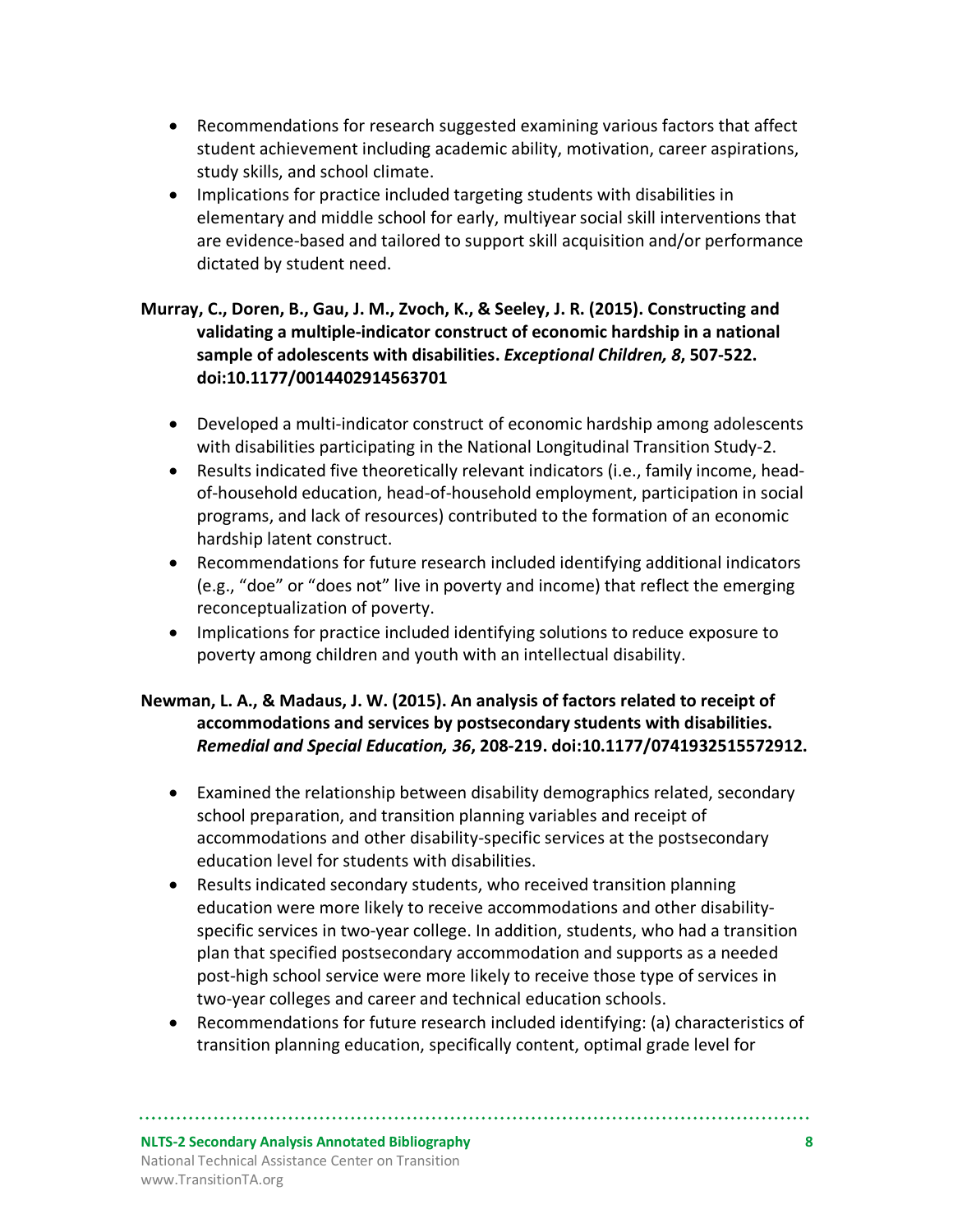receipt, and a duration of transition planning; and (b) characteristics of schools and special education team structures that offer the instruction.

• Implications for practice included supporting high school special education staff and transition specialists in implementing transition planning activities, which influence the likelihood that students will seek out and receive accommodations and other disability-specific services at the postsecondary level.

#### **Newman, L. A., & Madaus, J. W. (2015). Reported accommodations and supports provided to secondary and postsecondary students with disabilities: National perspective.** *Career Development and Transition for Exceptional Individuals, 38***, 173-181. doi:10.1177/2165143413518235**

- Examined a nationally representative cohort of 3,190 students with disabilities who reported enrollment in a postsecondary education program since leaving high school.
- Results indicated: (a) Only 35% of youth with disabilities informed their college of their disability; (b) 95% received disability-based accommodations at the secondary level, only 23% did so at the postsecondary level; and (c) 59% received at least one modification at the secondary level, but only 4% received a modification in college.
- Recommendations for future research included identifying who receives supports, who discloses a disability, and the impact of receipt of these supports on school completion and persistence.
- Self-disclosure their disability to the proper postsecondary contact to receive accommodations and services in college. In addition, since modifications (e.g., modified exams, shorter assignment, modified grading standards) are unlikely to be available at all at the college level, transition planning team needs to promote the use of learning strategies and self-awareness over modifications.

#### **Newman, L. A., Madaus, J. W., & Javitz, H. S. (2016). Effect of Transition planning on postsecondary support receipt by students with disabilities.** *Exceptional Children, 82***, 497-514. doi:10.1177/0014402915615884**

- Examined receiving transition planning education and having a transition plan that specified needed postsecondary accommodations as predictors of receiving disability-specific services and generally available supports at the postsecondary level by students with disabilities.
- Results indicated both receiving transition planning education and having a transition plan significantly increased the odds that students with disabilities would receive disability-specific and generally available supports at 2-year institutions. In addition, students with transition plans specifying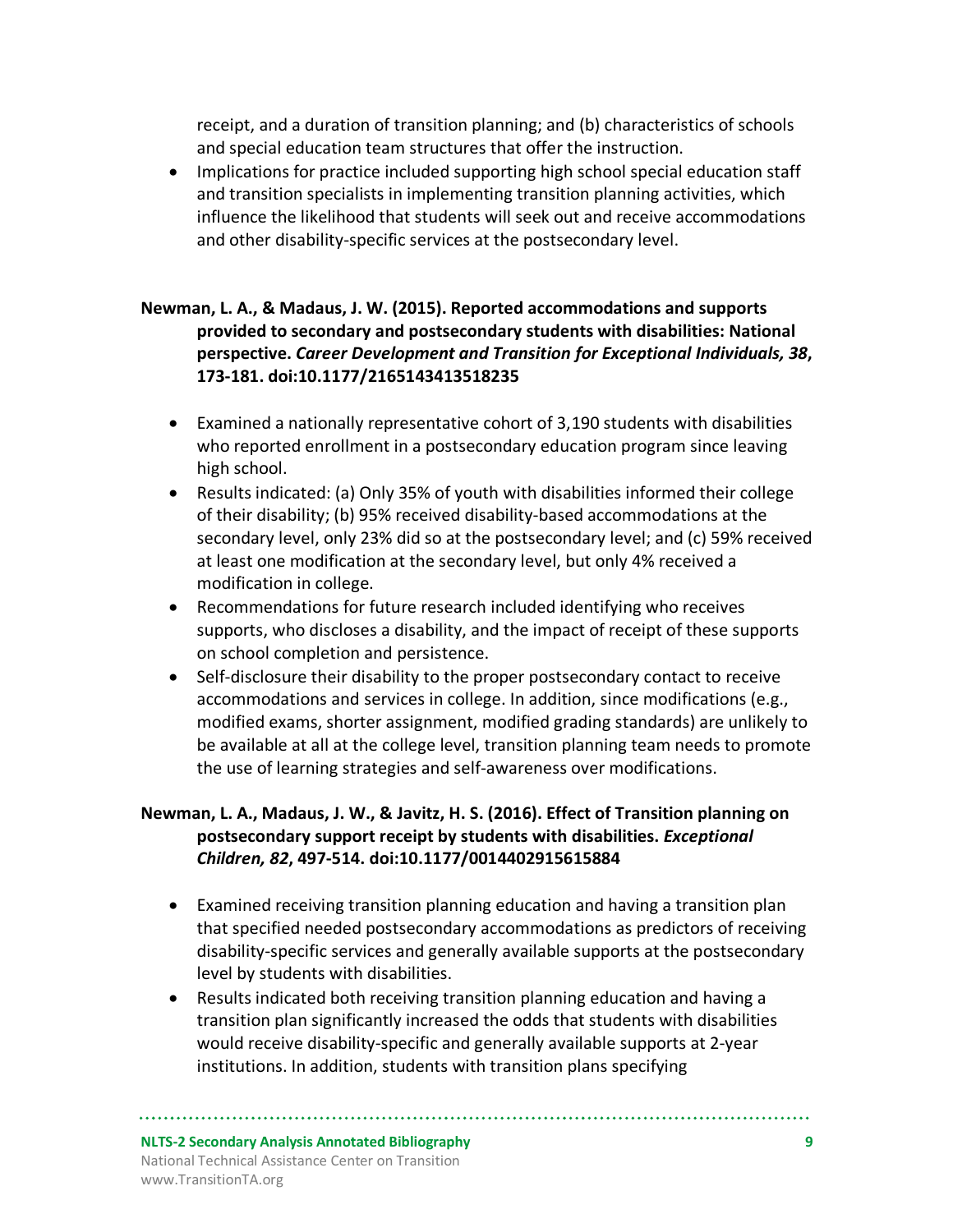accommodations were more likely to receive disability-related supports at career and technical education (CTE) school. CTE students, who had received transition planning education in high schools, were more likely to receive generally available supports.

- Recommendations for future research included examining characteristics of effective transition-planning education.
- Implications for practice included increasing awareness for parents and students during high school transition planning meeting about requirements for selfdisclosure their disability to the proper postsecondary contact to receive accommodations and services in college. In addition, since modifications (e.g., modified exams, shorter assignment, modified grading standards) are unlikely to be available at all the college level, transition planning team needs to promote the use of learning strategies and self-awareness over modifications.

#### **Rojewski, J. W., Lee, I. H., & Gregg, N. (2015). Causal effects of inclusion on postsecondary education outcomes of individuals with high-incidence disabilities.** *Journal of Disability Policy Studies, 25,* **210-219. doi:10.1177/1044207313505648 [Correlational; logistic regression with propensity score analysis]**

- Examined inclusion (80% or more credits taken in general education) as a causal predictor of post-school education outcomes for students with learning disabilities and emotional disturbance.
- Results indicated a significant positive relationship between students in inclusive high school placements and participation in postsecondary education 2-years after high school
- Recommendations for future research included examining the role of various aspects of inclusion (e.g., social components, students' pursuit of postsecondary education, amount of time in inclusive placements) necessary for positive outcomes.
- Implications for practice included providing (a) professional development in the area of inclusion to all secondary educators and (b) student access to inclusive academic settings.

#### **Schifter, L. (2011). High school graduation of students with disabilities: How long does it take?** *Exceptional Children, 77,* **409-422. [Correlational; logistic regression]**

- Examined disability as a predictor of high school graduation for youth with disabilities.
- Results indicated type of disability had an impact on the amount of time to graduate for youth with disabilities. For example, students with learning disabilities had the earliest estimated time to graduation (i.e., 4.6 years).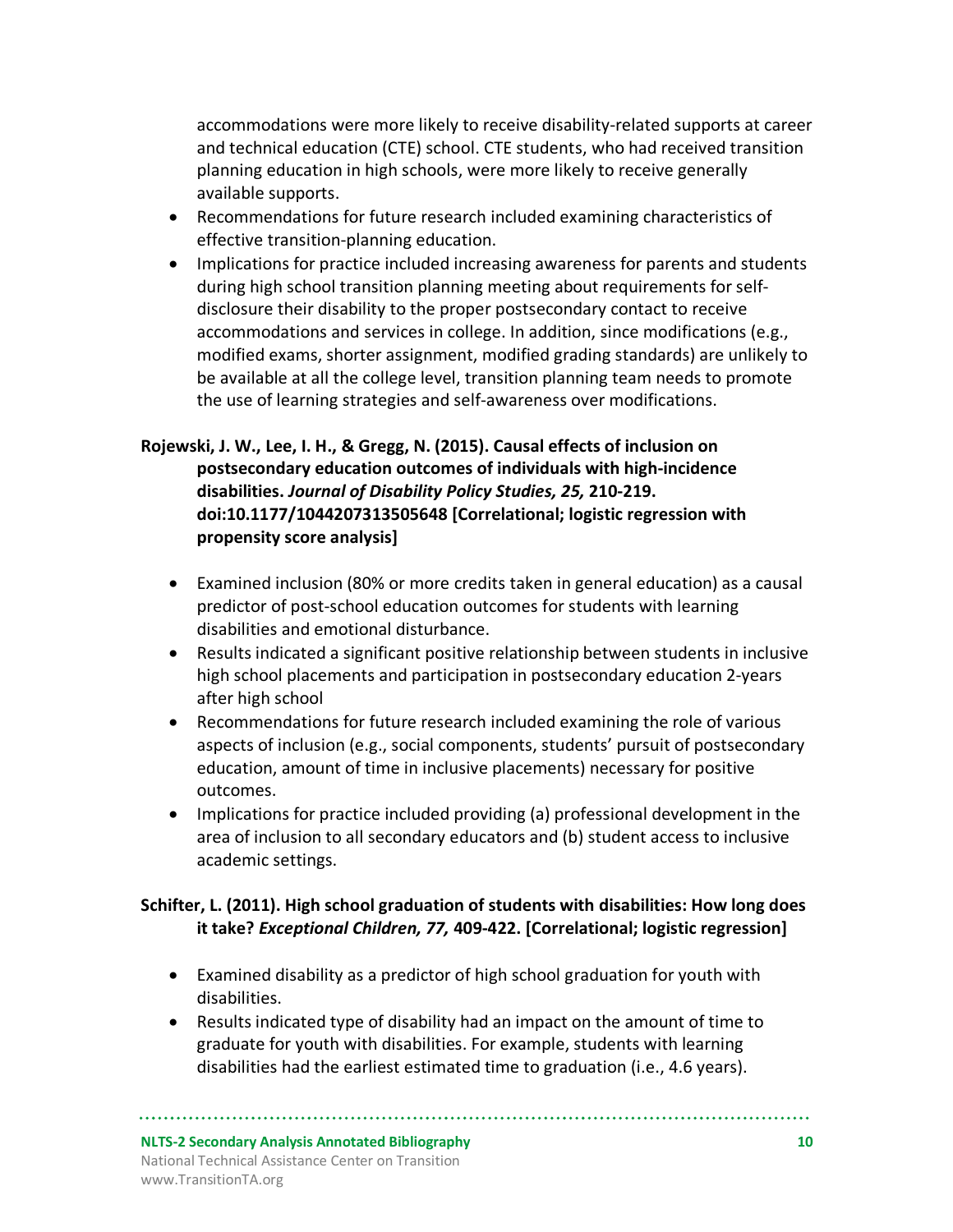- Recommendations for future research suggested examining how decisions about graduation are made and how those decisions impact students' in-school experiences, postsecondary goals, and outcomes.
- Implications for practice indicated districts and states should measure and report both, four-year adjusted, and extended-year cohort graduation rates.

#### **Shogren, K. A., & Garnier-Villarreal, M. (2015). Developing student, family, and school constructs from NTLS2 Data.** *Journal of Special Education, 49,* **89-103. doi:10.1177/0022466913513336 [Correlational; structural equation modeling]**

- Examined the feasibility of generating latent constructs of students (e.g., grades, behavior, functional skills), family (e.g., parent expectations, involvement), and school (e.g., access to general curriculum, inclusion, social networks) for youth with disabilities. Additionally, exploration of the equivalence of constructs across all disabilities and investigation of possible differences in the latent means, variances, and correlations across disability groups were examined.
- Results indicated disability label impacts the experiences of youth with disability while in high school. For example, disability label moderates the relationship between student, family (e.g., parent expectations), and school factors (e.g., inclusion, social networks and supports).
- Recommendations for future research included understanding the impact of disability on student, family, and school constructs. In addition, future research should examine the relationship of student, family, and school constructs and how these constructs impact post-school education, employment, and independent living.
- Implications for practice included professional development for practitioners to gain a more comprehensive understanding of each student's contextual factors.

#### **Shogren, K. A., Garner-Villarreal, M. G., Dowsett, C., & Little, T. D. (2014). Exploring student, family, and school predictors of self-determination using NLTS2 Data.**  *Career Development and Transition for Exceptional Individual***s. Advance online publication. doi:10.1177/2165143414546685. [Correlational; structural equation modeling]**

- Examined student, family, and school constructs as predictors of selfdetermination outcomes (i.e., autonomy, psychological empowerment, selfrealization) for students with disabilities.
- Results indicated self-concept was a significant predictor of autonomy and psychological empowerment across most disability groups.
- Recommendations for future research included carefully assessing selfdetermination and investigating the influence of ecological and individual factors impact on self-determination for youth with disabilities.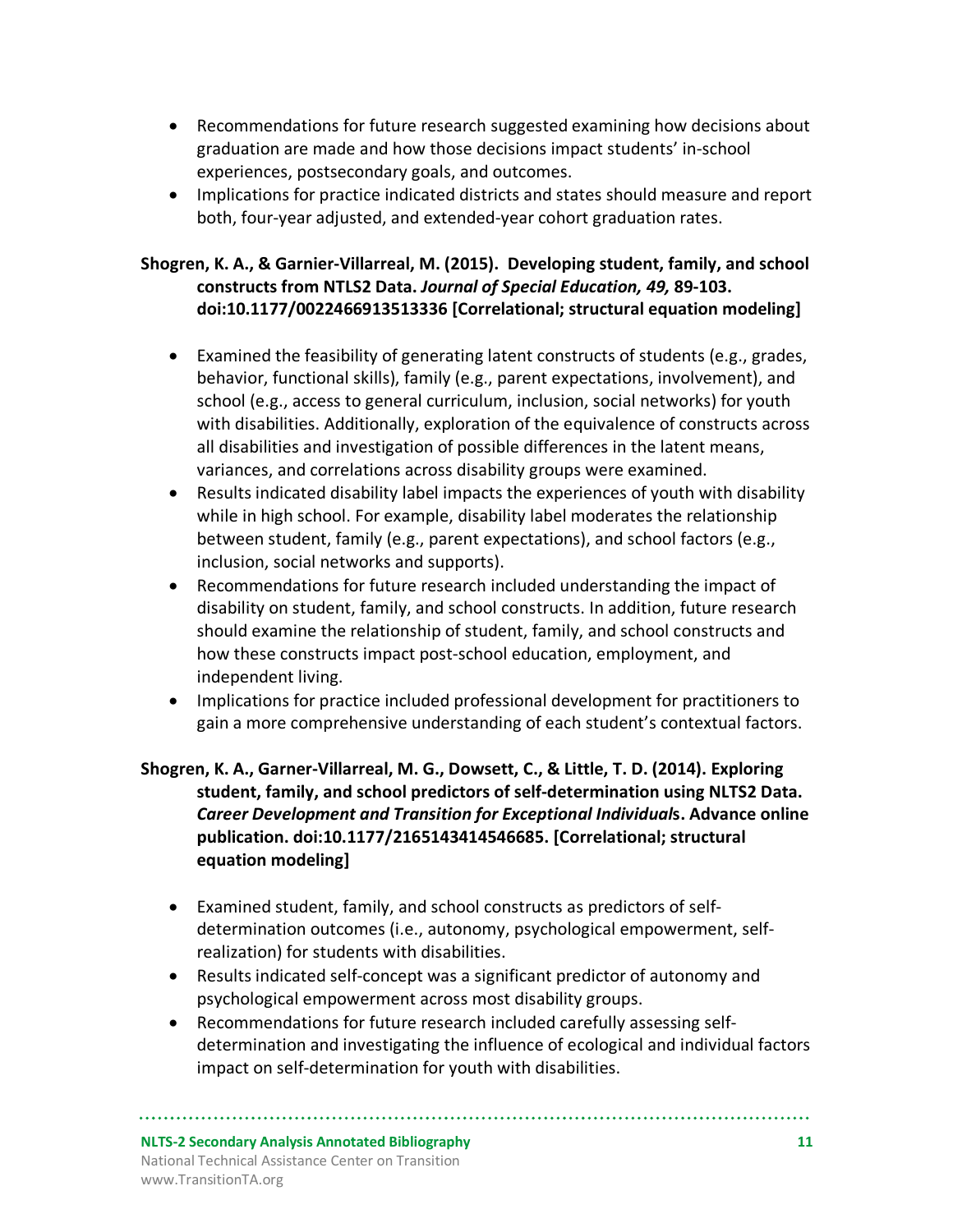• Implications for practice included creating systemic strategies to allow for and catalogue multiple factors of school and community contexts.

#### **Shogren, K. A., Kennedy, W., Dowsett, C., & Little, T. D. (in press). Autonomy, psychological empowerment, and self-realization: Exploring data on selfdetermination from NLTS2.** *Exceptional Children***. [Correlational; structural equation modeling]**

- Examined constructs of self-determination (i.e., autonomy, psychological empowerment, self-realization) and measurement equivalence of selfdetermination constructs across disability groups.
- Results confirmed the constructs of self-determination did not vary across disability groups.
- Recommendations for future research suggested systematically exploring the specific aspects of autonomy, psychological empowerment, and selfrealization assessed in NLTS2. Additionally, future research should concentrate on the assessment of self-determination.
- Implications for practice suggested the importance of assessing selfdetermination before implementing interventions to support youth with disabilities' self-determination knowledge and skills.

#### **Shogren, K. A., Kennedy, W., Dowsett, C., Garnier Villarreal, M., & Little, T.D. (2014). Exploring essential characteristics of self-determination for diverse students using data from NLTS2.** *Career Development and Transition for Exceptional Individuals, 37,* **168-176. doi:10.1177/2165143413486927 [Correlational; structural equation modeling]**

- Examined race/ethnicity as predictors of self-determination (i.e., autonomy, selfrealization, psychological empowerment) among transition-aged youth with disabilities.
- Results indicated race/ethnicity added additional unique information, above and beyond disability, that explains student's relative levels of autonomy, selfrealization, and psychological empowerment.
- Recommendations for future research include investigating the influence of race/ethnicity on self-determination outcomes and exploring the multiple factors that influence self-determination.
- Implications for practice included identification of methods to ensure practitioners understand how culture shapes self-determination and to select and implement self-determination interventions based on a student's culture.

#### **Shogren, K. A., & Plotner, A. J. (2012). Characteristics of transition planning for students with intellectual disability, autism or other disabilities: Data from the**

**NLTS-2 Secondary Analysis Annotated Bibliography 12** National Technical Assistance Center on Transition www.TransitionTA.org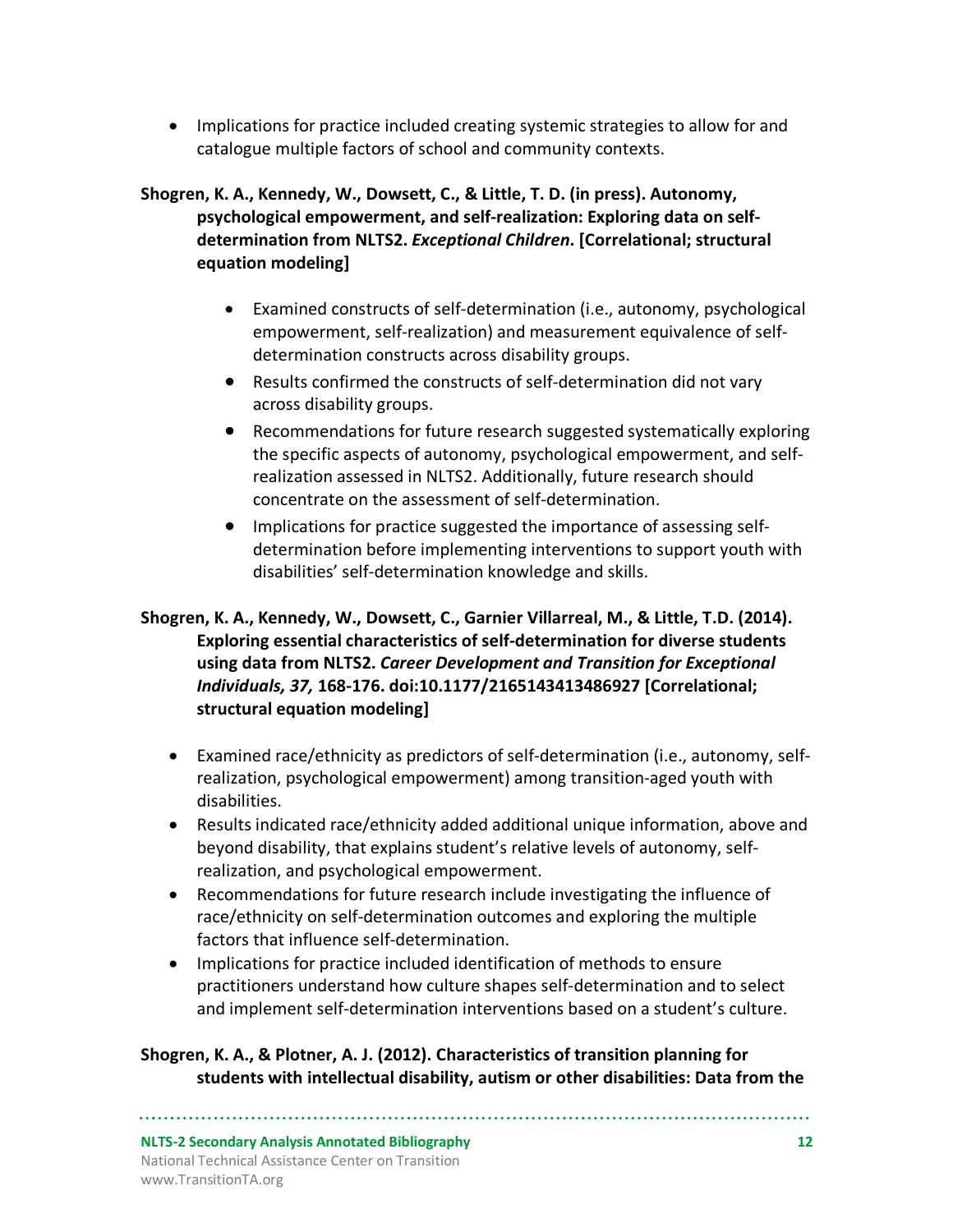#### **National Longitudinal Transition Study-2.** *Intellectual and Developmental Disabilities***,** *50,* **16-30. [Descriptive]**

- Examined the experiences of youth with intellectual disability, autism, or other disabilities in the transition planning process.
- Results indicated students with intellectual disability or autism were significantly less likely to have primary goals related to post-secondary education or employment and more likely to have functional independent goals. Additionally, students with ID and autism had limited participation in the transition planning process when compared to students from other disability categories.
- Recommendations for future research included investigating interagency collaboration and involvement of other service providers outside of the educational system.
- Implications for practice included a need to support youth in participating in an individualized student centered transition planning process to facilitate participation in the IEP.

#### **Shogren, K. A., & Plotner, A. J. (2012). Transition planning for students with intellectual disability, autism, or other disabilities: Data from the national longitudinal transition study-2.** *Intellectual and Developmental Disabilities, 50***, 16-30. doi:10.1352/1934-9556-50.1.16**

- Examined the status of students with intellectual disability, autism, or other disabilities in the transition planning process.
- Results indicated students with autism or intellectual disability were significantly less likely than students with other disabilities to take a leadership role during the transition planning process. The majority of the active participants in transition planning were school-based personnel (i.e., special education teacher, school counselor, school administrator).
- Recommendations for future research included examining barriers and facilitators of providing high quality instruction and opportunities for Individualized Education Program (IEP) and transition planning family involvement.
- Implications for practice included helping students understand and make progress toward their future goals through individualized instruction that links students' transition goals to students' course of study.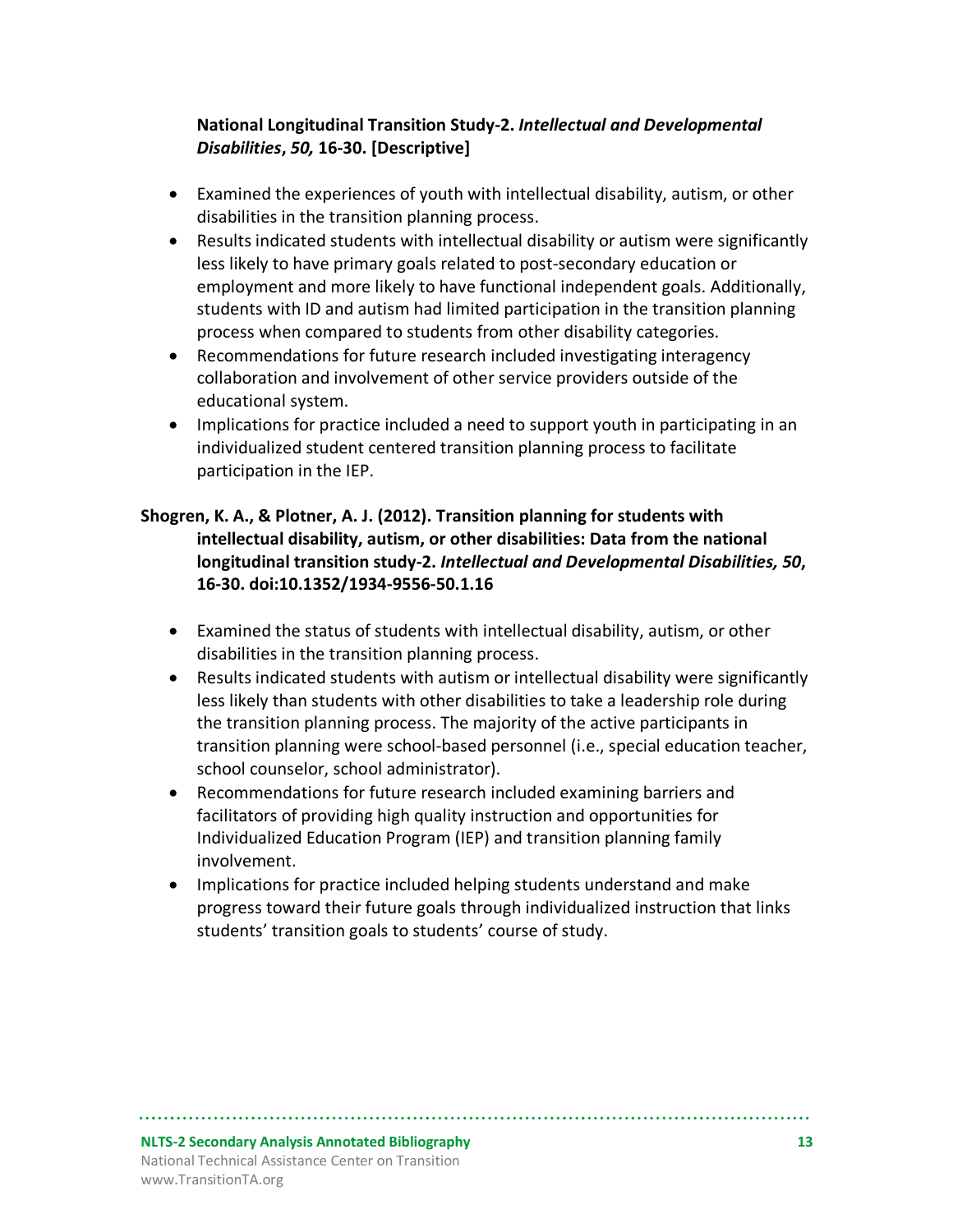#### **Shogren, K. A., Shaw, L.A., & Little, T. D. (in press). Measuring the early adulthood outcomes of young adults with disabilities: Developing constructs using NLTS2 data.** *Exceptionality***. [Correlational; structural equation modeling]**

- Examined if eight quality of life latent constructs (i.e., interpersonal relations, societal inclusion, emotional well being, rights, physical well-being, personal development, material well being, advocacy) could be measured across disability groups.
- Results indicated creating a model to organize the NLTS 2 variables within a relevant quality of life domain could be generated from the data.
- Recommendations for future research included examining previous experiences' impacting student post-school success (e.g., work-experience), the impact of contextual factors, role of access to systems of support, and policy-level factors.
- Implications for practice included providing practitioners with the resources, knowledge, and skills to understand data-based decision making to impact outcomes across all groups of students with disabilities.

#### **Sima, A. P., Wehman, P. H., Chan, F., West, M., Leucking, R. G. (2015). An evaluation of risk factors related to employment outcomes for youth with disabilities. Career**  *Development and Transition for Exceptional Individuals, 38***, 89-100. doi:10.1177/2165143414534887**

- Examined non-modifiable risk factors (e.g., disability type, gender, race, community type, household income level) associated with poor post-school competitive employment outcomes for students with disabilities.
- Results indicated post-school employment was related to the disability characteristics of the student (e.g., disability type, ability to understand what is being said, general health status), family characteristics (e.g., yearly income, community setting), and youth characteristics (e.g., race).
- Recommendations for future research suggested providing school-and homebased interventions that can help high-risk students achieve better post-high school employment outcomes.
- Implications for practice included paying special attention to the existence of high-risk groups (i.e., students in minorities, low socioeconomic status, trouble understanding, and physical or sensory disability)

#### **Sun, C. M. (2007). The impact of inclusion-based education on the likelihood of independence for today's students with special needs.** *Journal of Special Education Leadership, 20***, 84-92.**

• Examined the likelihood of independence for young people with disabilities by using the National Longitudinal Transition Study (NLTS) from 1992.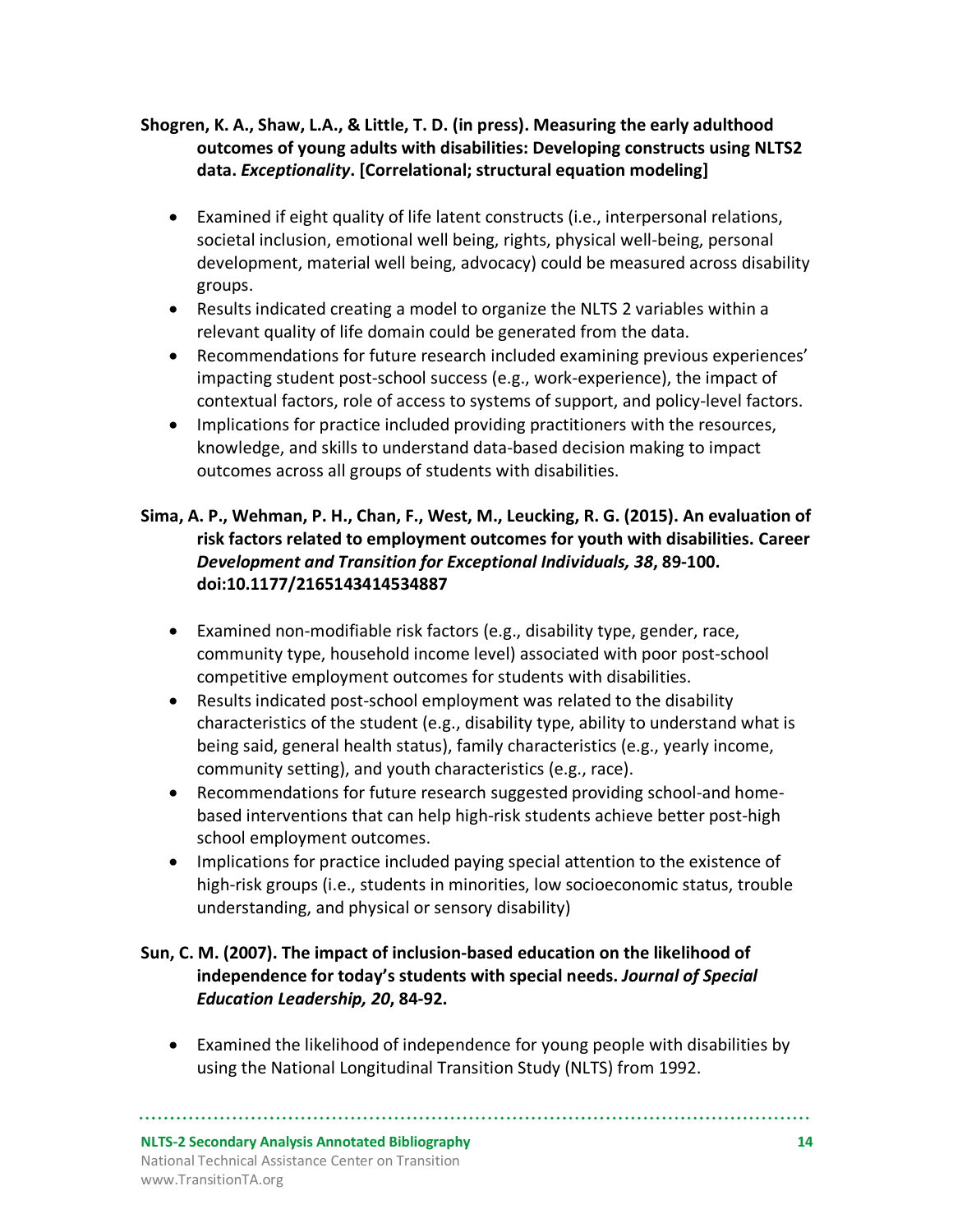- Results indicated if students with disabilities, participate more in regular educational settings (i.e., the number of hours spent in academic classes), the likelihood they live independently after leaving school increased. In addition, the education level of the parent, having more siblings in the household, the intellect of the student, and earning a high school diploma are the variables that had a statistically significant effect on the likelihood of independence for students with disabilities after high school.
- Recommendation for future research was not included.
- Implications for practice included recommending inclusive placements for students with disabilities, when appropriate.

#### **Wagner, M. M., Newman, L.A., & Javitz, H.S. (2014). The influence of family socioeconomic status on the post-high school outcomes of youth with disabilities.** *Career Development and Transition for Exceptional Individuals, 37,*  **5-17. doi:10.1177/2165143414523980. [Correlational; logistic regression]**

- Examined family socio-economic factors as predictors of high school graduation, postsecondary education enrollment, and post-school employment for youth with disabilities.
- Results indicated socio-economic status had a statistically small significant effect on high school graduation, postsecondary education, and employment.
- Recommendations for future research suggested focusing on SES within specific racial/ethnic groups and testing interventions and supports directed toward increasing the odds of learning age-appropriate academic and behavioral skills.
- Implications for practice included providing pre-service training to teachers on family and student collaboration.

#### **Wagner, M., Newman, L., Cameto, R., Javitz, H., & Valdes, K. (2012). A national picture of parent and youth participation in IEP and transition planning meetings.**  *Journal of Disability Policy Studies***,** *23,* **140-155. [Correlational; logistic regression]**

- Examined demographics, parent expectations, and high school instructional programs as predictors of parent and student involvement in IEP/transition planning meetings for students with disabilities.
- Results indicated student disability (e.g., autism, learning disability), ethnicity, and parent expectations (higher expectations increased involvement) were predictors of involvement in the IEP/transition planning. Additionally, students, who were served in inclusive settings and were provided transition-planning instruction were more likely to be involved in the IEP/transition planning process.
- Recommendations for future research were not included.

#### **NLTS-2 Secondary Analysis Annotated Bibliography 15** National Technical Assistance Center on Transition www.TransitionTA.org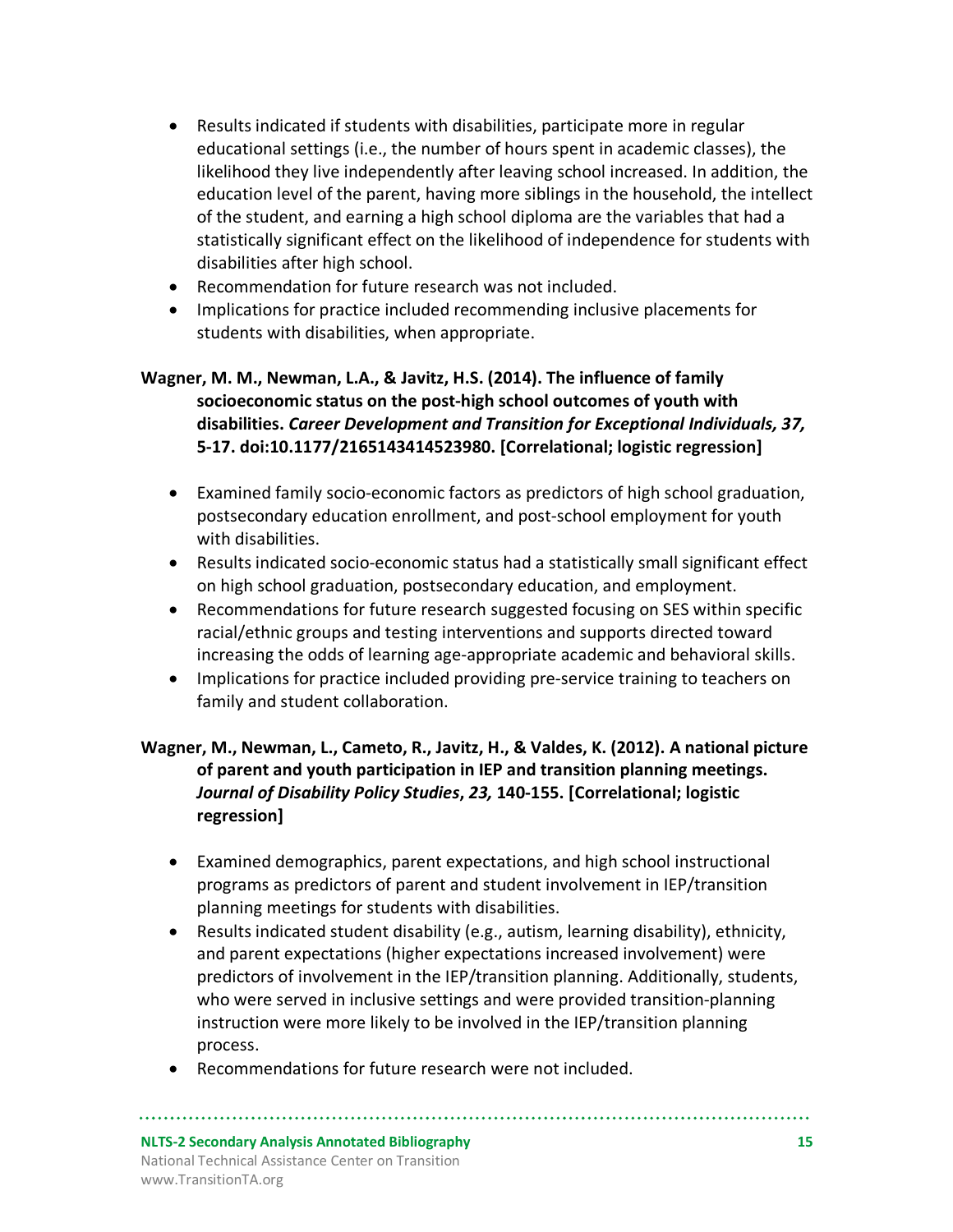• Implications for practice included identifying strategies to engage children and families from diverse backgrounds in the transition planning process.

**Wei, X., Yu, J. W., & Shaver, D. (2014). Longitudinal effects of ADHD in children with learning disabilities or emotional disturbances.** *Exceptional Children, 80***, 205- 219.** 

- Examined the influence of comorbidity between attention deficit/hyperactivity disorder (ADHD) and learning disabilities (LD) or emotional disturbances (ED) as predictors of longitudinal academic, social, and behavioral outcomes.
- Results indicated children with LD and ADHD had lower letter word identification scores, teacher-rated reading levels, and parent-reported social skills than children with LD alone. In addition, children with ED and ADHD had lower social skills and more classroom behavior problems and suspensions in schools than children with ED alone. Also, children with ED and ADHD also had slower growth in math calculation skills than children with ED alone over time.
- Recommendations for research suggested identifying specific mediating factors, attention problems, hyperactivity, and impulsivity, as well as combinations of these factors. Additionally, future research should examine the treatment effects on these students with comorbid ADHD.
- Implication for practice was not included

#### **Zablocki, M., & Krezmien, M. P. (2013). Drop-out predictors among students with highincidence disabilities: A National Longitudinal and Transitional Study 2 analysis.**  *Journal of Disability Policy Studies, 24,* **53-64. [Correlational; logistic regression]**

- Examined the influence of disability type, demographics, and academic experiences as predictors of school drop-out rates for youth with disabilities.
- Results indicated disability type alone was not a significant predictor of school drop-out. Additionaly, higher than average grades and emotional engagement significantly reduced the odds of dropping-out, while suspension/expulsion and grade retention significantly increased the odds of dropping-out.
- Recommendations for research suggested examining the mediating effects of academic factors on the relationship between disability type and/or demographic characteristics and drop-out, especially the effects of suspension/expulsion and grade retention.
- Implications for practice indicated administrators could use these indicators to identify students in need of intervention programs to decrease the likelihood of school drop-out.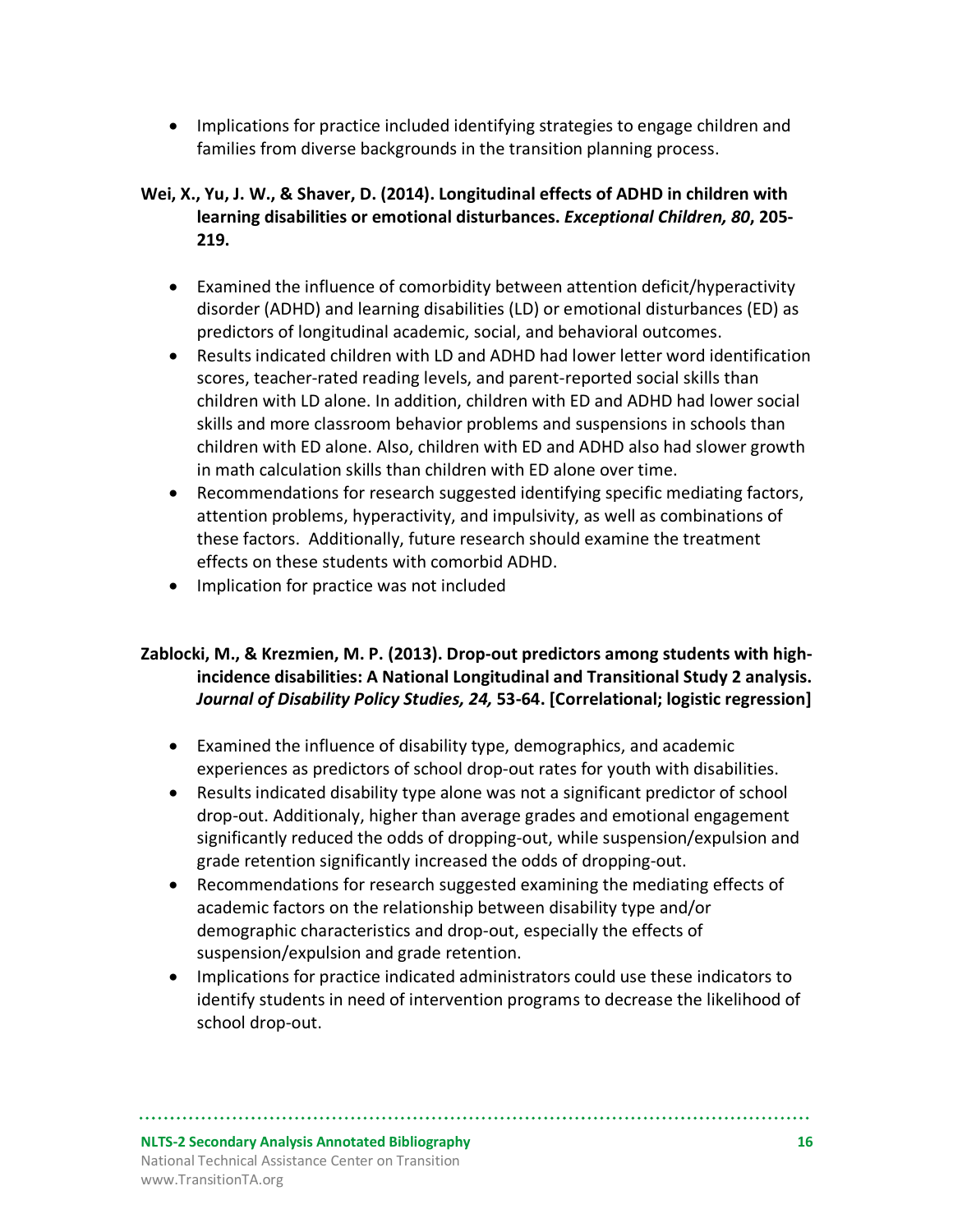## **Autism**

#### **Anderson, K. A., Shattuck, P. T., Cooper, B. P., Roux, A. M., & Wanger, M. (2014). Prevalence and correlates of postsecondary residential status among young adults with an autism spectrum disorder.** *Autism, 18***, 562-570. doi:10.1177/1362361313481860**

- Examined disability types as predictors of three living arrangements (i.e., living with a parent or guardian, independently or with a roommate, or in a supervised setting).
- Results indicated young adults with autism spectrum disorder were more likely to live with a parent or guardian and least likely to live independently after leaving high school. Correlates of residential independence include being White, having better conversation ability and functional skills, and having a higher household income.
- Recommendations for future research suggested investigating residential trends related to the quality of life among families and young adults. In addition, more research is needed to identify ways to effectively implement residential transition plans that best meet the needs and preferences of young adults with ASD and their families.
- Implications for practice were not included in the data brief.

#### **Barnard-Brak, L. & Fearon, D.D. (2012). Self-advocacy skills as a predictor of student IEP participation among adolescents with autism.** *Education and Training in Autism and Developmental Disabilities, 47***, 39–47. [Correlational; logistic regression]**

- Examined self-advocacy scores, gender, race, social skills, and communication skills as predictors of student IEP participation among students with autism compared to students with other types of disabilities.
- Results indicated students with disabilities, other than autism, were more likely to participate in IEP meetings compared to students with autism. Additionally, results revealed self-advocacy skills were a significant predictor of IEP meeting participation among students with autism compared to students with other disabilities.
- Recommendations for future research suggested a need for individualized selfadvocacy interventions to meet the needs of students with autism spectrum disorder.
- Implications for practice included implementing self-advocacy strategies to teach students with disabilities how to participate in the IEP planning process.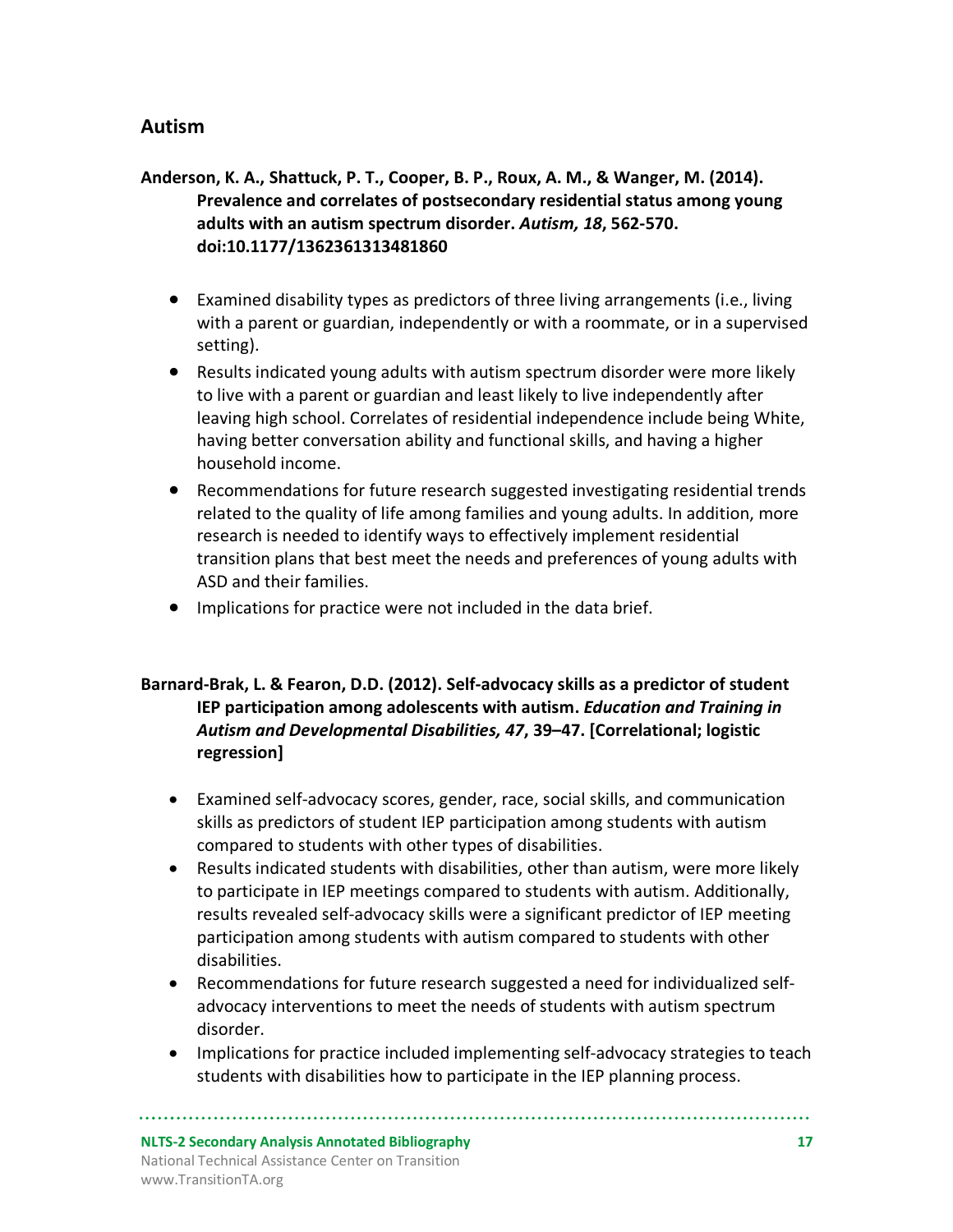#### **Bouck, E. C., & Joshi, G. S. (2015). Does curriculum matter for secondary students with autism spectrum disorders: Analyzing the NLTS2.** *Journal of Autism and Developmental Disorders, 45***, 1204-1212. doi:10.1007/s10803-014-2281-9**

- Examined the relationship between curriculum (i.e., functional versus nonfunctional) and seven measures of post-school outcomes for students with autism spectrum disorder.
- Results indicated low rates of receipt of a functional curriculum, poor postschool outcomes, and the lack of relationship between curriculum and postschool outcomes.
- Recommendations for future research included examining factors related to employment, attendance in postsecondary education, and independent living. Recommendations also included examining nuances of curricula (e.g., duration and quality) for impact on post-school success.
- Implications for practice suggested educators continue supporting students by providing services, including a curriculum that best supports their desired postschool outcomes. In addition, educators should view curricula as a continuum rather than a dichotomy of functional versus academics.

#### **Chiang, H. M., Cheung, Y. K., Hickson, L., Xiang, R., & Tsai, L. Y. (2012). Predictive factors of participation in postsecondary education for high school leavers with autism.** *Journal of Autism and Developmental Disorders***,** *42***, 685-696. doi:10.1007/s10803-011-1297-7 [Correlational; logistic regression]**

- Examined the predictive factors of participation in postsecondary education for high school leavers with autism.
- Results suggested that students' post-high school goal, parental expectations, high school type, annual household income, and academic performance were significant predictors of participation in postsecondary education.
- Recommendations for future research included identifying effective strategies, including difficulties experienced by students with autism, in postsecondary settings.
- Implications for practice included providing resources and supports to form partnerships with families to further understand parental postsecondary expectations.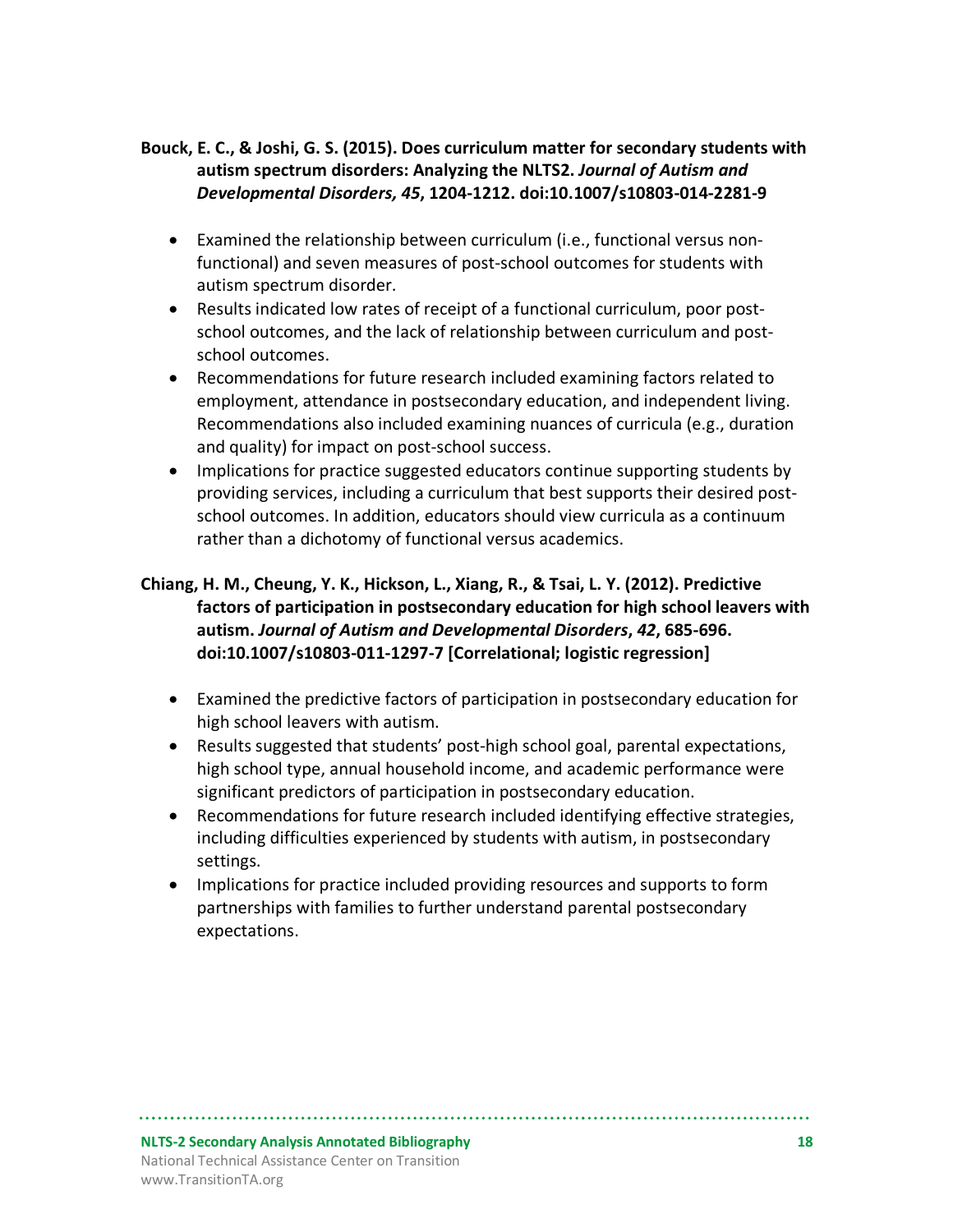**Chiang, H. M., Cheung, Y. K., Li, H., & Tsai, L. Y. (2013). Factors associated with participation in employment for high school leavers with autism.** *Journal of autism and developmental disorders***,** *43***, 1832-1842. doi:10.1007/s10803-012- 1734-2 [Correlational; logistic regression]**

- Examined the factors associated with participation in employment for high school leavers with autism.
- Results indicated that family social status, student characteristics, and high school transition planning services were significant factors associated with participation in employment.
- Recommendations for future research included identifying of stakeholder roles significantly associated factors with participation in employment.
- Implications for practice included devoting more time and resources to ensure professionals have to supports needed to provide effective transition services (e.g., social skills instruction) to individuals with autism.
- **Frazier, T. W., Shattuck, P. T., Narendorf, S. C., Cooper, B. P., Wagner, M., & Spitznagel, E. L. (2011). Prevalence and correlates of psychotropic medication use in adolescents with an autism spectrum disorder with and without caregiverreported attention-deficit/hyperactivity disorder.** *Journal of Child and Adolescent Psychopharmacology***,** *21***, 571-579. doi:10.1089/cap.2011.0057 [***a priori* **Correlational; logistic regression]**
	- Examined demographic characteristics (i.e., Autism Spectrum Disorder [ASD] without a caregiver-reported Attention Deficit Hyperactivity Disorder [ADHD] diagnosis (ASD-only), ADHD without ASD (ADHD-only), and an ASD with comorbid ADHD (ASD+ADHD) as predictors of psychotropic medication use.
	- Results indicated individuals with ASD and ADHD had a higher prevalence of any medication use and greater proportion of individuals taking multiple medications with high rates of antipsychotic, antidepressant/antianxiety, and stimulant medication use.
	- Recommendations for research included reinforcing the complexity of pharmacological treatment of challenging behavior in youth with ASD and ADHD and identified the need to determine efficacious medication algorithms and practice parameters.
	- Implications for practice included developing guidelines to reduce the use of medication by clinicians, families, and schools for children and youth with autism.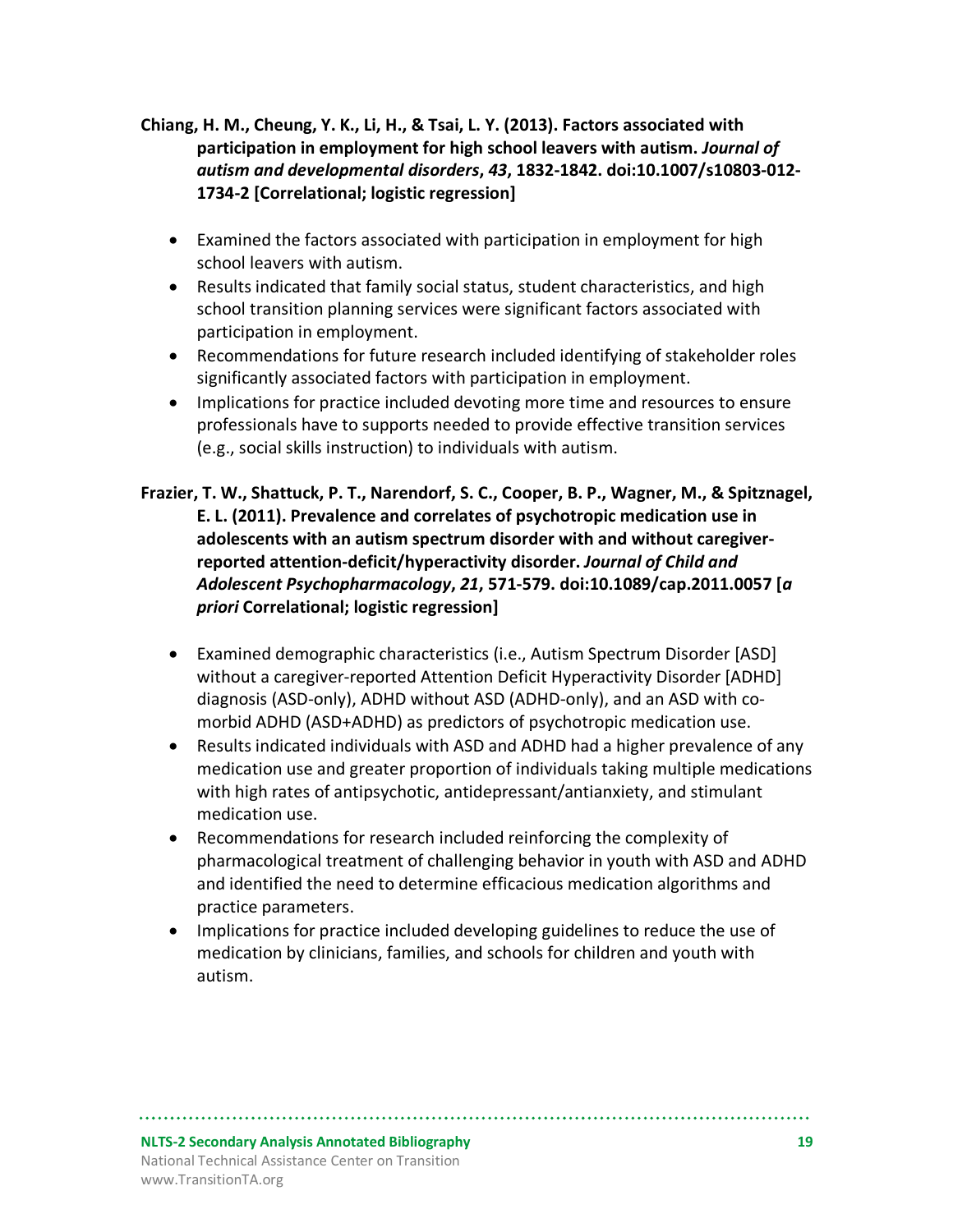- **Griffin, M. M., Taylor, J. L., Urbano, R. C., & Hodapp, R. M. (2013). Involvement in transition planning meetings among high school students with autism spectrum disorders.** *Journal of Special Education, 47,* **256-264***.*  **doi:10.1177/0022466913475668 [Correlational; logistic regression]**
	- Examined student characteristic, educational experience, and parent involvement variables as predictors of involvement in transition planning among students with autism spectrum disorders (ASD).
	- Results indicated time spent in general education settings and frequency of postschool plans discussed at home significantly predicted both attendance and moderate involvement or student leadership of transition planning meetings. Additionally, instruction in transition planning was not predictive of either student attendance or participation in transition planning meetings.
	- Recommendations for future research suggested examining the effectiveness of transition planning instruction in order to guide adaptation of current interventions or develop new interventions that promote involvement of students with ASD. Future research should also target specific sub-populations of students with ASD, including students with lower communication and selfadvocacy skills, and African American students.
	- Implications for practice included ensuring students with disabilities, who are African American and/or have lower communication skills, are provided opportunities to participate in transition planning. Practitioners are encouraged to use new technologies and evidence-based communication supports during instruction and transition planning to increase communication with families.

#### **Migliore, A., & Lugas, J. (2011) Students with autism: Setting higher expectations for postsecondary education. Data Note Series,** *Data Note 31***. Boston, MA: Institute for Community Inclusion, http://www.communityinclusion.org/pdf/DN31\_F.pdf [Descriptive]**

• Examined the transition planning goals for postsecondary vocational training or two- or four-year college attendance for youth with autism.

- Results indicated 39% of students without postsecondary vocational training and 30% of students without goals for attending a two- or four-year college went on to attend postsecondary education.
- Implications for research and practice were not included in data brief.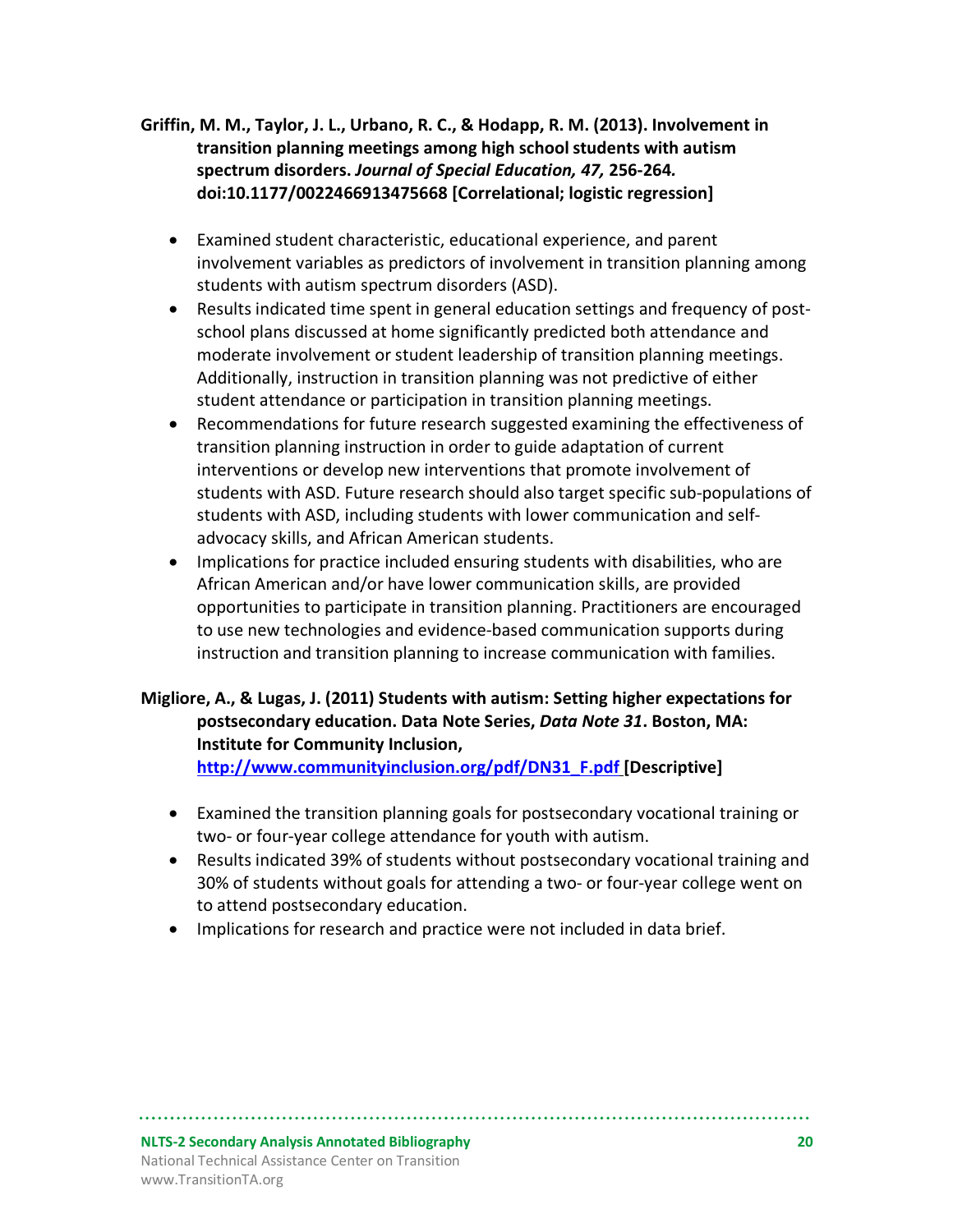#### **Narendorf, S. C., Shattuck, P. T., & Sterzing, P. (2011). Mental health service use among adolescents with an autism spectrum disorder.** *Psychiatric Services, 62***, 975-978. [Correlational; logistic regression]**

- Examined demographics, parent involvement in IEPs, diagnostic medical exams, social skills, and bullying as predictors of mental health service use for students with autism.
- Results indicated parent involvement in IEPs predicted mental health services use, but not school-based services. Students were more likely to receive mental health services if they had a diagnostic medical exam in the previous year, but less likely to receive services at school. African American students compared to Caucasian students were more likely to receive school-based mental health services. Students with lower social skills, who experienced bullying, and who bullied others, were more likely to receive mental health services, but not at school.
- Recommendations for future research suggested examining whether the type or quality of mental health services differs between school-based and communitybased settings.
- Implications for practice included adaptation of evidence-based practices for youth with ASD, who have co-occurring mental health disorders, and underscored the importance of school-based mental health services for students who are less likely to access supports in the community (i.e., African American, low income).

#### **Orsmond, G. I., Shattuck, P. T., Cooper, B. P., Sterzing, P. R., & Anderson, K. A. (2013). Social participation among young adults with an autism spectrum disorder.**  *Journal of Autism and Development Disorders, 43***, 2710-2719. doi:10.1007/s10803-013-1833-8.**

- Examined rates of participation in social activities of young adults with an autism spectrum disorder (ASD) and compared the ASD group with the groups of students with intellectual disability, emotional/behavioral disability, or a learning disability.
- Results indicated young adults with autism were significantly more likely to never see friends, never get called by friends, never be invited to activities, and be socially isolated. Additionally, among the autism group, lower conversation ability, lower functional skills, and living with a parent were predictors of less social participation.
- Recommendations for future research suggested conducting further longitudinal research to determine whether the same individuals who struggle with friendship and social participation in adolescence are the same who lack friendships and are socially isolated in adulthood.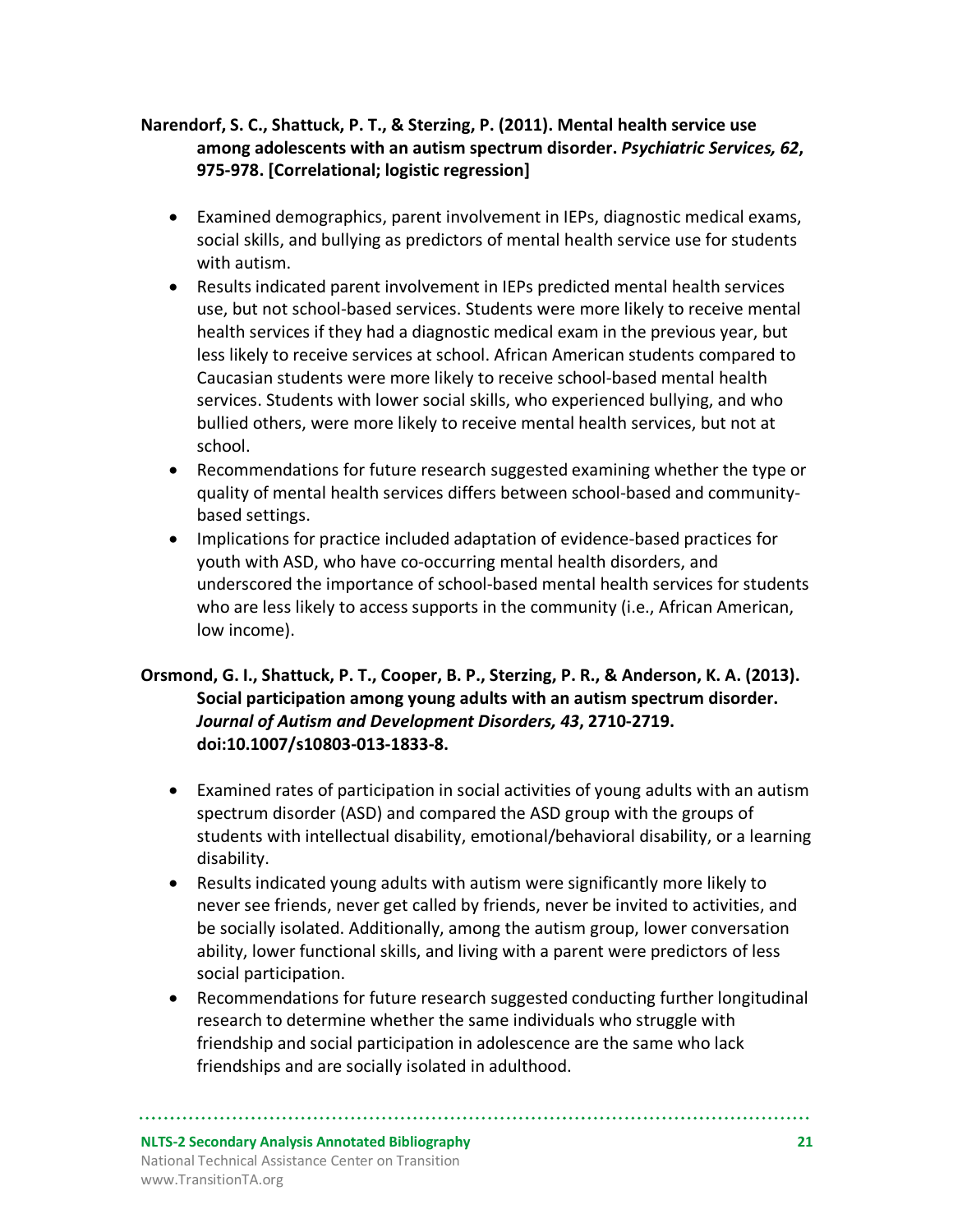• Implications for practice was not included in data brief.

#### **Roux, A. M., Shattuck, P. T., Cooper, B. P., Anderson, K. A., Wagner, M., & Narendorf, S. C. (2013). Postsecondary employment experiences among young adults with an autism spectrum disorder.** *Journal of the American Academy of Child & Adolescent Psychiatry, 52,* **931-939. [Correlational; logistic regression]**

- Examined conversational and functional skills as predictors of post-school employment (i.e., rates of employment, wages earned, types of jobs held) for students with autism.
- Results indicated students with autism had higher odds of having a paid job postschool if they were older, from higher income households, had higher functional skills, and minimal conversational impairments.
- Recommendations for future research suggested examining how instruction provided during secondary education, postsecondary vocational education, and rehabilitation services contributes to future employment.
- Implications for practice included identifying vulnerable subpopulations of youth with ASD, who may need additional services and support during transition.

#### **Shattuck, P. T., Orsmond, G. I., Wagner, M., & Cooper, B. P. (2011). Participation in social activities among adolescents with an autism spectrum disorder***. PLoS One***,** *6***(11), 1-9. [Correlational; logistic regression]**

- Examined predictors (e.g., demographics, conversational speech, functional cognitive skills) of social participation for adolescents with an autism spectrum disorder (ASD).
- Results indicated adolescents with an ASD were significantly more likely never to see friends outside of school, never to get called by friends, and never to be invited to social activities. Additionally, results indicated low family income, impairments in conversational ability, social communication, and functional cognitive skills were correlates of limited social participation.
- Recommendations for future research included expanding social participation measures for youth with ASD.
- Implications for practice included a need for greater supports and services to promote community inclusion for youth with ASD.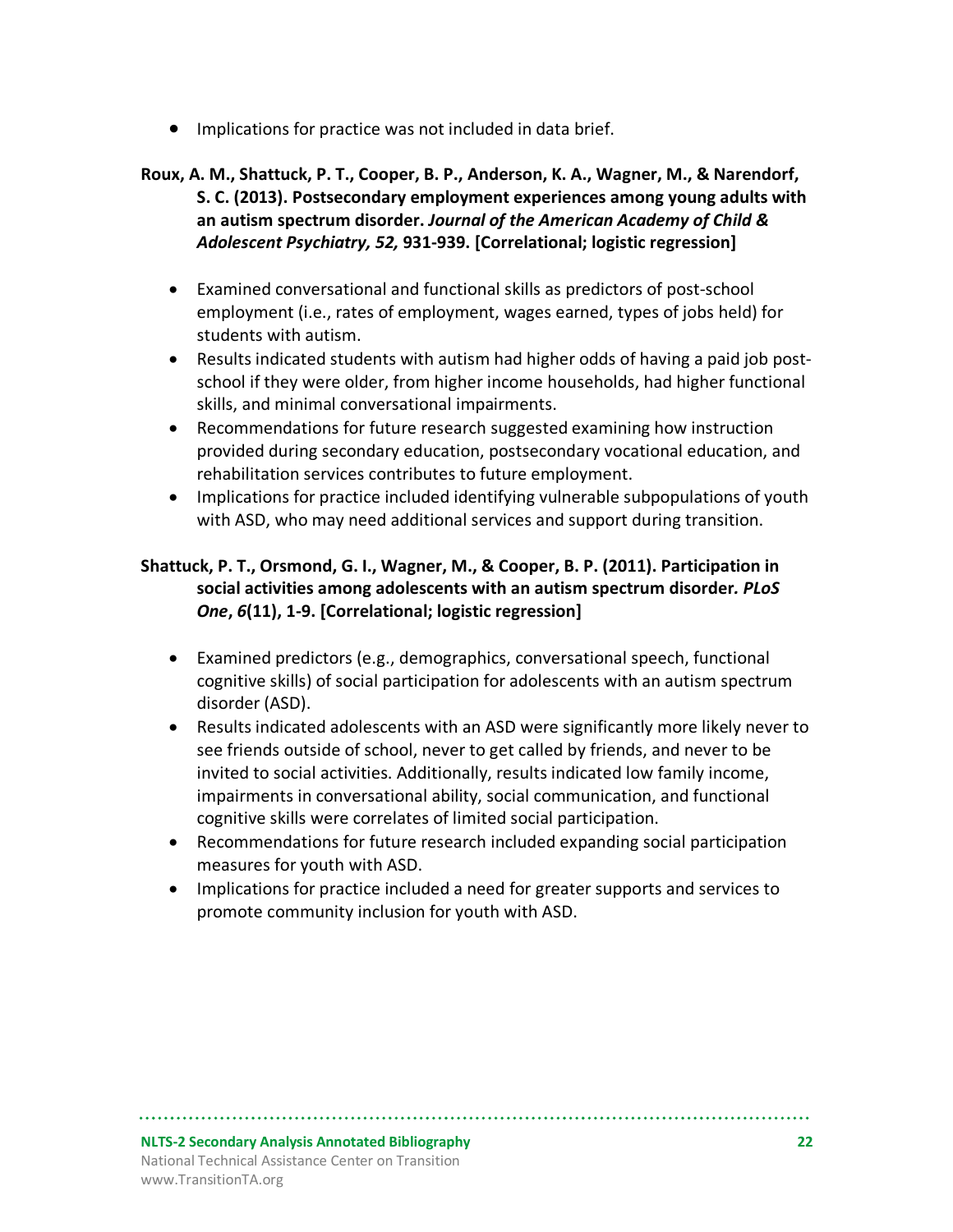- **Shattuck, P. T., Narendorf, S. C., Cooper, B., Sterzing, P. R., Wagner, M., & Taylor, J. L. (2012). Postsecondary education and employment among youth with an autism spectrum disorder.** *The American Academy of Pediatrics, 129***, 1042- 1049. doi:10.1542/peds.2011-2864.** 
	- Examined correlates of postsecondary education and employment among youth with an autism spectrum disorder (ASD).
	- Results indicated 34.7% of youth with an ASD had attended college, and 55.1% had held paid employment during the first six year after high school. More than 50% of youth, who had left high school in the past 2 years, did not participate in postschool employment or education. Youth with an ASD had the lowest rates of participation in employment and the highest rates of no participation compared with youth in other disability categories. In addition, higher income and higher functional ability were associated with higher adjusted odds of participation in postsecondary employment and education.
	- Recommendations for future research included understanding how transition planning is connected for youth with an ASD to ensure services promote participation in education and employment in the first years after high school.
	- Implications for practice was not included in data brief.

#### **Shattuck, P. T., Steinberg, J., Yu, J., Wei, X., Cooper, B. P., Newman, L., & Roux, A. M. (2014). Disability identification and self-efficacy among college students on the autism spectrum.** *Autism Research and Treatment, 2014* **(article ID 924182)***,* **1- 7. doi:10.1155/2014/924182 [Correlational; logistic regression]**

- Examined predictors (e.g., demographics, functional skills, conversational skills) of self-disclosure of disability among college students with autism.
- Results indicated students, who were Black, and students with higher functioning skills were less likely to self-disclose their disability in college.
- Recommendations for future research included examining the link between disability identification and formal disability disclosure required to receive supports and accommodations during college.
- Implications for practice included creating social and academic support services that promote all students and do not require disclosure of disability status.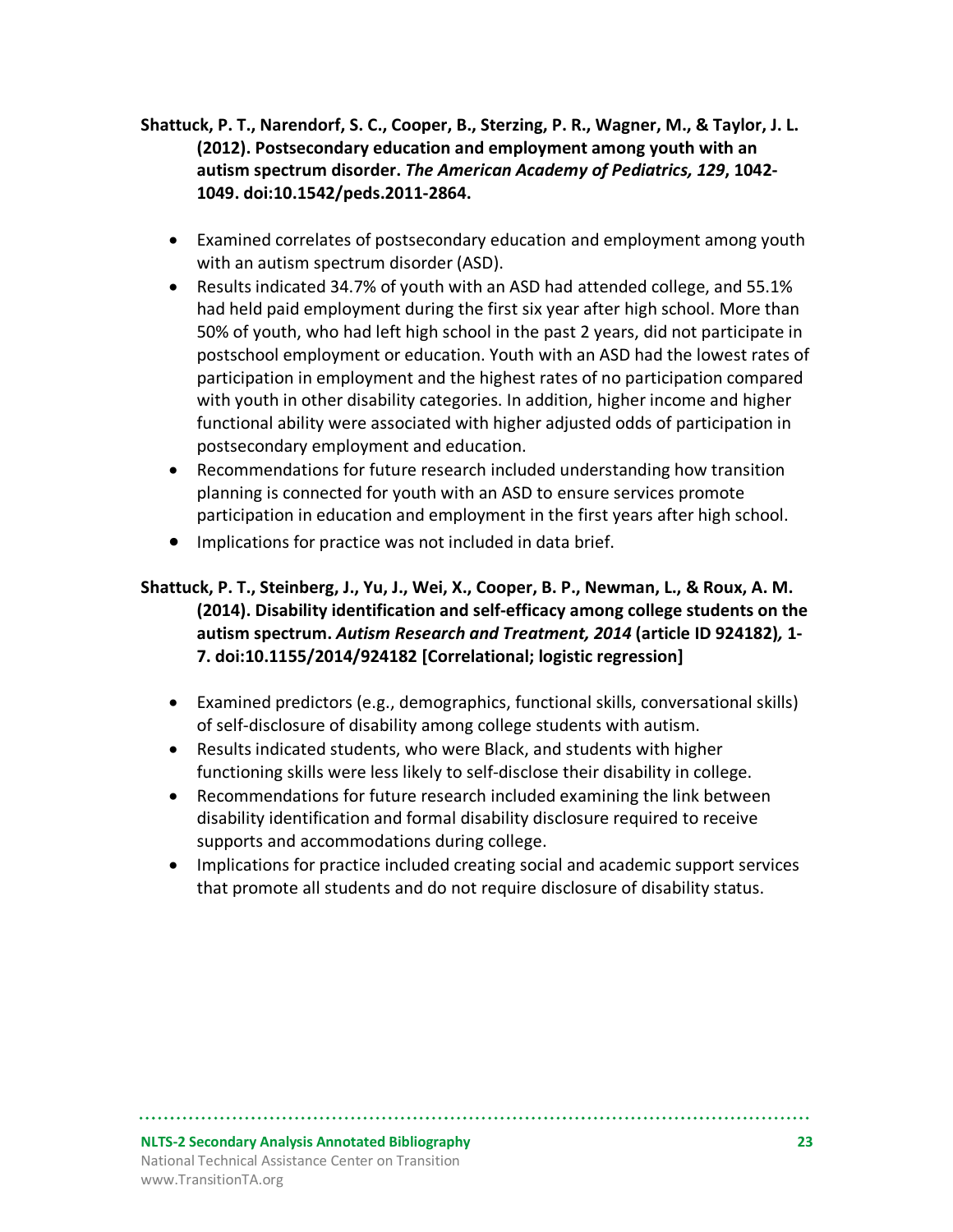#### **Shattuck, P. T., Wagner, M., Narendorf, S., Sterzing, P., & Hensley, M. (2011). Post– high school service use among young adults with an autism spectrum disorder.**  *Archives of Pediatrics & Adolescent Medicine***,** *165***, 141-146. [Correlational; logistic regression]**

- Examined predictors (i.e., mental health services, medical evaluation and assessment, speech therapy, case management) of post-school service use by young adults with an autism spectrum disorder (ASD).
- Results identified disparities in post-school service engagement by race and socioeconomic status. For example, Black youth were 3.3 times less likely to receive services than White youth, and the odds of having no case management was 5.88 times higher for Black youth from low socio-economic backgrounds.
- Recommendations for future research included developing and evaluating equitable service delivery models for youth with ASD.
- Implications for practice included providing targeted outreach and services to youth with ASD in high school and post-school.

#### **Wei, X., Christiano, E. R. A., Yu, J. W., Blackorby, J., Shattuck, P., & Newman, L. A. (2014). Postsecondary pathways and persistence for STEM versus non-STEM majors: Among college students with an autism spectrum disorder.** *Journal of Autism Development Disorder, 44***, 1159-1167. doi:10.1007/s10803-013-1978-5.**

- Examined post-secondary pathways and persistence among college students with autism spectrum disorder (ASD).
- Results indicated most college students with ASD enrolled in a 2-year community college (81%). Those in science, technology, engineering and mathematics (STEM) fields were more likely to persist in a 2-year community college and were twice as likely to transfer from a 2-year community college to a 4-year university than their peers in the non-STEM fields.
- Recommendations for research included examining how 2-year community college can support college students with an ASD. In addition, further exploring the barriers to college persistence and how these may vary depending on the field of study are needed.
- Implications for practice suggested providing community college professionals with professional development opportunities and an adequate infrastructure that will enable them to provide high quality transition planning services to students with an ASD.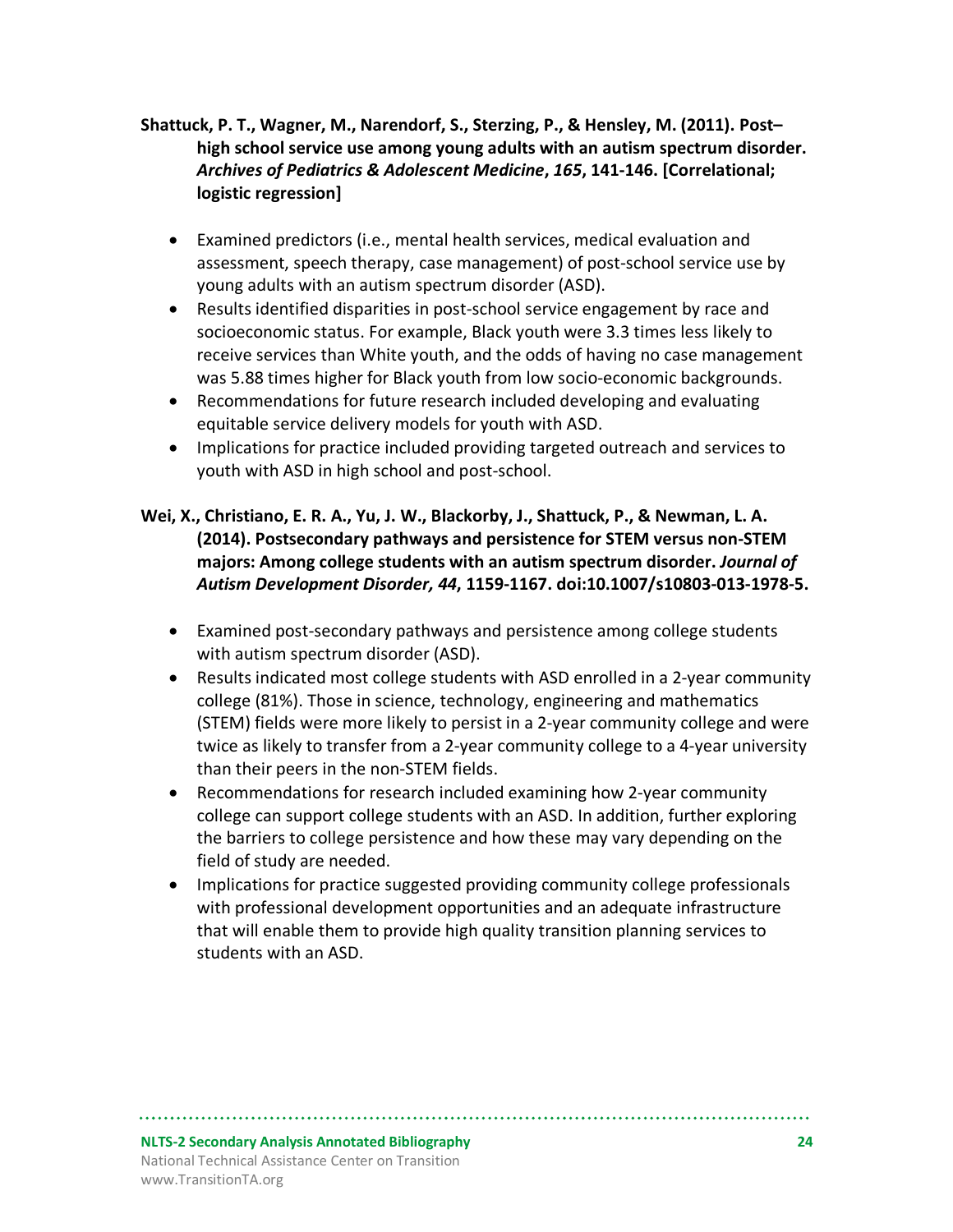- **Wei, X., Yu, J. W., Shattuck, P., McCracken, M., & Blackorby, J. (2013). Science, technology, engineering, and mathematics (STEM) participation among college students with an autism spectrum disorder.** *Journal of Autism and Developmental Disorders, 43,* **1539-1546. [Correlational; logistic regression]**
	- Examined student demographics and disability as predictors of postsecondary enrollment and participation in STEM coursework for youth with autism.
	- Results indicated students with higher functioning skills were more likely to enroll in postsecondary education. Additionally, results indicated a large gender gap (more males than females) in majoring in STEM-related fields among young adults with autism.
	- Recommendations for research included examining postsecondary enrollment, retention, and completion rates of STEM degrees among college students with autism.
	- Implications for practice suggested institutes of higher education provide supports and services for youth with autism to promote STEM career attainment and success.
- **Wei, X., Wagner, M., Christiano, E. R. A., Shattuck, P., & Yu, J. W. (2014). Special education services received by students with autism spectrum disorders from preschool through high school.** *The Journal of Special Education, 48,* **167-179. doi:10.1177/0022466913483576 [Correlational; logistic regression]**
	- Examined age trends in special education services receipt rates (i.e., transportation, occupation therapy, speech/language therapy) from preschool through high school for students with autism.
	- Results indicated disability severity and demographic characteristics correlated with differences in receipt of special education services. For example, youth with more significant autism were more likely to receive special education services.
	- Recommendations for future research suggested a need to investigate the reasons behind income-related differences in special education service receipt rates and focus on the special education service needs, special education access barriers, and equity of service receipt among minority students with ASDs.
	- Implications for practice were not included.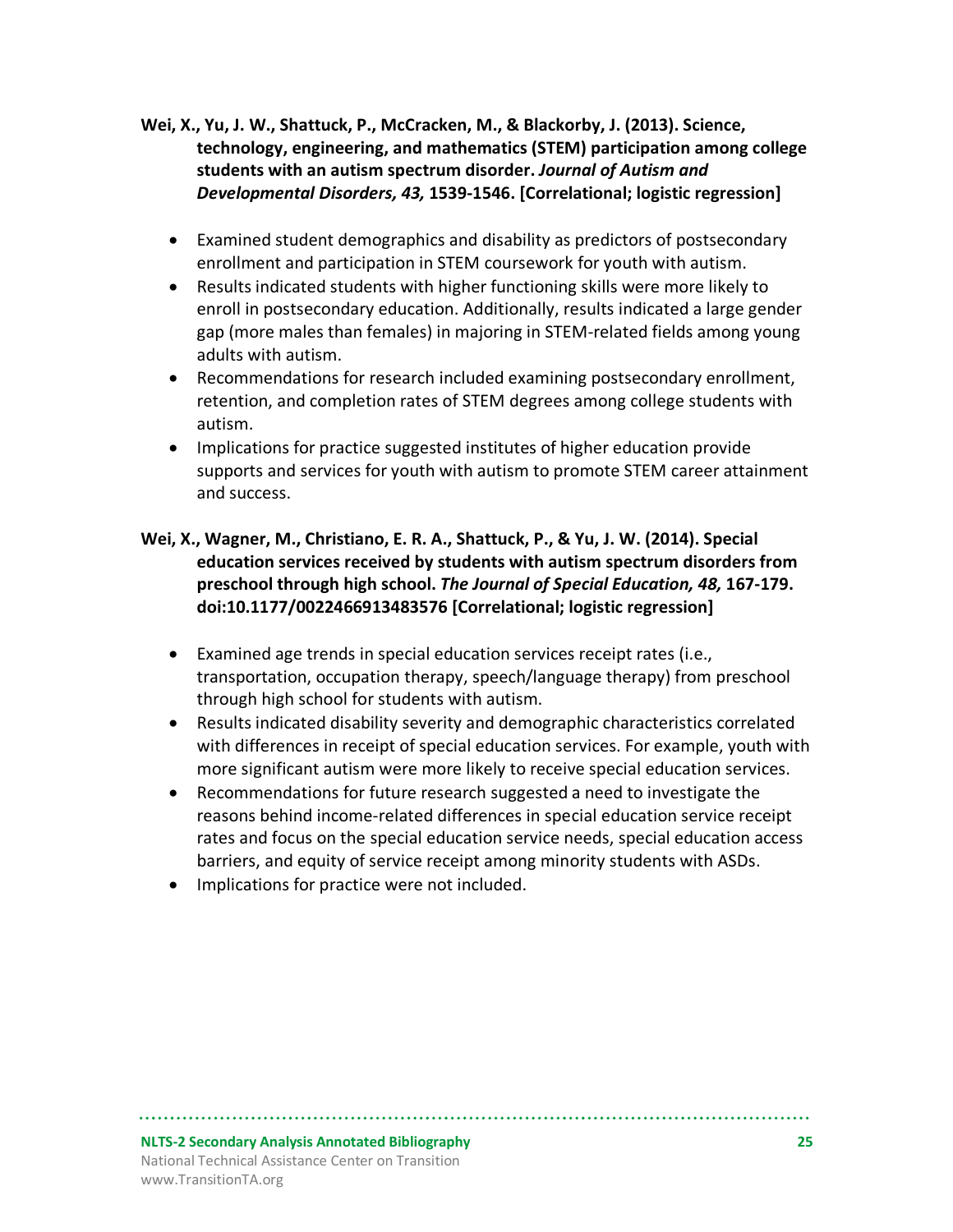- **Wei, X., Wagner, M., Hudson, L., Yu, J. W., & Javitz, H. (2016). The effect of transition planning participation and goal-setting on college enrollment among youth with autism spectrum disorders.** *Remedial and Special Education, 37***, 3-14. doi:10.1177/0741932515581495.**
	- Examined the relationship between participation in transition planning and goalsetting and college enrollment among youth with autism spectrum disorders (ASDs).
	- Results indicated that two- or four-year college enrollment rates were significantly higher among youth with ASDs who participated in transition planning and those who had a primary transition goal of college enrollment.
	- Recommendations for future research included determining the mechanism underlying the positive association between transition planning and goal-setting and college enrollment. In addition, future research needs to continue identifying evidence-based practices and interventions that increase the likelihood of postsecondary participation among the growing population of young adults with ASDs and extend the analyses to address college completion.
	- Implications for practice were not included in data brief.

#### **Wei, X., Wangner, M., Hudson, L., Yu, J. W., & Shattuck, P. (2015). Transition to adulthood: Employment, education, and disengagement in individuals with autism spectrum disorders.** *Emerging Adulthood, 3***, 37-45. doi:10.1177/2167696814534417.**

- Examined a nationally representative sample of youth with autism spectrum disorders (ASDs) to understand the longitudinal transition sequences of youth with ASDs and the factors associated with it.
- Results indicated three condensed clusters, with the most common being primary focuse on postsecondary education (57.4%). The second most common transition sequence was continuously or increasingly disengaged (29%); the least common was primarily focused on employment (22.4%).
- Recommendations for future research included identifying effective high school transition planning for youth with ASDs to promote participation in both postsecondary education and employment in the first years after high school.
- Implications for practice suggested having a better understanding of transition paths among emerging adults with ASDs to promote a more holistic understanding of transition for all youth with disabilities.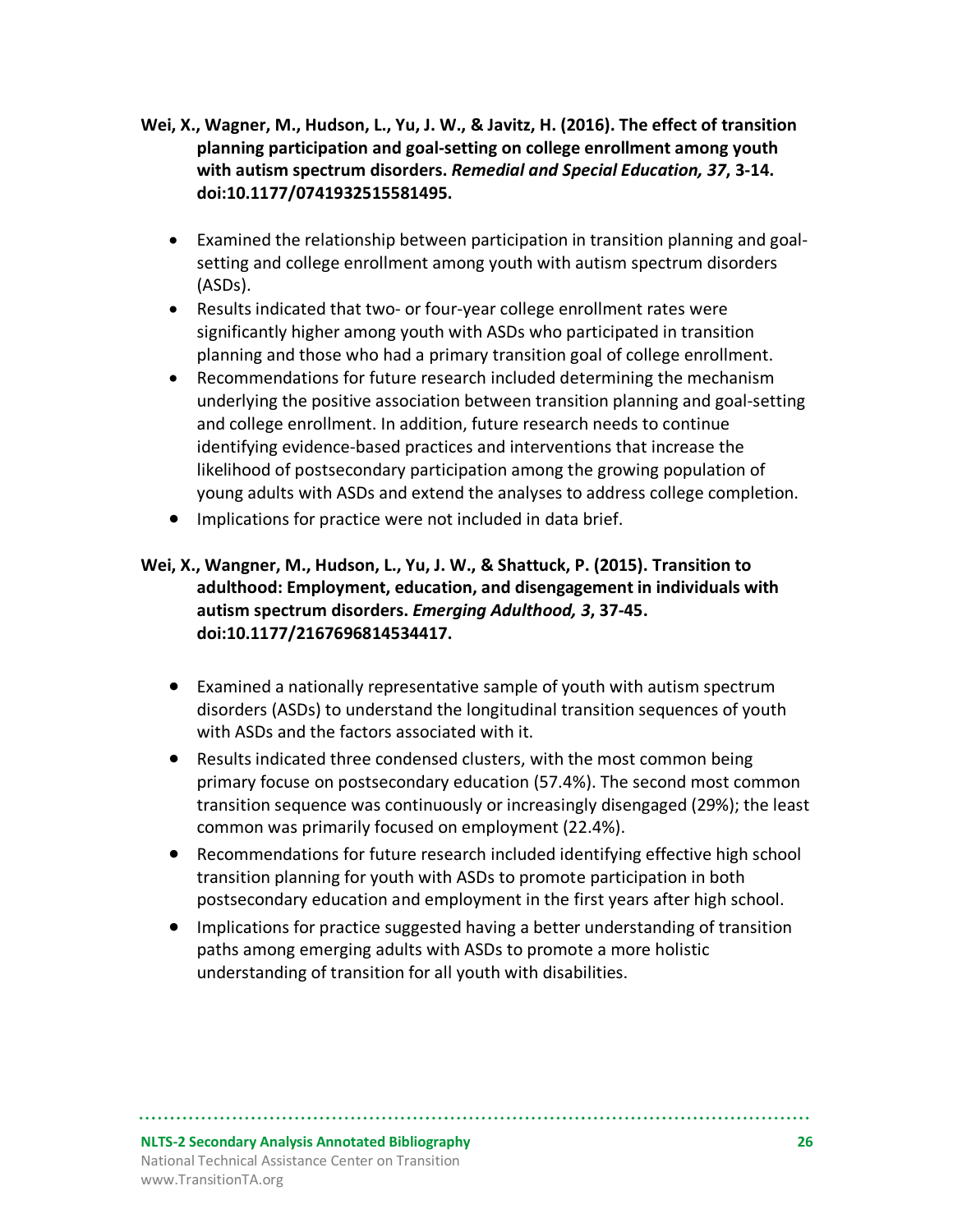- **Wei, X., Yu, J. W., Shattuck, P., & Blackorby, J. (2017). High school math and science preparation and postsecondary STEM participation for students with an autism spectrum disorder.** *Focus on Autism and Other Developmental Disabilities, 32***, 83-92. doi:10.1177/1088357615588489.**
	- Examined the factors that influence students with autism spectrum disorder (ASD) to gravitate toward the science, technology, engineering, and mathematics (STEM) fields.
	- Results indicated students with ASD who took more classes in advanced math in a general education setting, were more likely to declare a STEM major after controlling for background characteristics and previous achievement level.
	- Recommendations for future research included replicating the current study by using original data that are not constrained by the limitations of secondary data analysis to strengthen the evidence base and help increase the likelihood of postsecondary STEM participation among the growing population of young adults with an ASD.
	- Implications for practice suggested increasing the STEM participation rate among minority students and recognizing the amplified disparities that exist among racial/ethnic minorities with an ASD.

## **Deaf/Hard of Hearing**

#### **Cawthon, S. W., Caemmerer, J. M., Dickson, D. M., Ocuto, O. L., Ge, J., & Bond, M. P. (2015). Social skills as a predictor of postsecondary outcomes for individuals who are deaf.** *Applied Developmental Science, 19,* **19-30***.* **doi:10.1080/10888691.2014.948157**

- Examined the relationship between parent ratings of social skills and postsecondary outcomes (e.g., attendance and graduation from postsecondary education, independent living, employment) for students, who were deaf or hard of hearing.
- Results indicated social skills were significantly correlated with graduation from postsecondary education, but did not have a statistically significant impact on any other postsecondary outcomes.
- Recommendations for future research included examining the relationship between peer ratings of social skills and postsecondary outcomes.
- Implications for practice suggested school personnel and parents should discuss the social functioning of students who are deaf or hard of hearing during Individualized Education Program (IEP) meetings and ensure students have ample opportunities to develop social skills in high school.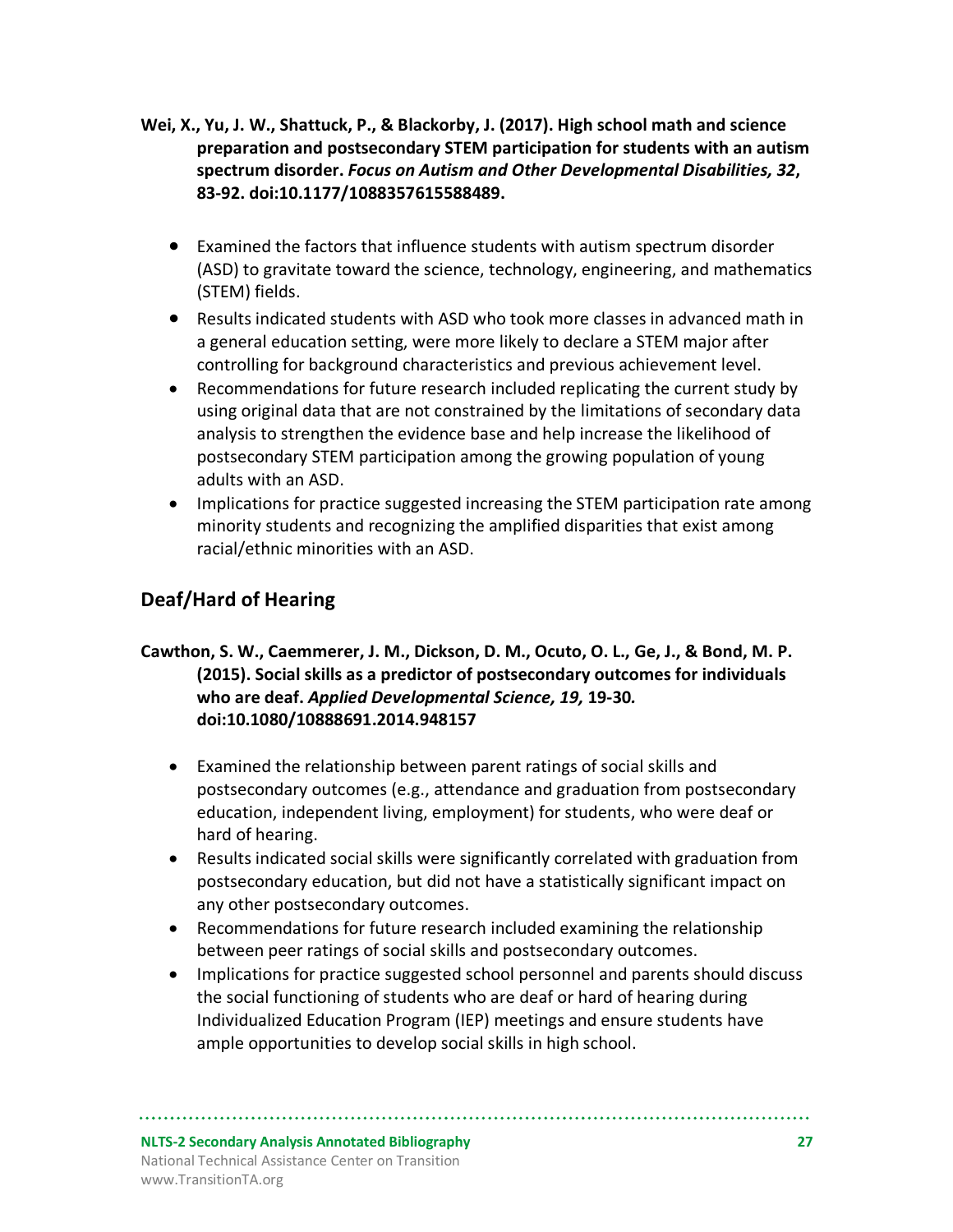- **Cawthon, S. W., & Cammerer, J. M., & pepnet 2 Research and Evidence Synthesis Team. (2014). Parents' perspectives on transition and postsecondary outcomes for their children who are d/Deaf or hard of hearing.** *American Annals of the Deaf, 159***, 7-21.**
	- Examined the relationships between characteristics of students who were deaf or hard of hearing, characteristics of their parents, parents' perceptions of the transition planning process, and parents' expectations of postsecondary education and employment.
	- Results indicated parents positively rated their experiences with the individualized education program (IEP) process and held high expectations for both their child's educational attainment and employment. Yet, differences in expectations and perceptions emerged among parents whose children had cooccurring disabilities.
	- Recommendations for future research included taking a closer, longitudinal look at the specific roles parents play in the transition journeys of their children who are deaf or hard of hearing.
	- Implications for practice included considering the effect that co-occurring disabilities and parent audiological identities may have on parents' expectations and perceptions of the transition process.

#### **Cawthon, S. W., Garberoglio, C. L., Caemmerer, J. M., Bond, M., & Wendel, E. (2015). Effect of parent involvement and parent expectations on postsecondary outcomes for individuals who are d/Deaf or hard of hearing.** *Exceptionality, 23,*  **73-99. doi:10.1080/09362835.2013.865537 [Correlational; logistic regression, ordinary least squares]**

- Examined the effects of parental involvement and expectations for youth who are deaf or hard (DHH) of hearing transitioning to postsecondary settings.
- Results indicated a positive relationship between parental expectations and living independently, as well as finding employment. Additionally, parental expectations of employment had a positive statistically significant effect on postsecondary education attendance of youth who are DHH.
- Recommendations for future research included investigating more in-depth constructs of parental involvement, parental expectations, and the family system.
- Implications for practice included understanding parental involvement for parents, who are not DHH with DHH children (relying more on professionals to communicate the needs of their student).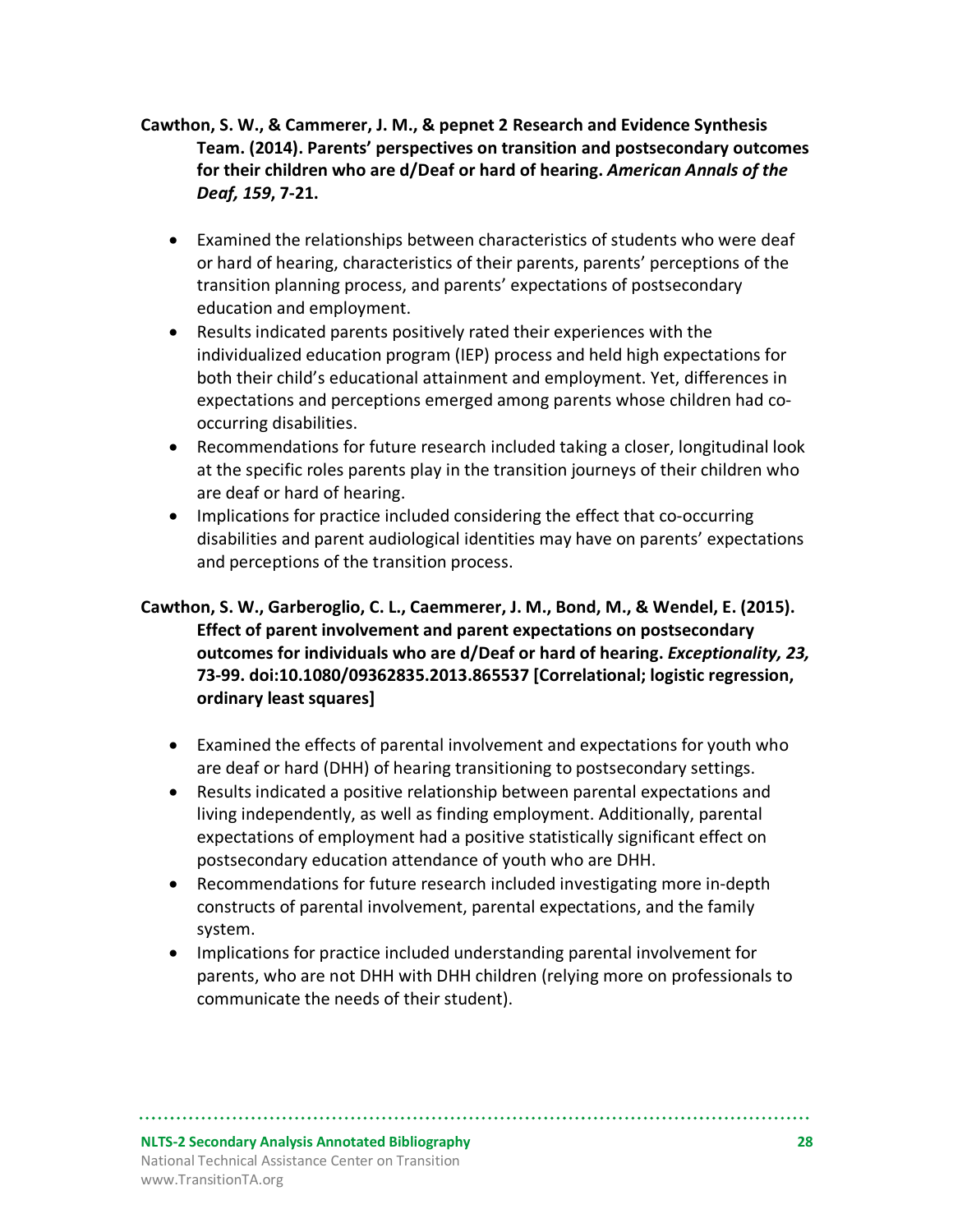- **Cawthon, S. W., Leppo, R., Ge, J. J., & Bond, M. (2015). Accommodations use patterns in high school and postsecondary settings for students who are d/Deaf or hard of hearing***. American Annals of the Deaf, 160***, 9-23. doi:10.1353/aad.2015.0012 [Correlational; logistic regression]**
	- Examined the relationship between high school and postsecondary accommodation use and retention, including accommodation type (i.e., language and communication [LC] instructional or testing accommodations, non-language and communication [non-LC] instructional or testing accommodations, mental health, or other activities) for students who are deaf or hard of hearing.
	- Results indicated after controlling for student and parent characteristics, none of the accommodation types significantly predicted accommodation use in postsecondary education nor did accommodation use predict postsecondary retention.
	- Recommendations for future research were not included.
	- Implications for practice suggested practitioners examine non-LC accommodations that may be particularly beneficial for students with cooccurring disabilities in postsecondary settings.

#### **Garberoglio, C. L., Cawthon, S., & Bond, M. (2013). Assessing English literacy as a predictor of postschool outcomes in the lives of deaf individuals.** *Journal of Deaf Studies and Deaf Education,* **19(1), 50-67. doi:10.1093/deafed/ent038. [Correlational; logistic regression, multiple regression]**

- Examined the predictive relationship between English literacy skills and postschool outcomes including (a) independent living, (b) positive self-beliefs, (c) employment, (d) income, (e) job satisfaction, (f) postsecondary enrollment, and (g) postsecondary completion for students who are deaf and hard of hearing.
- Results indicated that higher English literacy skills (a) improved the odds of living independently, (b) predicted higher self-belief scores, (c) predicted higher hourly wages, and (d) improved the odds of postsecondary attendance.
- Recommendations for future research suggested examining the impact of instructional methodology of education settings, American Sign Language use and proficiency, and more comprehensive measures of everyday literacy practices for individuals, who are deaf and hard of hearing on post-school outcomes.
- Implications for practice included using/developing more comprehensive measures to assess literacy practices that youth, who are deaf and hard of hearing, can use in everyday life.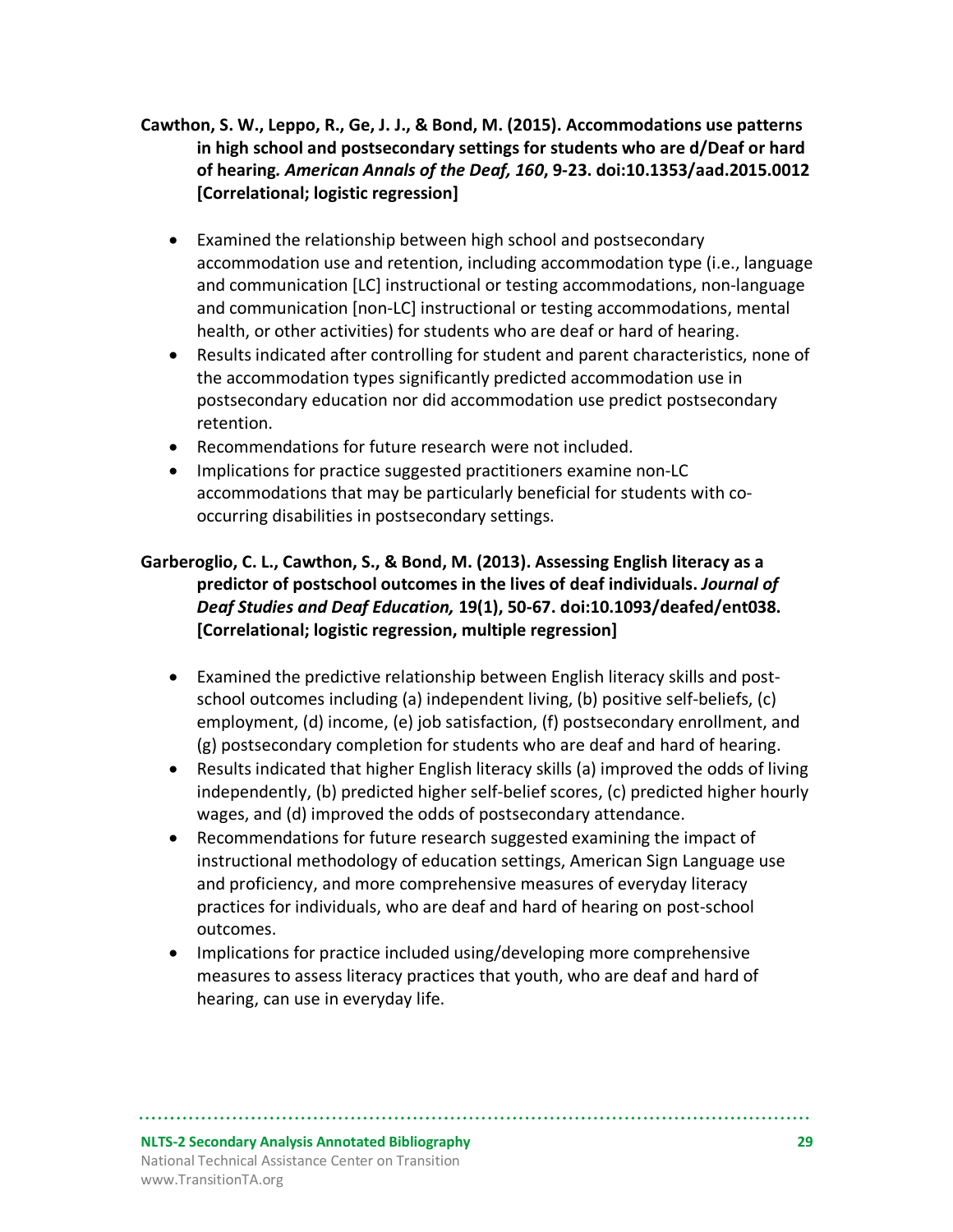#### **Garberoglio, C. L., Schoffstall, S., Cawthon, S., Bond, M., & Ge, J. (2014). The role of self-beliefs in predicting post-school outcomes for deaf young adults.** *Journal of Developmental and Physical Disabilities***,** *26***, 667-688. doi:10.1007/s10882-014- 9388-y [Correlational; logistic regression]**

- Examined the role of self-beliefs (i.e., a three self-level construct of self-concept, self-determination, & expectations about the future) on predicting post-school outcomes for young adults who are deaf.
- Results indicated that despite generally positive self-beliefs of deaf young adults, the self-belief construct assessed in this study was not a comprehensive predictor of post-school life, employment, or education.
- Recommendations for future research included identifying psychosocial and linguistic factors that influence the experience of young adults with deafness.
- Implications for practice included providing access to equitable opportunities when considering the development of transition competencies**.**

#### **Garberoglio, C. L., Dickson, D., Cawthon, S., & Bond, M. (2015). Bridging the communication divide: CMC and deaf individuals' literacy skills.** *Language Learning & Technology, 19, 118-133.* **[Correlational; ordinary least squares regression]**

- Examined the frequency of computer-mediated communication as a predictor of English literacy skills of deaf adolescents.
- Results indicated deaf adolescents who e-mailed or chatted more frequently exhibited higher reading comprehension skills.
- Recommendations for future included investigating the relationship between communication technologies and English language and literacy development.
- Implications for practice included increased access to digital communication technologies for youth, who are deaf and hard of hearing, from diverse backgrounds.

#### **Leppo, R., Cawthon, S., & Bond, M. (2013). Including deaf and hard-of-hearing students with co-occurring disabilities in the accommodations discussion.**  *Journal of Deaf Studies and Deaf Education, 19,* **189-202. doi:10.1093/deafed/ent029**

- Examined the accommodation use for equal access to classroom instruction and assessment for students who are deaf or hard of hearing (DHH) with cooccurring disabilities.
- Results indicated students who are DHH, who had a learning disability, and students with attention deficit hyperactivity disorder demonstrated differences in accommodation use.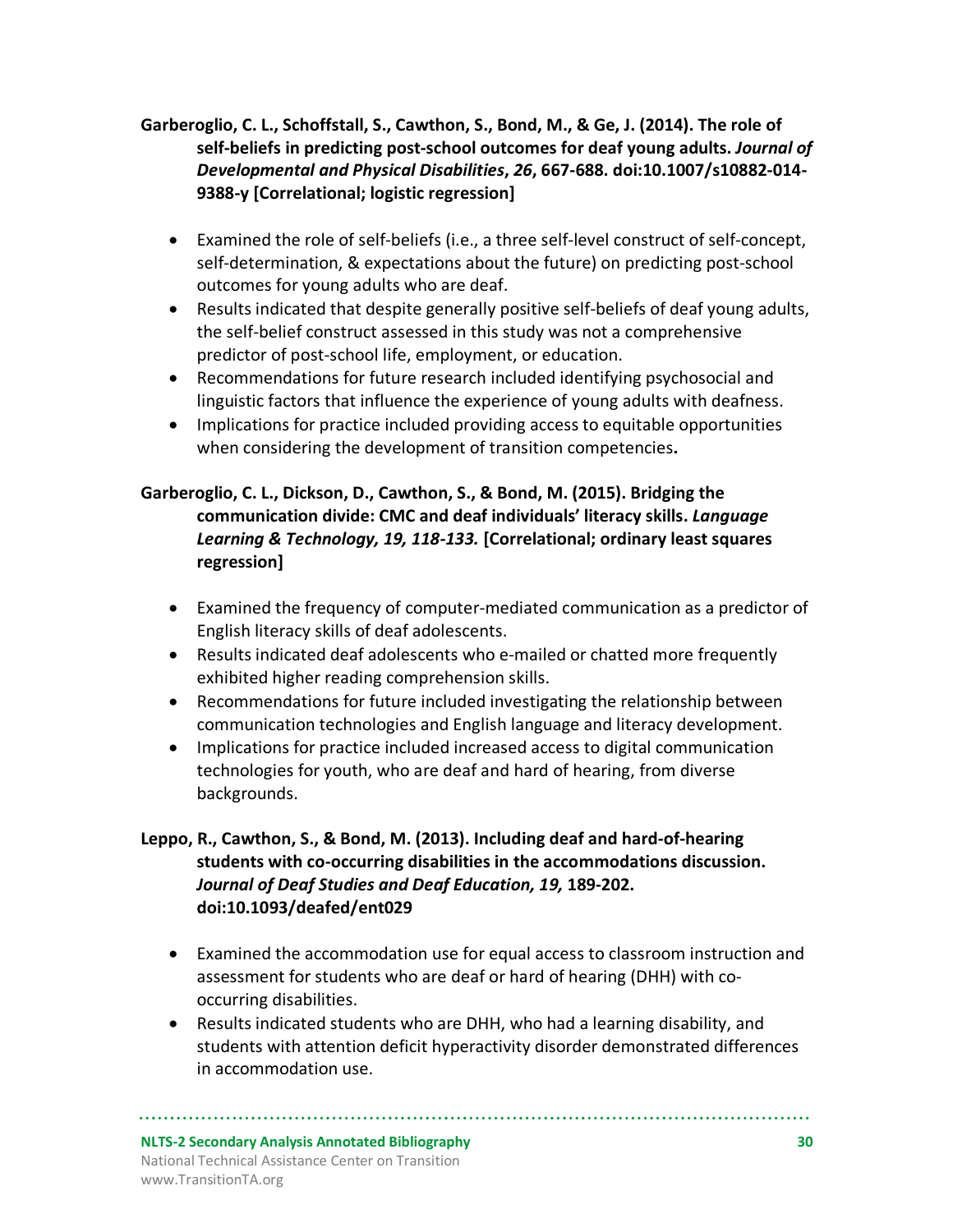- Recommendations for future research included examining various assessment methods with students, who have varying disabilities, and accommodation use of students who are DDH.
- Implications for practice included considering the interaction between students' disability categories and informed decisions about proper accommodations for students.

#### **Marschark, M., Shaver, D. M., Nagle, K. M., & Newman, L. A. (2015). Predicting the academic achievement of deaf and hard-of-hearing students from individual, household, communication, and educational factors.** *Exceptional Children, 8***, 350-369. doi:10.1177/0014402914563700**

- Examined characteristics of students, characteristics of their family environments, and experiences inside and outside school as predictors of academic achievement (i.e., all subject areas, having attended regular secondary schools, having better spoken language) for students who are deaf and hard-ofhearing students.
- Results indicated significant negative predictors of achievement varied by type of subtests but included having an additional diagnosis of a learning disability, having a mild hearing loss, and being African American or Hispanic. In addition, findings indicated that youth with mild hearing losses may have somewhat lower achievement scores than those with moderate, severe, or profound losses.
- Recommendations for future research suggested, (a) identifying trainings and supports given to teachers to teach students; and (b) understanding how achievement is related to various school interventions and support services as well as to various home and school environments.
- Implications for practice were not included.

#### **Mazurek, M. O., Shattuck, P. T., Wagner, M., & Cooper, B. P. (2012) Prevalence and correlates of screen-based media use among youths with autism spectrum disorders.** *Journal of Autism and Developmental Disorders, 42,* **1757-1767***.* **[***a priori* **Correlational; logistic regression]**

- Examined youth demographic characteristics, family variables, and severity of communication, social, or adaptive impairment as predictors of screen-based media use by youth with an autism spectrum disorder (ASD).
- Results indicated access to technology in the home and having higher functional cognitive skills were significant predictors of screen-based media use by youth with ASD.
- Recommendations for future research suggested conducting longitudinal analyses studies to examine social, adaptive, and educational outcomes from use of screen-based media.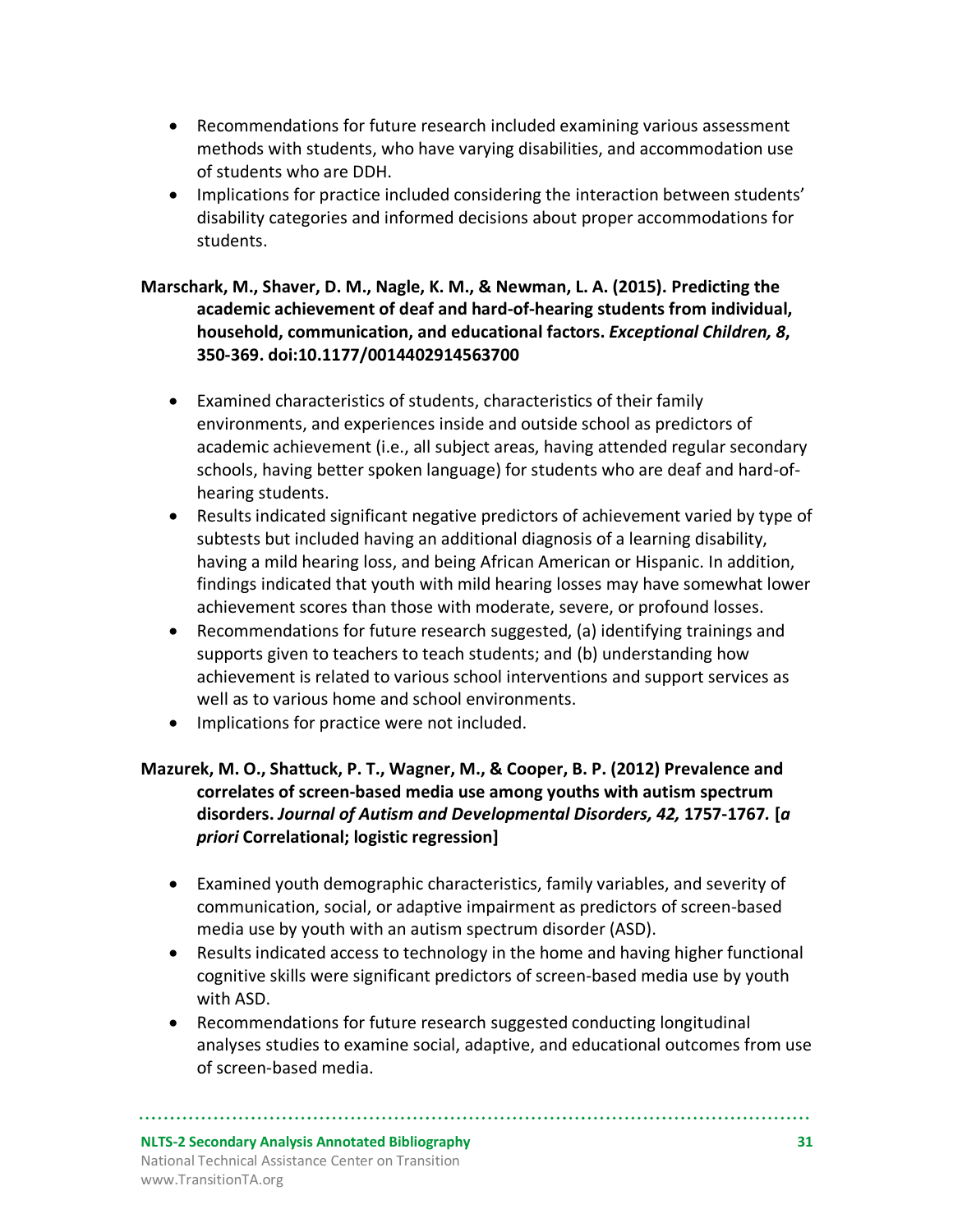• Implications for practice were not included.

#### **Shaver, D. M., Marschark, M., Newman, L., & Marder, C. (2013). Who is where? Characteristics of deaf and hard-of-hearing students in regular and special schools.** *The Journal of Deaf Studies and Deaf Education, 19***, 203-219. doi:10.1093/deafed/ent056**

- Examined differences in the characteristics of students who attended special schools, such as schools for the deaf, and those who attended regular schools serving a wide variety of students.
- Results indicated students, who attended only special secondary schools, had greater levels of hearing loss, (a) were more likely to use sign language, (b) had more trouble speaking and conversing with others, and (c) were more likely to have low functional scores than students who had attended only regular secondary schools.
- Recommendations for future research suggested identifying students' communication modes and skills and how these factors relate to school placement, educational experiences, and outcomes.
- Implications for practice included the need for effective communication within the family, regardless of whether parents have placed their child in a setting where spoken language predominates.

#### **Emotional Behavioral Disorders**

#### **Wagner, M., & Newman, L. (2012). Longitudinal transition outcomes of youth with emotional disturbances.** *Psychiatric Rehabilitation Journal, 35,* **199-208. [Descriptive]**

- Compared the outcomes of two cohorts of youth with emotional disturbance (ED) from the NLTS / NLTS2 data sets.
- Results indicated youth with ED have a higher rate of involvement in the juvenile justice system and are not achieving positive outcomes at the same rate as youth in the general population.
- Recommendations for future research included identifying effective secondary interventions and supports for youth with ED, and with serious mental health needs.
- Implications for practice included addressing concerns earlier in school using RTI to address academic and behavioral needs, and self-determination training for students with ED.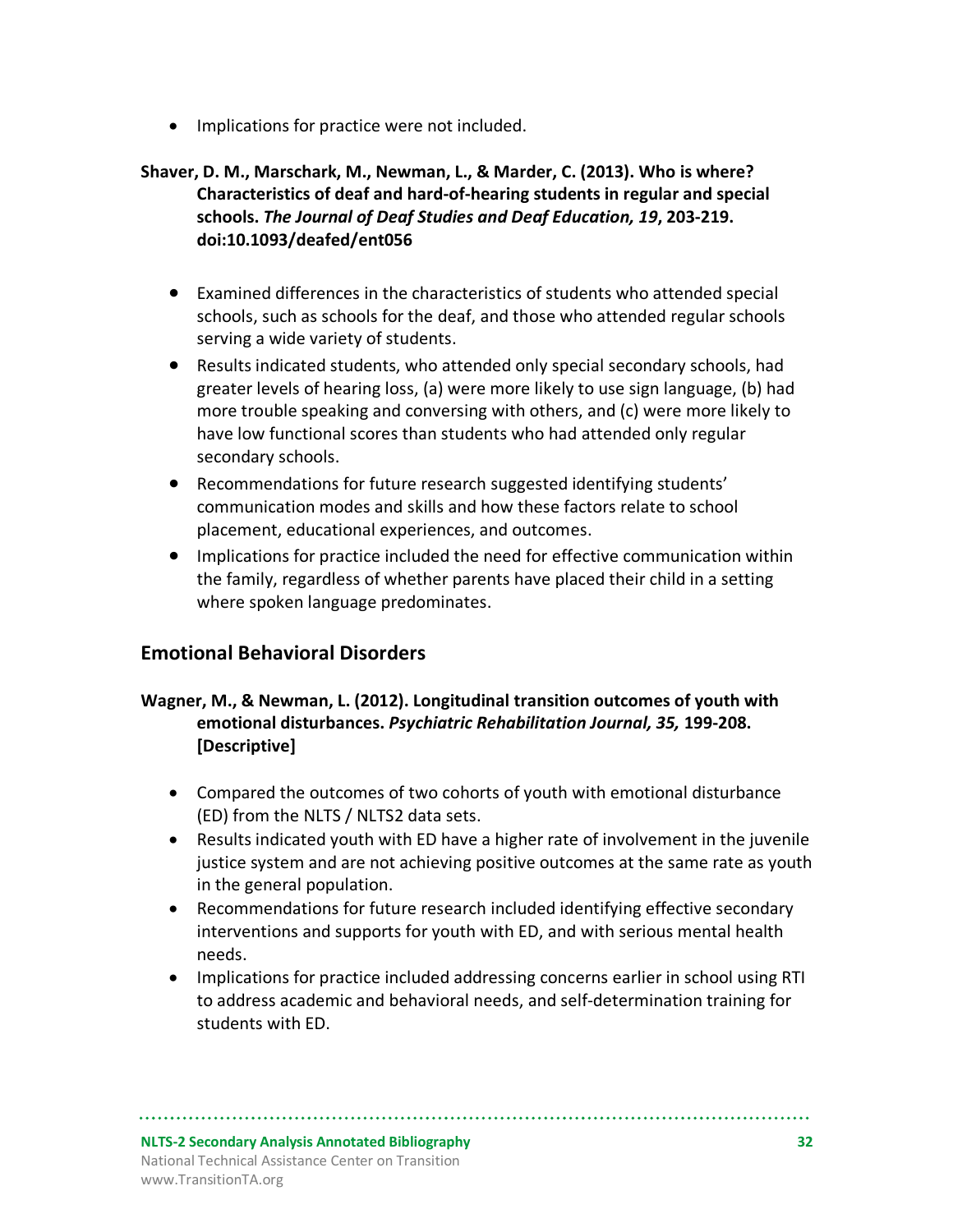**Wagner, M. M., Wei, X., Thornton, P., & Valdes, K. (2016). Accessing services for youth with emotional disturbances in and after high school.** *Career Development and Transition for Exceptional Individuals, 39***, 164-174. doi:10.1177/2165143414565837**

- Examined rates at which youth with emotional disturbances received services during and up to eight years after high school.
- Results indicated a drop in receipt rates for several services (i.e., mental health services, case management, vocational services, social work services, medical services) in the first 2 years post high school, relative to those received during high school, and a continued decrease after the first 2 years.
- Recommendations for future research included understanding the challenges experienced by youth with ED and their families.
- Implications for practice suggested transition planning for high school students with ED needs to more actively involve and coordinate to build a better bridge from high school to those systems.

## **Intellectual Disabilities**

- **Barnard-Brak, L., Schmidt, M., Chesnut, S., Wei, T., & Richman, D. (2014). Predictors of access to sex education for children with intellectual disabilities in public schools.** *Intellectual and Developmental Disabilities, 52,* **85-97. doi:10.1352/1934-9556-52.2.85. [Correlational]** 
	- Examined age, gender, and inclusion as predictors of access to sex education and frequency of sex education among students with various degrees of intellectual disability (ID; i.e., no ID, mild ID, moderate to profound ID).
	- Results indicated a high percentage of students with ID did not receive any formal sex education, and students with moderate to profound ID were less likely to receive sex education than students with mild or no ID. Additionally, descriptive results revealed that special education teachers felt unprepared to teach sex education to students with ID.
	- Recommendations for future research included examining variables that could further describe the pattern of receipt of sex education across time.
	- Implications for practice suggested collaborative professional development with health educators and special education teachers about appropriate sex education for students with ID to promote awareness and knowledge of sexual behaviors, sexually transmitted infections, and protection.

**Bouck E. C. (2010). Reports of life skills training for students with intellectual disabilities in and out of school.** *Journal of Intellectual Disabilities Research, 54,*  **1093-1103. doi:10.1111/j.1365-2788.2010.01339.x [Descriptive]**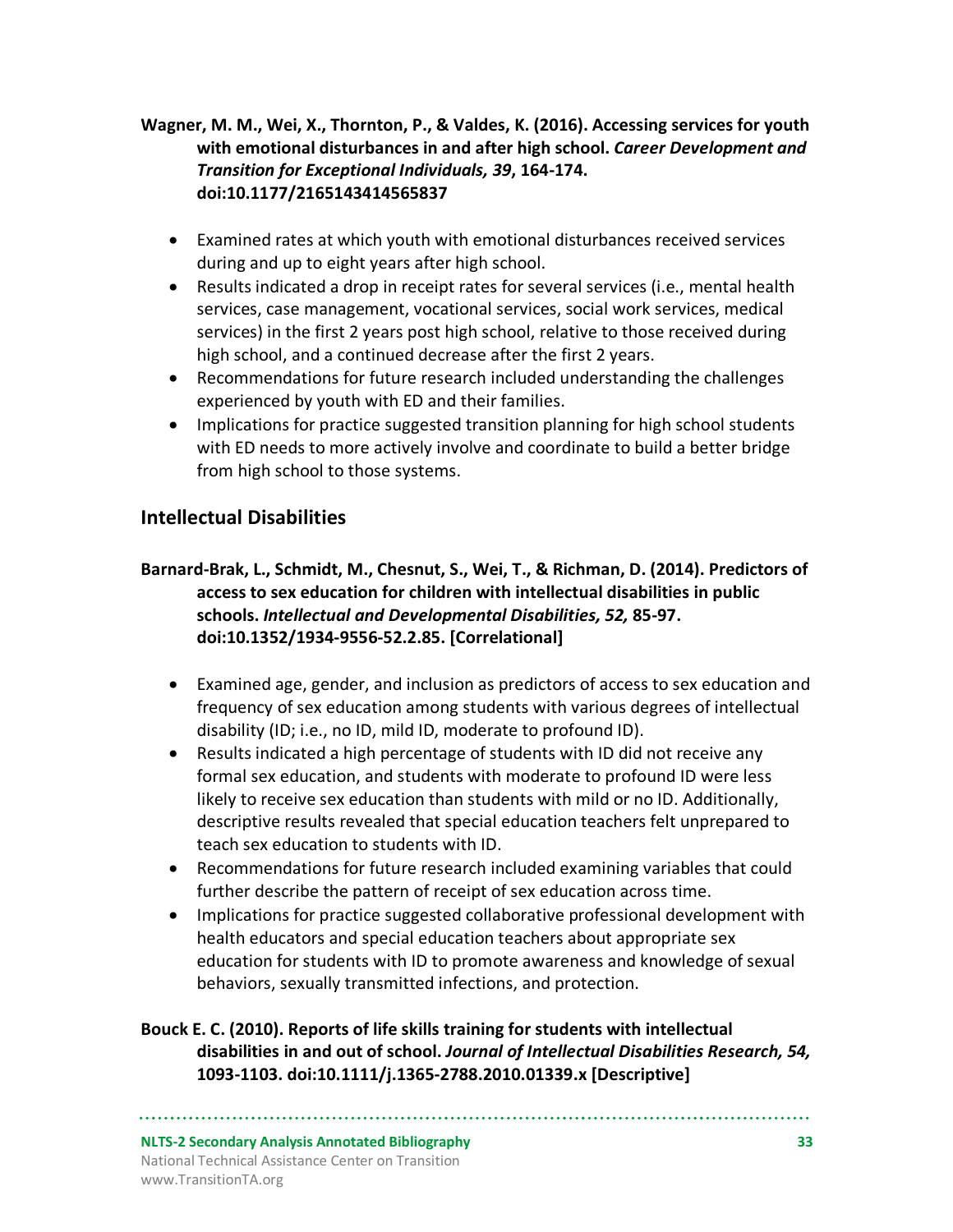- Examined the extent students with mild intellectual disability (ID) and students with moderate/severe ID receive life skills in school and post-school and how receipt differs across the two disability categories.
- Results indicated students with mild or moderate/severe ID received little life skills instruction in school or post-school. Additionally, there were no differences receipt of life skills instruction in school or post-school for either disability group.
- Recommendations for future research included research to support what constitutes life skills instruction in school.
- Implications for practice included individualizing transition plans to support life skills training for youth and identifying creative practices (e.g., teaching of life skills) that support IDEA policy requirements (e.g., access to the general curriculum).

#### **Bouck, E. C. (2011). A snapshot of secondary education for students with mild intellectual disabilities.** *Education and Training in Autism & Developmental Disabilities***,** *46***, 399-409. [Descriptive]**

- Examined educational programming (e.g., curricular focus, course instruction, setting of instruction, participant in assessment and parental satisfaction) for students with mild to moderate intellectual disabilities who experience poor post-school outcomes.
- Results indicated 90% of students with mild intellectual disabilities reported participating in English/language arts and mathematics. Seventy-percent reported having social studies and science, over half reported having physical education, life skills, or vocational training. Less then half reported having instruction in art, music, drama, or foreign language.
- Recommendations for future research suggested exploring current educational programming and considering the impact of federal educational legislation.
- Implications for practice included providing teachers with opportunities and professional developed focused on understanding the effects of educational programming elements.
- **Bouck, E. C. (2012). Secondary students with moderate/severe intellectual disability: Considerations of curriculum and post-school outcomes from the National Longitudinal Transition Study-2.** *Journal of Intellectual Disability Research***,** *56***, 1175-1186. doi:10.1111/j.1365-2788.2011.01517.x [Correlational; logistic regression]**
	- Examined receipt of functional academics as a predictor of post-school outcomes (i.e., independent living, employment, post-secondary education) for secondary students with moderate to severe intellectual disabilities (ID).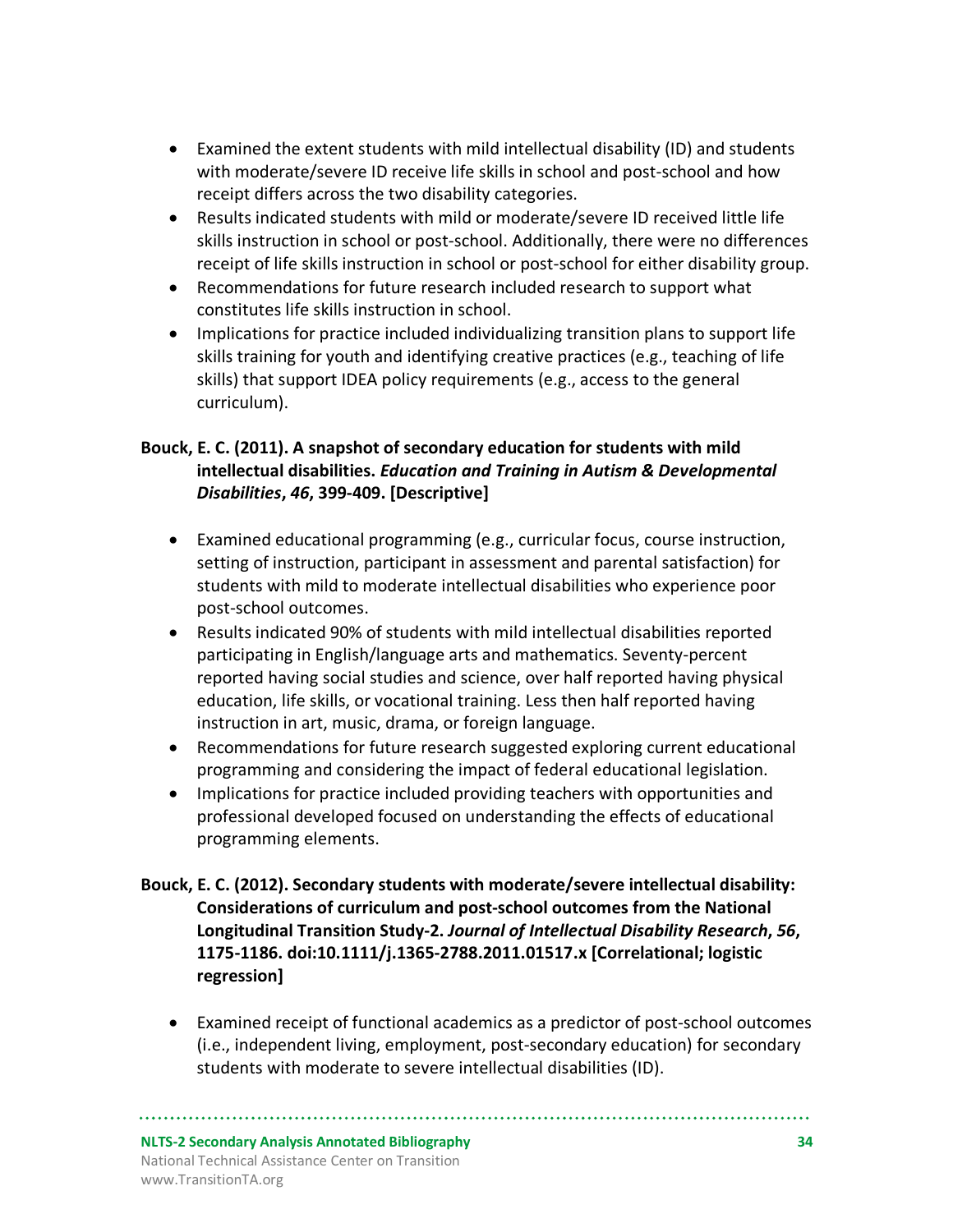- Results indicated that type curriculum (functional vs. academics) was not related to any post-school outcomes area.
- Recommendations for future research included investigating what factors impact post-school outcomes for students with moderate/severe ID, including further examination of curriculum and instructional environments.
- Implications for practice suggested providing professional development on curriculum decision-making at the secondary level which reflects individual student's desired post-school outcomes.

#### **Bouck, E. C., & Joshi, G. S. (2012). Functional curriculum and students with mild intellectual disabilities: Exploring postschool outcomes through the NLTS2.**  *Education and Training in Autism & Developmental Disabilities***,** *47***, 139-153. [Correlational; logistic regression]**

- Examined receipt of functional curriculum as a predictor of post school outcomes (i.e., independent living, employment, and postsecondary attendance) for students ages 13-16 with mild intellectual disabilities (MID).
- Results indicated receipt of a functional curriculum does not impact students' post-school outcomes.
- Recommendations for future research included continued exploring impact of curricula on in-school experiences and post-school outcomes for students with MID.
- Implications for practice suggested a need to focus on areas of post-school success for secondary students with MID, such as independent living. Additionally, providing practitioners with information to help students with MID plan and achieve goals for after high school, including identification of curriculum choices.

#### **Bouck, E. C. (2014). The postschool outcomes of students with mild intellectual disability: Does it get better with time?** *Journal of Intellectual Disability Research, 58***, 534-548. doi:10.1111/jir.12051**

- Examined the immediate (i.e., within two years) and longer-term post-school outcomes (i.e., within four years, within six years, and within eight years) of secondary students with mild intellectual disability (MID).
- Results indicated students with MID struggled with post-school success when considering employment, postsecondary education, and independent living. In addition, students with MID did not necessarily improve or decline in their outcomes the longer they were out of school.
- Recommendations for future research suggested exploring the in-school and post-school experiences of students with MID. Also, future research needs to identify educational practices or in-school activities that translate into positive post-school outcomes.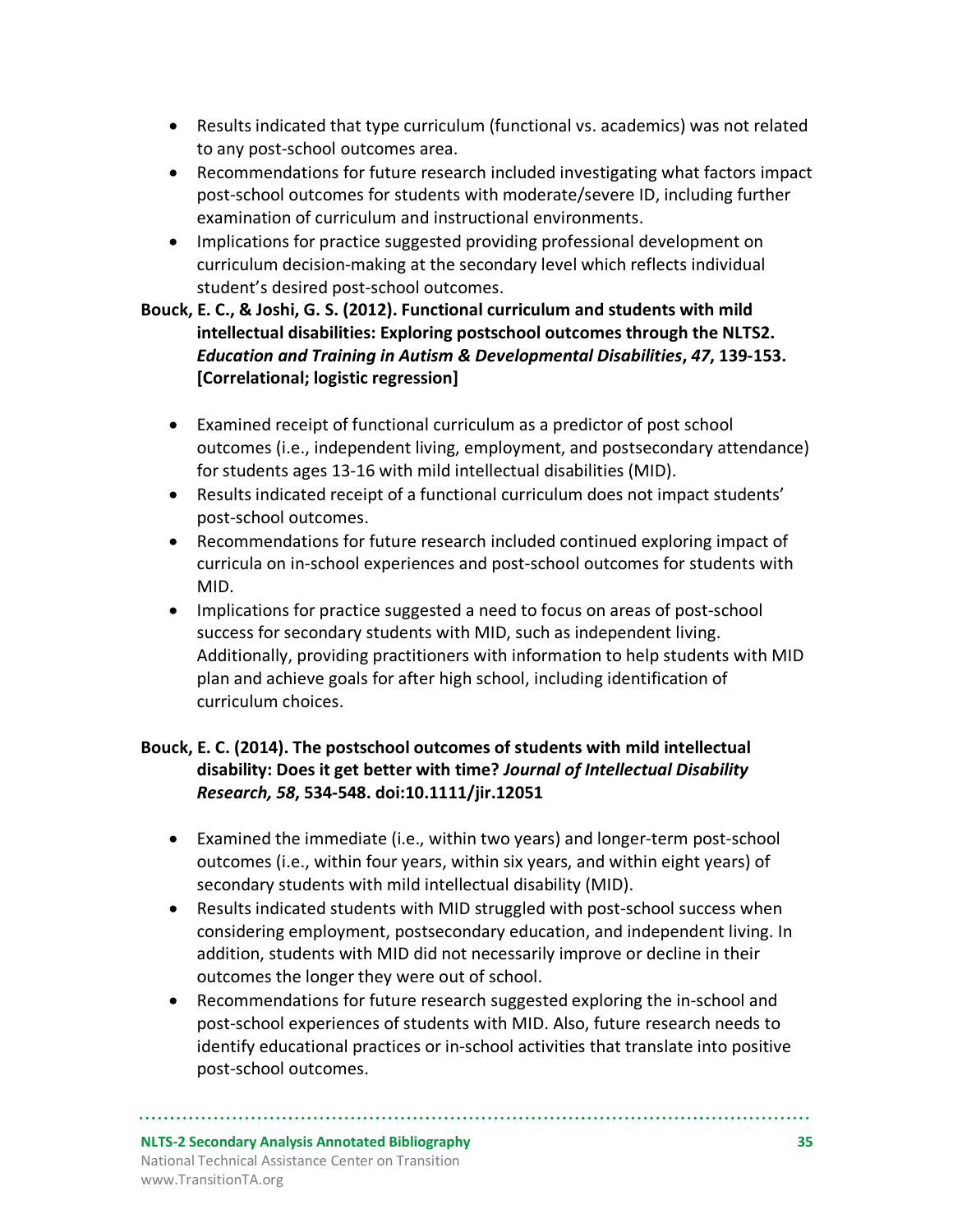• Implications for practice included making in-school experiences more relevant for students with MID while in school, such as, opportunities for employment, independent living, and ensuring students acquire life skills and social skills.

#### **Grigal M., Hart, D., & Migliore, A. (2011) Comparing the transition planning, postsecondary education, and employment outcomes of students with intellectual and other disabilities.** *Career Development for Exceptional Individuals, 34,* **4-17. doi:10.1177/0885728811399091 [Descriptive]**

- Examined relationships between post-school transition goals, contact with outside agencies, participation of external professionals in transition planning and postsecondary education and employment outcomes for students with intellectual disabilities (ID).
- Results indicated students with ID were less likely to experience positive postsecondary education or employment outcomes compared to peers with other disabilities. Additionally, a post-school transition goal of attending a 2- or 4-year college was the only significant relationship between in-school variables and post-school employment for students with ID.
- Recommendations for future research suggested examining variables related to dual enrollment programs for postsecondary education and identifying factors that affect postsecondary education attendance, retention, and outcomes for students with ID.
- Implications for practice included increased post-school outcome expectations for students with ID and more professional development in newly developed transition models and practices.

#### **Joshi, G. S., Bouck, E. C., & Maeda, Y. (2012). Exploring employment preparation and postschool outcomes for students with mild intellectual disability.** *Career Development and Transition for Exceptional Individuals***,** *35***, 97-107. doi:10.1177/0885728811433822 [Correlational; logistic regression]**

- Examined demographic and employment-related transition activities as predictors of post-school employment outcomes for students with a mild intellectual disability (ID).
- Results suggested employment-related transition activities while in school was a predictor of post-school employment status. Results also indicated students with mild ID in urban settings were six times more likely to experience paid employment in school than students in rural settings.
- Recommendations for future research included investigating school and individual demographic variables mediate participation in transition activities and influence post-school outcomes.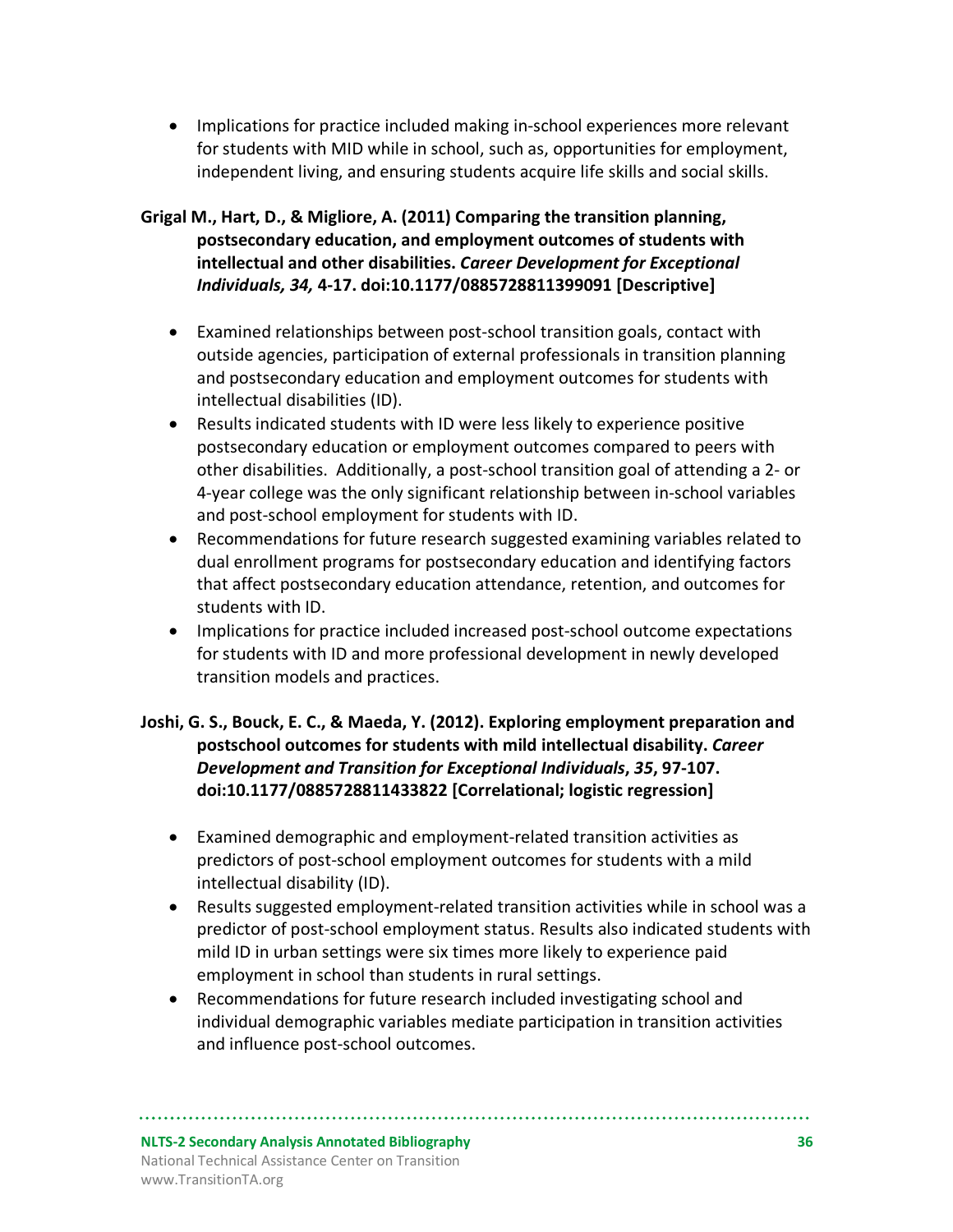• Implications for practice included expanding use of work experiences and other influential transition activities to improve student outcomes.

#### **Papay, C. K., & Bambara, L. M. (2014). Best Practices in Transition to Adult Life for Youth with Intellectual Disabilities.** *Career Development and Transition for Exceptional Individuals***,** *37***, 136-148. doi:10.1177/2165143413486693 (Correlational; logistic regression)**

- Examined best practices in transition (e.g., youth involvement, family involvement, transition planning) as predictors of post-school education, employment, and independent living outcomes for youth with intellectual disabilities (ID).
- Results indicated parent expectations for employment and postsecondary education were some of the strongest predictors of post-school success for youth with ID. Additional predictors included life skills instruction, receiving work experiences, and interagency involvement in high school.
- Recommendations for future research suggested investigating and measuring the design and measurement of use and impact of evidence-based practices in transition.
- Implications for practice included no universal recommendations made about transition programs for all youth and consideration must be given to youth and their families' post-school goals.

#### **Learning Disabilities**

#### **Joshi, G. S., & Bouck, E. C. (2015). Examining postsecondary education predictors and participation for students with learning disabilities.** *Journal of Learning Disabilities***. Advance online publication. doi:10.1177/0022219415572894**

- Examined the relationship between postsecondary education–related transition services and postsecondary education participation for students with learning disabilities.
- Results indicated receiving core content area instruction in the general education classroom was positively related to postsecondary education participation.
- Recommendations for future research included examining differences in student outcomes based on implementation fidelity of career technical education in classrooms.
- Implications for practice suggested educators should consider inclusion of core content area instruction for students with postsecondary education goals.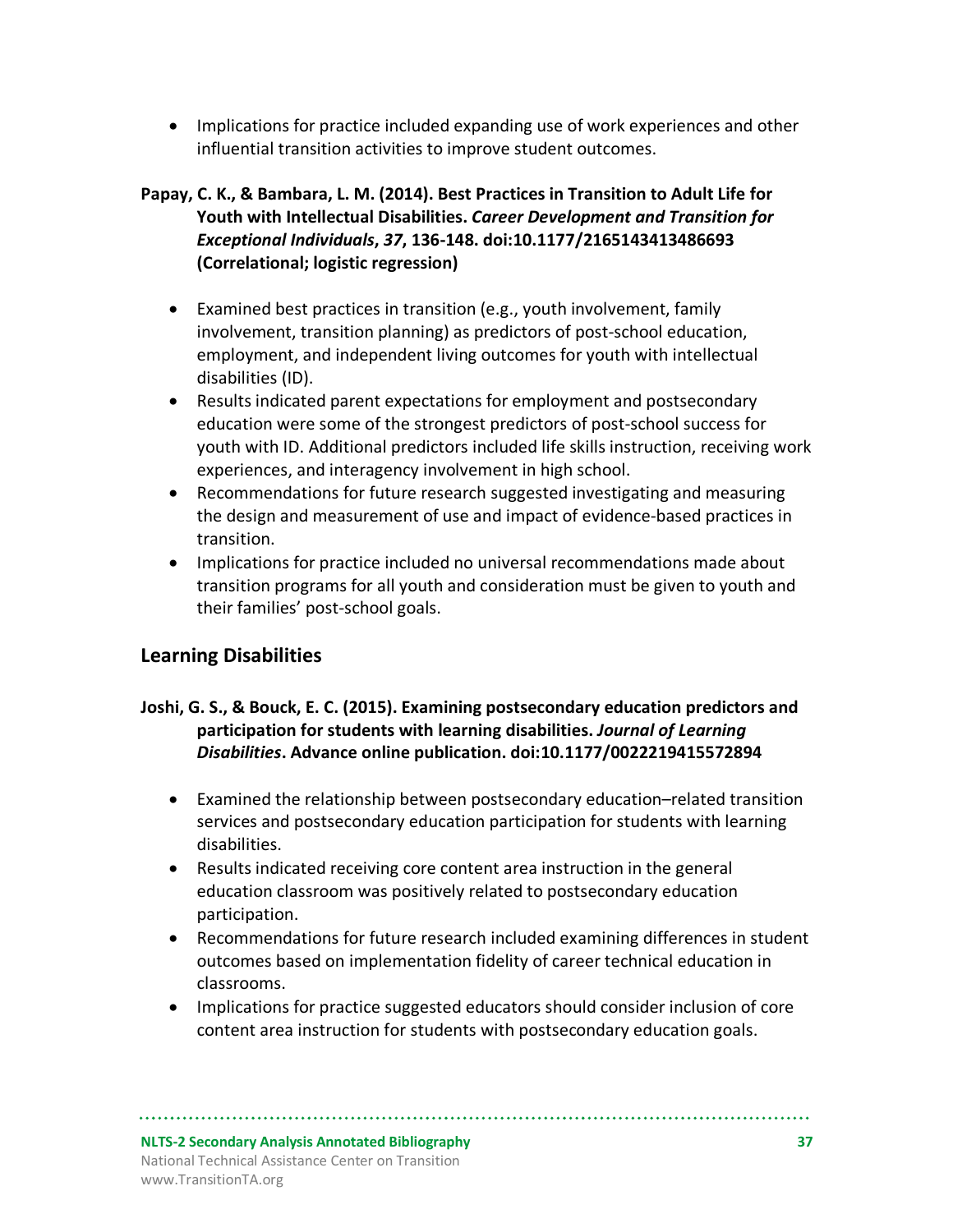**Wagner, M. M., Newman, L. A., & Javitz, H. S. (2015). The benefits of high school Career and Technical Education (CTE) for youth with learning disabilities.**  *Journal of Learning Disabilities***. Advance online publication. doi:10.1177/002221941554774 [correlational; logistic regression with propensity score analysis]**

- Examined the impact of high school career-technical education (CTE) courses on post-school employment among youth with learning disabilities (LD).
- Results indicated having four or more credits of CTE in high school was positively related to youth attaining full-time employment up to two years out of high school.
- Recommendations for future research included investigating the amount of CTE course participation required in high school to obtain post-school competitive employment.
- Implications for practice included providing professional development to practitioners to ensure development of a transition plan focused on participation in CTE coursework for students with LD.

#### **Visual Impairment**

- **Freeland, A. L., Emerson, R. W., Curtis, A. B., & Fogarty, K. (2010). Exploring the relationship between access technology and standardized test scores for youths with visual impairments: Secondary analysis of the National Longitudinal Transition Study 2.** *Journal of Visual Impairment & Blindness***,** *104***, 170-182.** 
	- Examined students access to technology as a predictor of performance on the Woodcock-Johnson Test of Academic Achievement III for students with visual impairments.
	- Results indicated there was a limited predictive relationship between access to technology for youth with visual impairments and standardized test performance.
	- Recommendations for future research included the need to create a clear definition of access to technology that examines the quality, quantity, and specifically the type of technology used.
	- Implications for practice included a standardized service of access to technology as a way to provide ample opportunities for youth with visual impairments.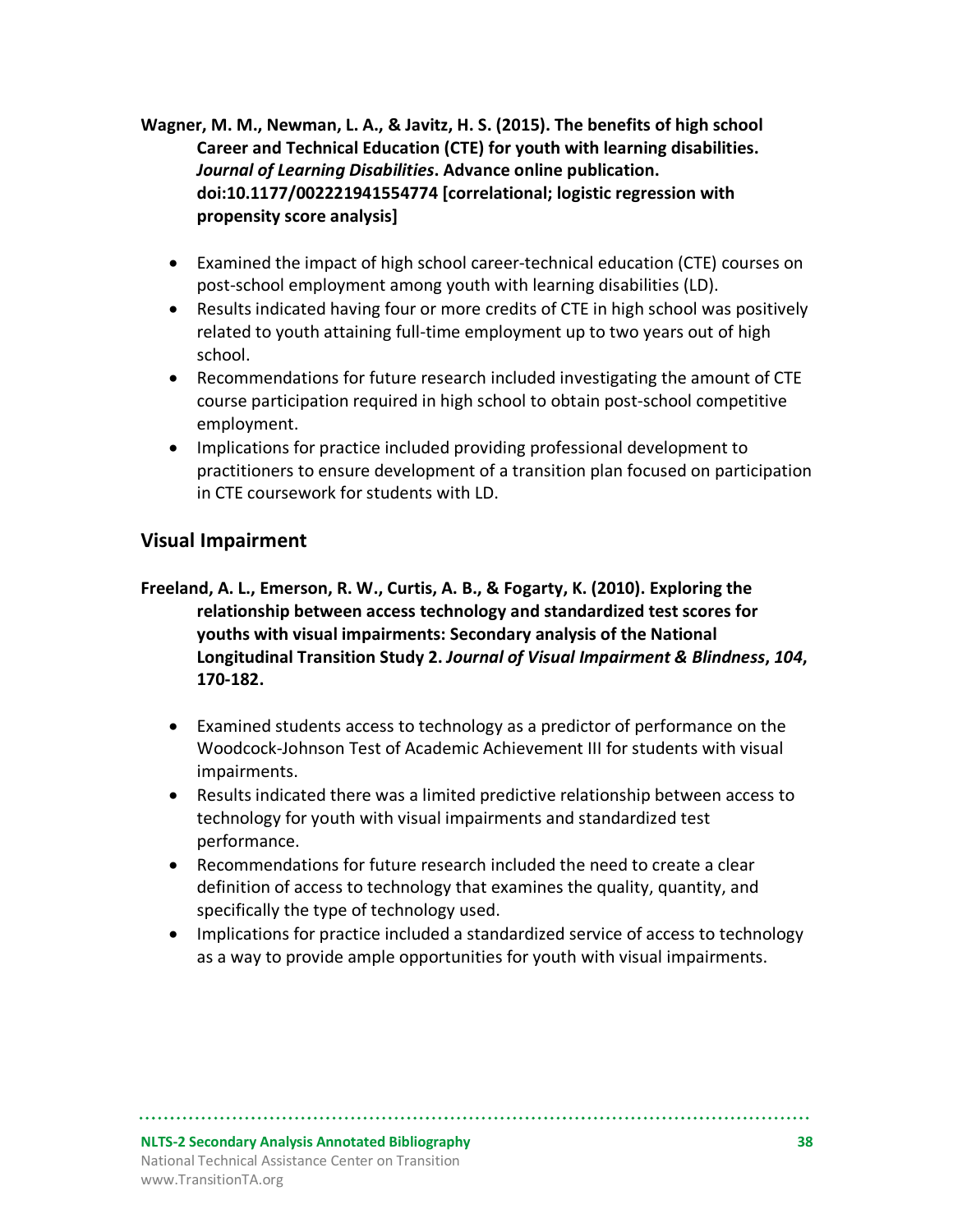#### **Kelly, S. M. (2011). The use of assistive technology by high school students with visual impairments: A second look at the current problem.** *Journal of Visual Impairment & Blindness, 105,* **235-239***.* **[Correlational; logistic regression]**

- Examined parental involvement, school placement, and the likelihood of paid work as predictors of use of assistive technology by youth with visual impairments.
- Results indicated that parent involvement, school placement, and the likelihood of paid work were statistically significant predictors of the use of assistive technology by youth.
- Recommendations for future research included examining the connection between the use of assistive technology and post-school outcomes (employment or postsecondary training), as well as school placement (residential vs. nonresidential) as a salient factor to access and use of assistive technology.
- Implications for practice were not included.

#### **Kelly, S. M., & Kapperman, G. (2012). Sexual activity of young adults who are visually impaired and the need for effective sex education.** *Journal of Visual Impairment & Blindness, 106,* **519-526. [Descriptive]**

- Examined estimates of sexual activity and use of contraception by youth with visual impairments compared to youth without disabilities.
- Results indicated 57% of transition-aged youth with visual impairment had sexual intercourse as compared to 65% of youth without disabilities. Young women reported being more sexually active than young men regardless of visual impairment.
- Recommendations for research included investigating sex education tools and techniques that will benefit youth with visual impairments.
- Implications for practice suggested a need for methods of sex education that are effective and meet the needs for young adults with visual impairments.

#### **Kelly, S. M., & Wolffe, K. E. (2012). Internet use by transitioned-aged youths with visual impairments in the United States: Assessing the impact of postsecondary predictors.** *Journal of Visual Impairment & Blindness, 106,* **597-608. [Correlational; logistic regression]**

- Examined use of the Internet for communication as predictors of postsecondary employment, education/training, and community engagement for youth with visual impairments (VI).
- Results indicated youth with VI, who used Internet as form of communication were more likely to be employed or attended postsecondary education, training, or engaged in the community.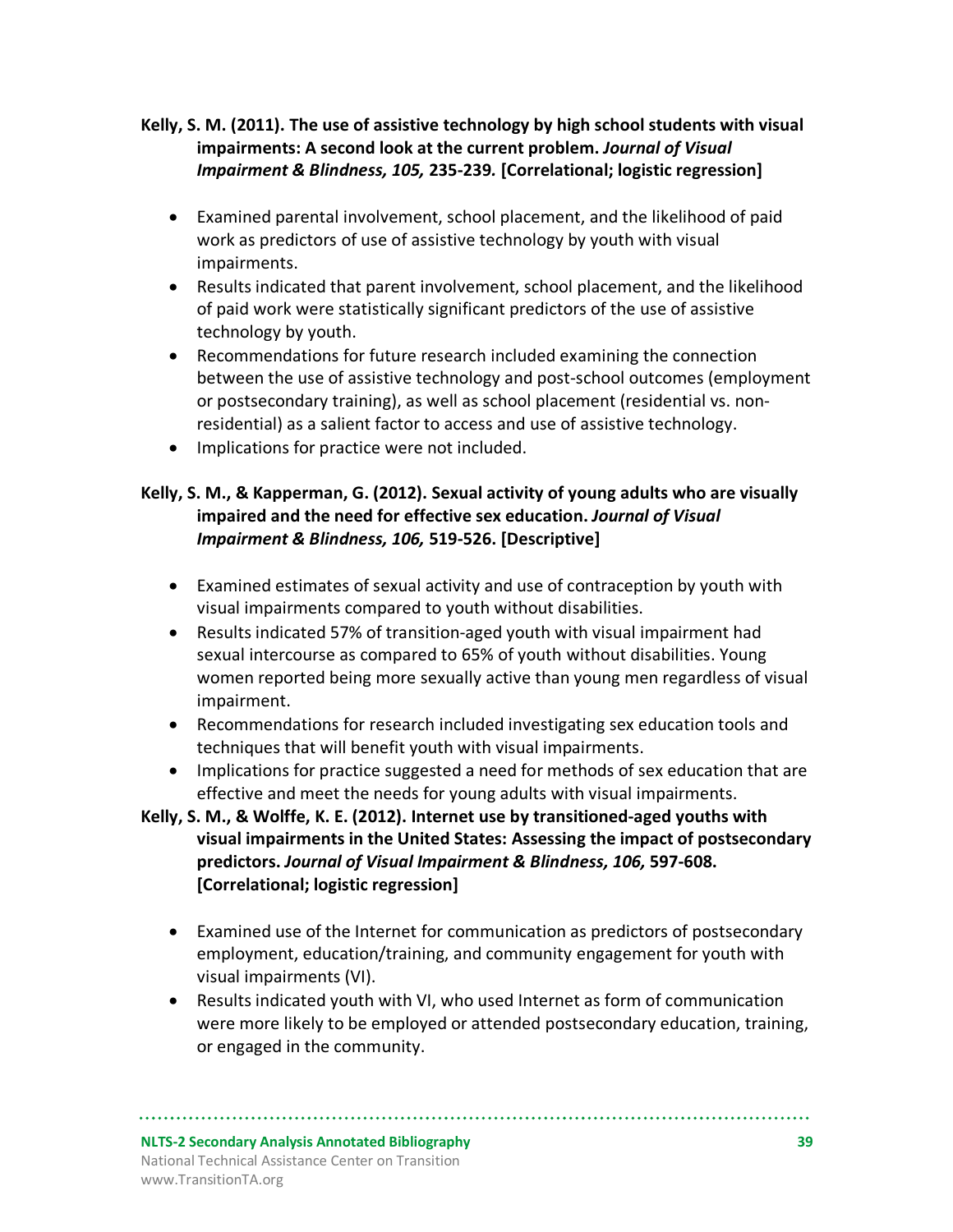- Recommendations for future research suggested comparing differences between youth with VI only and youth with VI and other disabilities.
- Implications for practice included training students with VI on using software to facilitate access to the Internet, social media and email for purposes of social integration. This training will allow students with VI to participate in technology otherwise not be accessible to them.

#### **McDonnall, M. C. (2010). The employment and postsecondary educational status of transition-age youths with visual impairments.** *Journal of Visual Impairment and Blindness, 104***, 298-303***.* **[Descriptive]**

- Described most current data on employment and postsecondary educational status of youths with visual impairments.
- Results indicated youth with visual impairments are obtaining some level of work experience in high school and postsecondary school, and youth with visual impairments were just as likely, or more likely, to attend postsecondary schools than youth in the general population.
- Recommendations for future research included examining the quality of work experience for youth with visual impairments in high school. Additionally, research should focus on follow-up studies related to how many youth with visual impairments graduated from a postsecondary school and their outcomes using NLTS2 data.
- Implications for practice indicated a need for more transition services for youth with visual impairments who do not attend a post secondary school.

#### **McDonnall, M. C. (2011). Predictors of employment for youth with visual impairments: Findings from the second National Longitudinal Transition Study.** *Journal of Visual Impairment and Blindness, 105***, 453-466***.* **[Correlational; logistic regression]**

- Examined social skills, parental expectation, transportation, and postsecondary education as predictors of post-school employment for transition-age youth with visual impairments.
- Results indicated multiple work experiences, independent travel skills, and peer social skills were predictors of post-school employment.
- Recommendations for future research were not included.
- Implications for practice suggested transition programs be designed to address factors related to work experiences, transportation, social skills, and postsecondary education.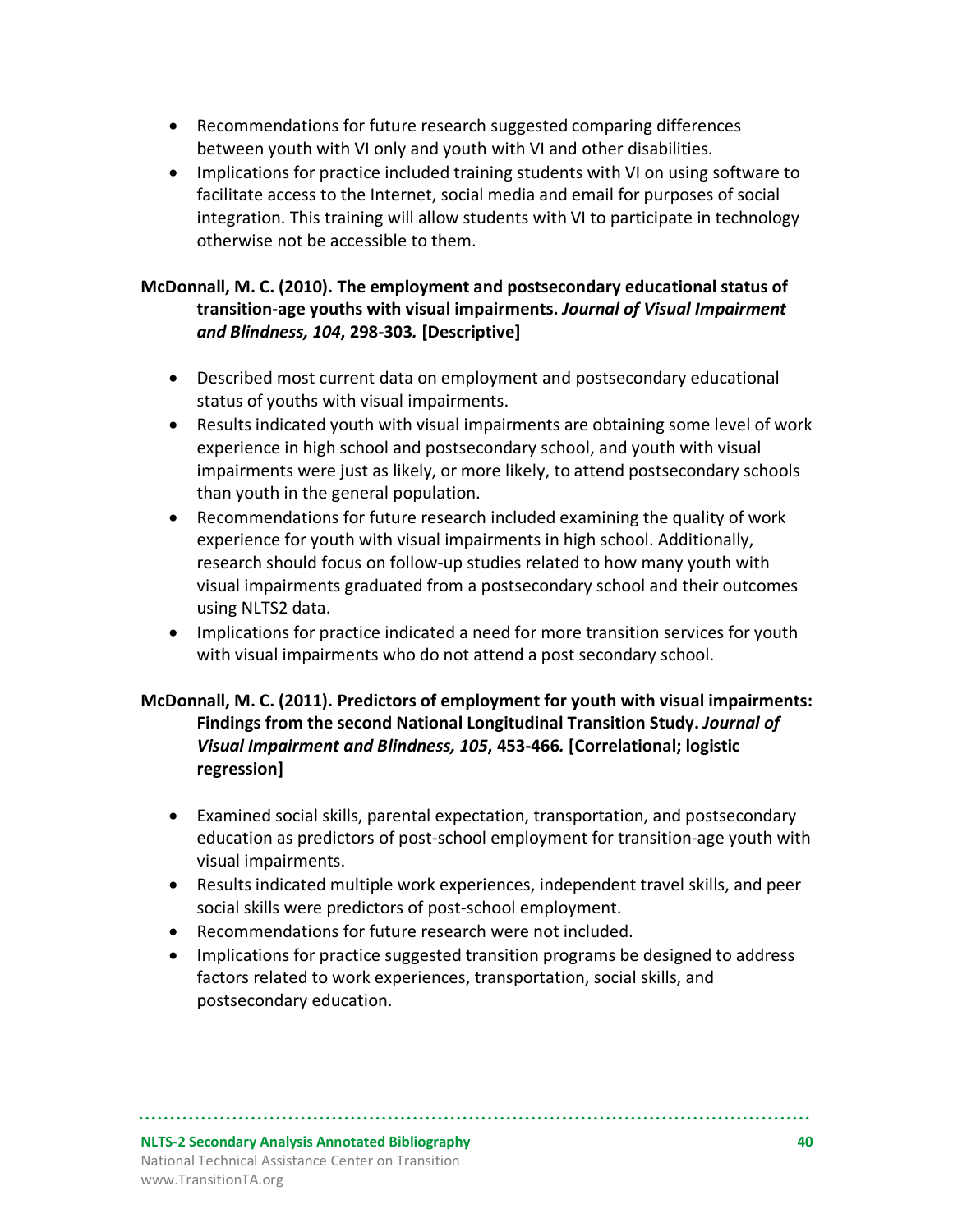#### **McDonnall, M. C., & O'Mally, J. (2012). Characteristics of early work experiences and their association with future employment.** *Journal of Visual Impairment and Blindness, 106***, 133-144. [Correlational; logistic regression]**

- Examined length of previous jobs, the number of paid jobs, paid work experience compared to school-sponsored work experience, and receipt of Supplemental Security Income (SSI) as predictors of post-school employment for youth with visual impairment (VI).
- Results indicated early paid work experience was a significant predictor of future employment, and receipt of SSI was negatively associated with obtaining postschool work experience.
- Recommendations for future research included evaluation of job duration or number of jobs on for post-school employment.
- Implications for practice included providing early work experiences to youth with VI and ensuring staff consider the type of work, duration of work, and attainment of work for youth with VI.

## **NLTS-2012**

# **What is the National Longitudinal Transition Study-2012?**

The National Longitudinal Transition Study (NLTS) 2012 provides updated information on youth with disabilities in light of the changing educational social, and economic landscape, to inform efforts to address their needs. Through surveys in 2012 and 2013, the study collected data on a nationally representative set of nearly 13,000 studentsmostly those with an individualized education program (IEP) and expected to receive special education services. The study also includes students without an IEP who either had no identified disability or who had an impairment that does not qualify them for special education (i.e., accommodations through a 504 plan). NLTS-2012 contains three volumes as followed:

## **Volume 1**

Volume 1 focuses on the similarities between youth with an IEP. Results provide context for understanding how youth in special education have fared in the decade following IDEA 2004, including:

- Youth with an IEP were more likely than their peers without disabilities to be socioeconomically disadvantaged and face problems with health, communication, and completing typical tasks independently.
- Males represented a larger share of youth with disabilities than of youth without disabilities.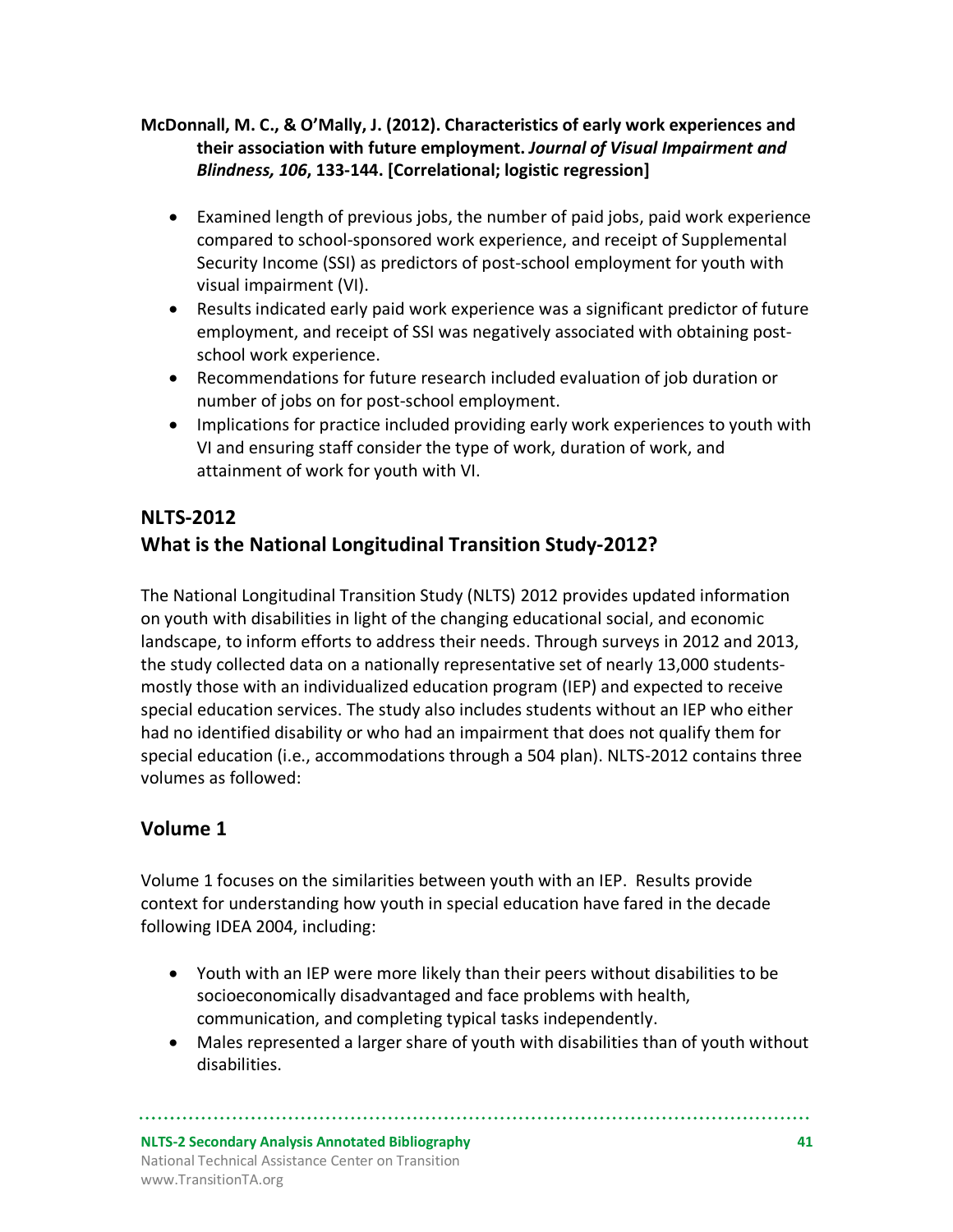- The vast majority of youth with and without disabilities feel positive about school, but those with disabilities experience bullying and are suspended at higher rates, and are less engaged in school and social activities.
- Youth with disabilities are more likely than youth without disabilities to struggle academically, yet less likely to receive some form of school-based support.
- Youth with disabilities lag their peers in planning and taking steps to obtain postsecondary education and jobs.
- Youth with a 504 plan face fewer functional, social and educational challenges than do youth with disabilities, but more than other youth without disabilities.

# **Volume 2**

Volume 2 focuses on youth with disabilities only and the similarities or dissimilarities across 12 disability groups defined by IDEA (2004). Results related to diversity among disability groups in the decade following IDEA 2004, included:

- Youth with intellectual disability and emotional disturbance were the most socioeconomically disadvantaged groups and the most likely to attend lowerperforming schools.
- Difficulties with health, communication, and functioning independently were most prevalent among youth with autism, intellectual disability, multiple disabilities, and orthopedic impairments.
- The groups that most commonly faced health and functional challenges were also less engaged with friends and in school activities, but youth with emotional disturbance were most likely to get into trouble.
- Youth with autism, intellectual disability, and multiple disabilities were most likely to receive academic modifications, but least likely to receive some other forms of academic support.
- Youth with autism, intellectual disability, and multiple disabilities were least likely to take steps to prepare for college and employment.

## **Volume 3**

Volume 3 focuses on findings from the NLTS 2012 data across all three studies in the NLTS series (i.e., NLTS, NLTS-2, NLTS2012) to examine how characteristics and experiences of youth in special education have changed over time, overall, and for each of the 12 disability groups. Most of the analyses examined trends for in-school youth ages 15 to 18 from 2003 to 2012 using the NLTS2 and NLTS 2012 data. When comparable data were available from the NLTS, the researchers also examined trends starting in 1987 for youth ages 15 to 18 and youth ages 19 to 21, who were still enrolled in high school.